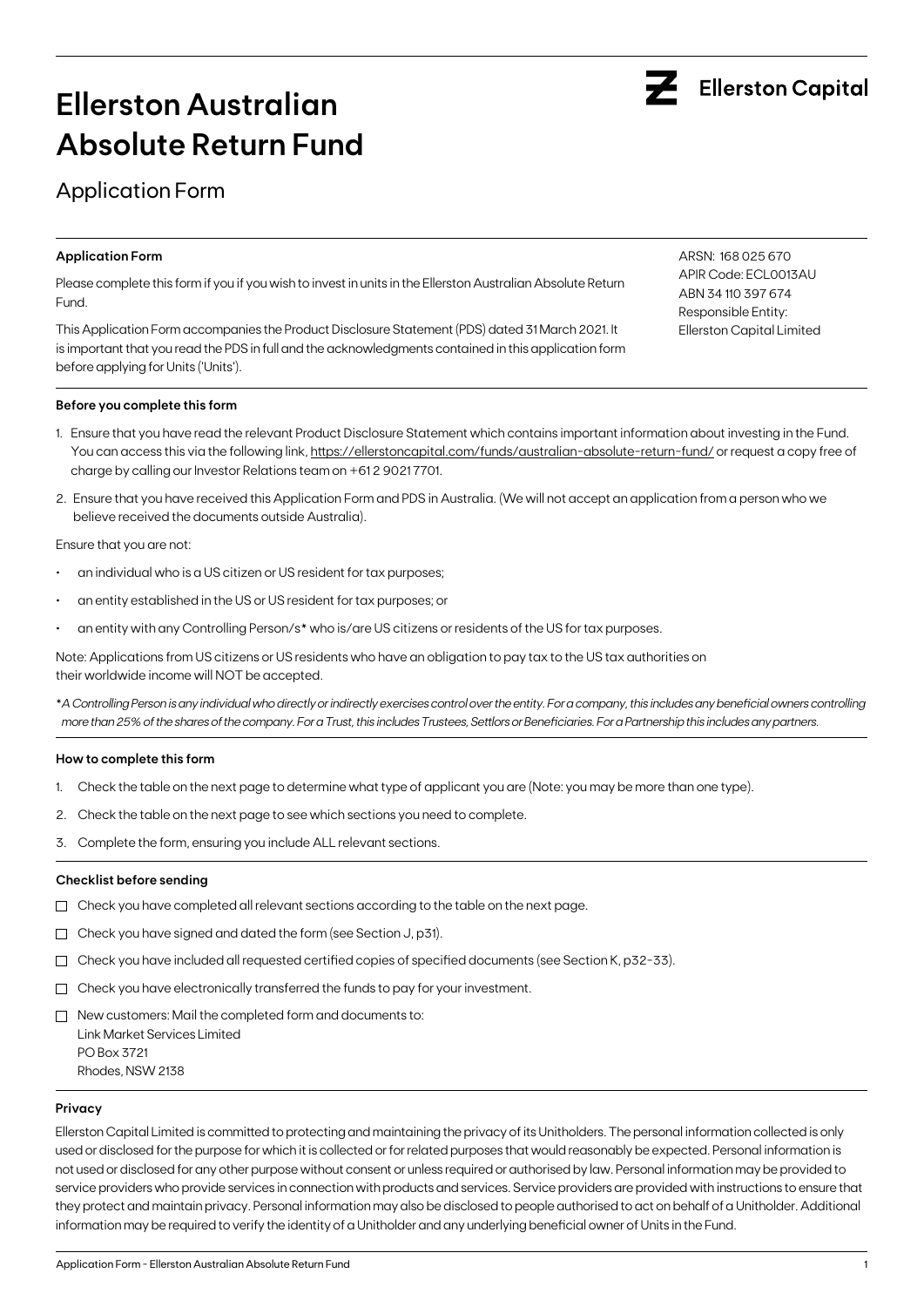## **Checklist before sending**

**What type of applicant are you?** 

| (Please tick the boxes that apply to you) |  |  |
|-------------------------------------------|--|--|
|                                           |  |  |

| <b>Investor Type</b>                                                         | Sections you must complete |
|------------------------------------------------------------------------------|----------------------------|
| $\Box$ Custodian of investment platform (go to Sections A, p3 and A(1), p4)  | A, $A(1)$ , B through K    |
| $\Box$ Company (go to Sections A, p3 and A(2), p5)                           | A, $A(2)$ , B through K    |
| $\Box$ Trust (go to Sections A, p3 and A(3), p7)                             | $A, A(3)$ , B through K    |
| $\Box$ Individual/joint and sole trader (go to Sections A, p3 and A(4), p10) | A, $A(4)$ , B through K    |
| $\Box$ Partnership (go to Sections A, p3 and A(5), p12)                      | $A, A(5)$ , B through K    |
| $\Box$ Association (go to Sections A, p3 and A(6), p14)                      | A, $A(6)$ , B through K    |
| $\Box$ Registered cooperative investors (go to Sections A, p3 and A(7), p15) | A, $A(7)$ , B through K    |
| $\Box$ Government body (go to Sections A, p3 and A(8), p16)                  | A, $A(8)$ , B through K    |

### **Section**

| $\Box$ Section A                                                                                                                                                                                                                                                                                          | Investor Details. All information about the investor(s), including full name, residential address (mandatory), postal address<br>(optional) and contact details as well as details for corporate or trust investors.                                                                                                                                                                                                                                                                                                                                                                                                                    |  |  |  |
|-----------------------------------------------------------------------------------------------------------------------------------------------------------------------------------------------------------------------------------------------------------------------------------------------------------|-----------------------------------------------------------------------------------------------------------------------------------------------------------------------------------------------------------------------------------------------------------------------------------------------------------------------------------------------------------------------------------------------------------------------------------------------------------------------------------------------------------------------------------------------------------------------------------------------------------------------------------------|--|--|--|
| $\Box$ Section B                                                                                                                                                                                                                                                                                          | Investment and payment details. The amount you wish to invest in the Ellerston Australian Absolute Return Fund and your<br>payment method.                                                                                                                                                                                                                                                                                                                                                                                                                                                                                              |  |  |  |
| $\Box$ Section C                                                                                                                                                                                                                                                                                          | Distribution payment instructions. Details of your nominated bank account for credit of distributions and<br>redemptions. Must be an account with an Australian domiciled financial institution.                                                                                                                                                                                                                                                                                                                                                                                                                                        |  |  |  |
| Contact details and preferred communication method. Please provide contact details, where we can send all<br>$\Box$ Section D<br>correspondence including transactions, distribution and tax statements, ongoing disclosures and other materials,<br>according to your preferred method of communication. |                                                                                                                                                                                                                                                                                                                                                                                                                                                                                                                                                                                                                                         |  |  |  |
| Acting authority or authorised representative. Only one TFN is required unless the investment is a joint<br>$\Box$ Section E<br>holding in which case all individuals should provide a TFN.                                                                                                               |                                                                                                                                                                                                                                                                                                                                                                                                                                                                                                                                                                                                                                         |  |  |  |
| $\Box$ Section F                                                                                                                                                                                                                                                                                          | Operating authority. Advise us who has authority to operate your account.                                                                                                                                                                                                                                                                                                                                                                                                                                                                                                                                                               |  |  |  |
| $\Box$ Section G                                                                                                                                                                                                                                                                                          | Financial Advisor details. Please record the details here of your financial advisor if you wish them to be<br>registered on your account.                                                                                                                                                                                                                                                                                                                                                                                                                                                                                               |  |  |  |
| $\Box$ Section H                                                                                                                                                                                                                                                                                          | Tax certification - FATCA (US) and CRS (other jurisdictions). You MUST complete this section if you<br>are an individual, joint investor or sole trader OR if you are investing as an entity of any kind. You must also<br>indicate whether you are or are not a US citizen or resident for tax purposes, and provide other information<br>as requested.                                                                                                                                                                                                                                                                                |  |  |  |
| $\Box$ Section I                                                                                                                                                                                                                                                                                          | Subscription terms and conditions. Includes privacy information.                                                                                                                                                                                                                                                                                                                                                                                                                                                                                                                                                                        |  |  |  |
| $\Box$ Section J                                                                                                                                                                                                                                                                                          | Declarations and signatures. Ensure each investor reads this section and signs and dates the form.                                                                                                                                                                                                                                                                                                                                                                                                                                                                                                                                      |  |  |  |
| $\Box$ Section K                                                                                                                                                                                                                                                                                          | Investor identification information. This is a checklist, to help you ensure you provide the information we<br>require. As well as enabling us to register your account properly, you help us to fulfil our obligations under the Anti-<br>Money Laundering and Counter-Terrorism Financing Act 2006 (AML/CTF law) to identify and verify the identity of<br>investors before providing a 'designated service'. In order for us to fulfil our obligations we must ask all investors to<br>provide information and documents, details of which are specified in the Product Disclosure Statement as well as on this<br>Application Form. |  |  |  |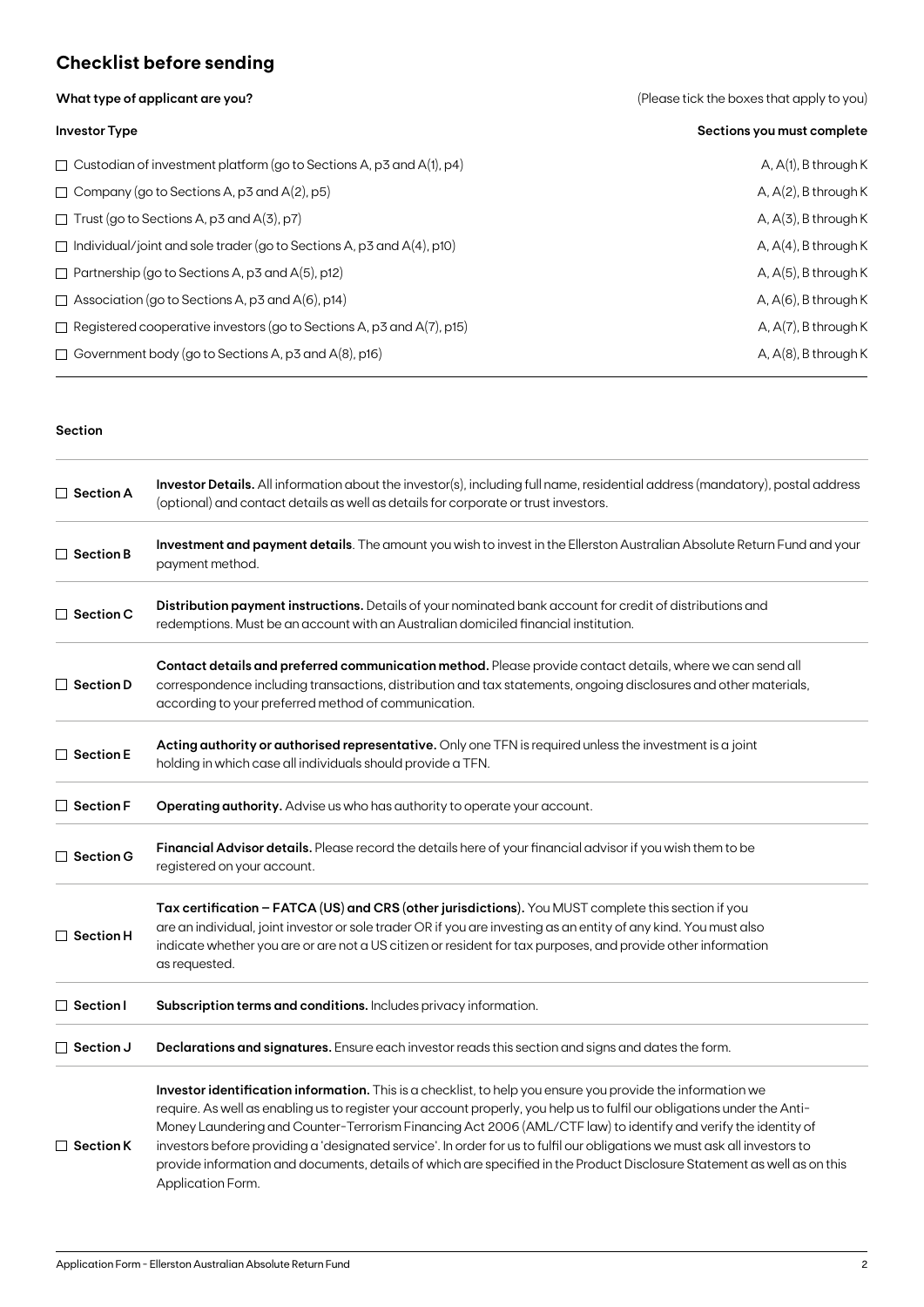### **Section A Investor Details**

### **All investors please answer these questions:**

### **Are you an existing Ellerston Australian Absolute Return Fund investor?**

**No** – Complete all sections of application form as per checklist on page 2 of this form.

**Yes** – Complete existing account details In **Section A** below, and **Section J** on page 31.

| . | . |  |
|---|---|--|
|   |   |  |

### **All types of investor: How would you like your account name to be registered?** (Check spelling matches details below)

Registered name(s):

Held for the account of (if relevant):

Please specify the source of funds and wealth used to acquire the investment e.g. sale of assets, member contributions to a Super Fund, earnings, inheritance, gift, private assets, savings etc.

### **Design and Distribution Obligations (DDO)**

The Design and Distribution Obligations (DDO) regime introduces targeted and principles-based design and distribution obligations in relation to financial products. The obligations require issuers and distributors to ensure products are targeted at the right people (i.e. the target market). As such, the Target Market Determination (TMD) for this Fund is available on our website (www.ellerstoncapital.com) and outlined below.

### **Target Market Determination (TMD)**

This product is likely to be appropriate for a consumer seeking **capital growth** to be used as a **satellite/small allocation** within a portfolio where the consumer has a **medium or long term** investment timeframe, **high or very high risk**/return profile and needs **daily** access to capital.

 $\Box$  I/We confirm I/We have read the Fund's Target Market Definition and this investment falls within those parameters.

*If you do not meet the TMD criteria, and attest to doing so by ticking the above box, please note your investment in the Fund may not be processed.*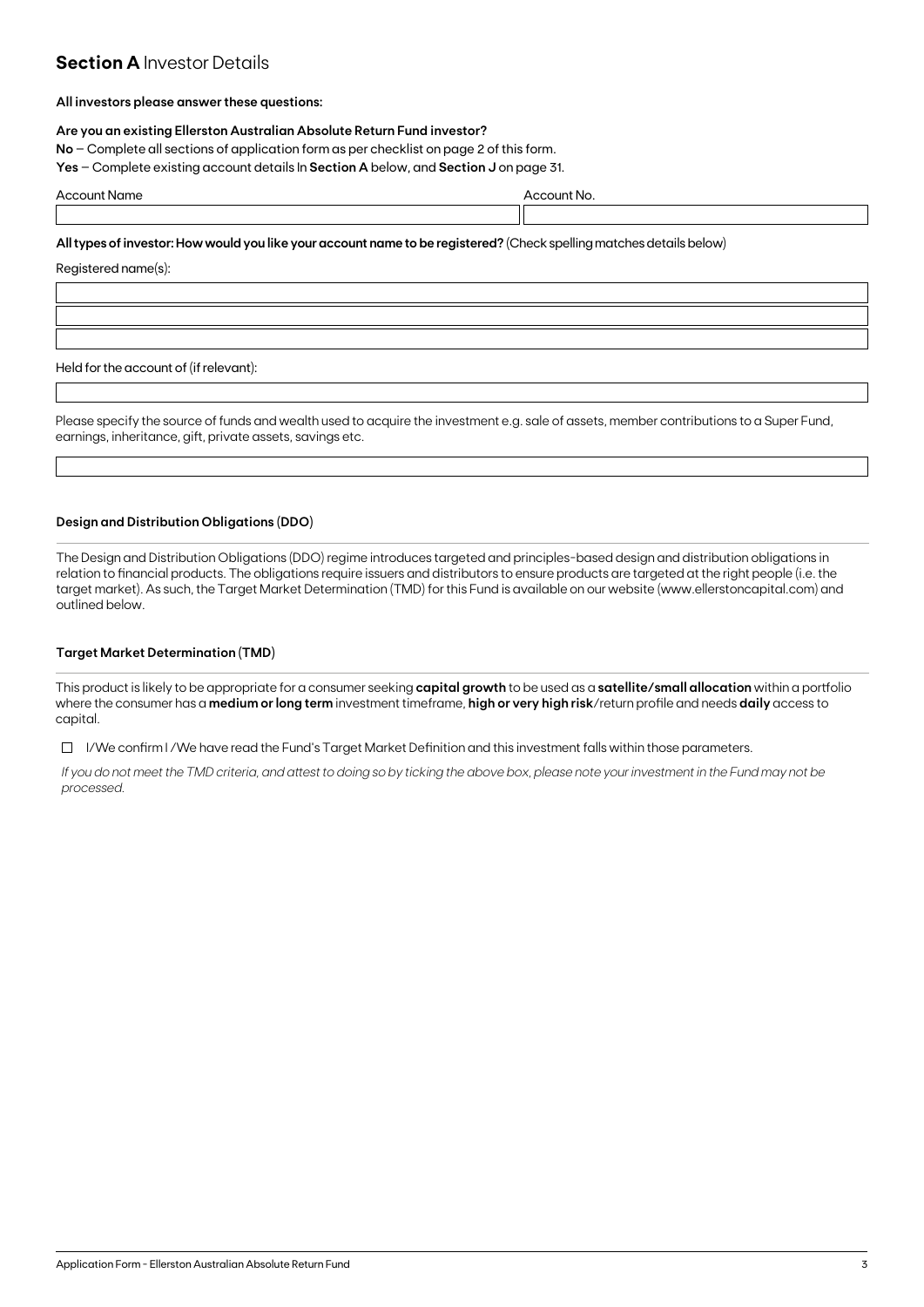## **Section A (1)** Custodians of Investment Platforms *Continued*

Please provide details of the operator/issuer of the relevant managed investment scheme, superannuation fund, IDPS or IDPS-like scheme for which you are the custodian. If a nominee company forms part of the business relationship for this application, copy this section and also complete for the section A(1) for the nominee.

| Full name of custodian or nominee |                                                      |                                                                       |                            | <b>ACN or ABN</b>                                       |                         |  |
|-----------------------------------|------------------------------------------------------|-----------------------------------------------------------------------|----------------------------|---------------------------------------------------------|-------------------------|--|
|                                   |                                                      |                                                                       |                            |                                                         |                         |  |
|                                   |                                                      | Registered office street address (PO Box is NOT acceptable)           |                            |                                                         |                         |  |
| Level                             | <b>Street Address</b>                                |                                                                       |                            |                                                         | Town / Suburb           |  |
|                                   |                                                      |                                                                       |                            |                                                         |                         |  |
| State                             |                                                      | Postcode                                                              |                            | Country (if not Australia)                              |                         |  |
|                                   |                                                      |                                                                       |                            |                                                         |                         |  |
|                                   |                                                      | Principle place of business street address (PO Box is NOT acceptable) |                            |                                                         |                         |  |
| Level                             | <b>Street Address</b>                                |                                                                       |                            |                                                         | Town / Suburb           |  |
|                                   |                                                      |                                                                       |                            |                                                         |                         |  |
| State                             |                                                      | Postcode                                                              |                            | Country (if not Australia)                              |                         |  |
|                                   |                                                      |                                                                       |                            |                                                         |                         |  |
|                                   | Country of incorporation, formation or establishment |                                                                       |                            | Australian regulatory licence number (e.g. AFSL or RSE) |                         |  |
|                                   |                                                      |                                                                       |                            |                                                         |                         |  |
|                                   | Is the Company public or proprietary/private?        |                                                                       |                            |                                                         |                         |  |
| $\Box$ Public                     | □                                                    | Proprietary/private                                                   |                            |                                                         |                         |  |
|                                   | Type of investment platform (tick one)               |                                                                       |                            |                                                         |                         |  |
|                                   | $\Box$ Registered managed investment scheme          |                                                                       | $\Box$ Superannuation fund | $\Box$ IDPS                                             | $\Box$ IDPS-like scheme |  |
|                                   | $\Box$ Other (please specify)                        |                                                                       |                            |                                                         |                         |  |
|                                   | Name of investment platform                          |                                                                       |                            | Licence type                                            |                         |  |
|                                   |                                                      |                                                                       |                            |                                                         |                         |  |
| <b>Postal Address</b>             |                                                      |                                                                       |                            |                                                         |                         |  |
| Level                             | Street or PO Box address                             |                                                                       |                            |                                                         | Town / Suburb           |  |
|                                   |                                                      |                                                                       |                            |                                                         |                         |  |
| State<br>Postcode                 |                                                      |                                                                       | Country                    |                                                         |                         |  |
|                                   |                                                      |                                                                       |                            |                                                         |                         |  |
| Home Phone<br><b>Work Phone</b>   |                                                      | Fax                                                                   |                            | Mobile                                                  |                         |  |
|                                   |                                                      |                                                                       |                            |                                                         |                         |  |
| Email                             |                                                      |                                                                       |                            |                                                         |                         |  |
|                                   |                                                      |                                                                       |                            |                                                         |                         |  |
|                                   |                                                      |                                                                       |                            |                                                         |                         |  |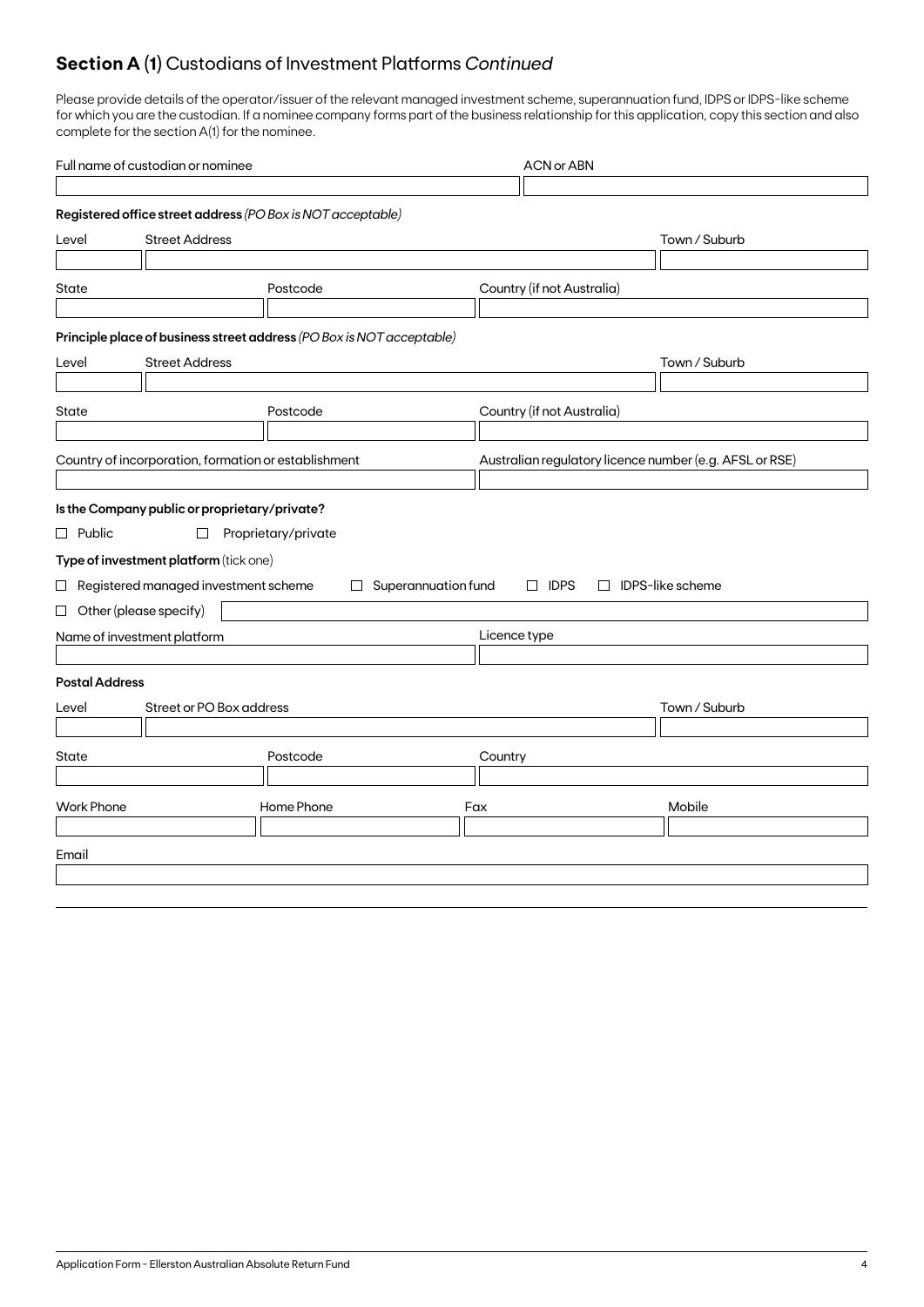## **Section A (2)** Company Investors and Corporate Trustee(s)

To fulfil AML/CTF requirements, this section must be completed by a custodian/nominee representing a trust such as a superannuation fund or other trust even if the Corporate Trustee does not form part of the registered name.

|                                | Full name of company as registered with ASIC or Overseas regulator<br>Country of incorporation, formation or establishment                                                             |                                                    |                                                                       |         |               |  |
|--------------------------------|----------------------------------------------------------------------------------------------------------------------------------------------------------------------------------------|----------------------------------------------------|-----------------------------------------------------------------------|---------|---------------|--|
|                                |                                                                                                                                                                                        |                                                    | Registered office street address (PO Box is NOT acceptable)           |         |               |  |
| <b>Street Address</b><br>Level |                                                                                                                                                                                        |                                                    |                                                                       |         | Town / Suburb |  |
| State                          |                                                                                                                                                                                        |                                                    | Postcode                                                              | Country |               |  |
|                                |                                                                                                                                                                                        |                                                    | Principal place of business street address (PO Box is NOT acceptable) |         |               |  |
| Level                          |                                                                                                                                                                                        | <b>Street Address</b>                              |                                                                       |         | Town / Suburb |  |
| State                          |                                                                                                                                                                                        |                                                    | Postcode                                                              | Country |               |  |
|                                |                                                                                                                                                                                        | Postal address (PO Box is NOT acceptable)          |                                                                       |         |               |  |
| Level                          |                                                                                                                                                                                        | <b>Street Address</b>                              |                                                                       |         | Town / Suburb |  |
|                                |                                                                                                                                                                                        |                                                    |                                                                       |         |               |  |
| State                          |                                                                                                                                                                                        |                                                    | Postcode                                                              | Country |               |  |
|                                |                                                                                                                                                                                        |                                                    |                                                                       |         |               |  |
|                                | <b>Work Phone</b>                                                                                                                                                                      |                                                    | Home Phone                                                            | Fax     | Mobile        |  |
| Email                          |                                                                                                                                                                                        |                                                    |                                                                       |         |               |  |
|                                |                                                                                                                                                                                        |                                                    |                                                                       |         |               |  |
|                                |                                                                                                                                                                                        |                                                    | Australian Tax File Number OR Exemption details (if applicable)       |         |               |  |
|                                |                                                                                                                                                                                        | Is the Company public or proprietary/private?      |                                                                       |         |               |  |
|                                | $\Box$ Public                                                                                                                                                                          | $\Box$                                             | Proprietary/private                                                   |         |               |  |
|                                |                                                                                                                                                                                        | Registration Details (tick the box that applies)   |                                                                       |         |               |  |
|                                |                                                                                                                                                                                        | □ ASIC registered (provide ACN, ABN, ARBN or ARSN) |                                                                       |         |               |  |
|                                |                                                                                                                                                                                        |                                                    | $\Box$ Foreign registered (provide foreign registration number)       |         |               |  |
|                                |                                                                                                                                                                                        | Provide name of foreign regulator                  |                                                                       |         |               |  |
|                                |                                                                                                                                                                                        |                                                    |                                                                       |         |               |  |
|                                |                                                                                                                                                                                        | Company type (Please tick one of the below)        |                                                                       |         |               |  |
| $\sqcup$                       |                                                                                                                                                                                        | Australian company (public/listed)                 |                                                                       |         |               |  |
| $\Box$                         |                                                                                                                                                                                        | Australian company (proprietary or private)        |                                                                       |         |               |  |
| ⊔                              |                                                                                                                                                                                        |                                                    | Majority-owned subsidiary of an Australian listed company             |         |               |  |
| $\Box$                         | Company licensed and subject to the regulatory oversight of a Commonwealth, State or Territory statutory regulator in relation to its<br>activities as a company e.g. AFSL, RSL or RSE |                                                    |                                                                       |         |               |  |
| $\Box$                         | Foreign company (public/listed)                                                                                                                                                        |                                                    |                                                                       |         |               |  |

 $\Box$  Foreign company (proprietary or private)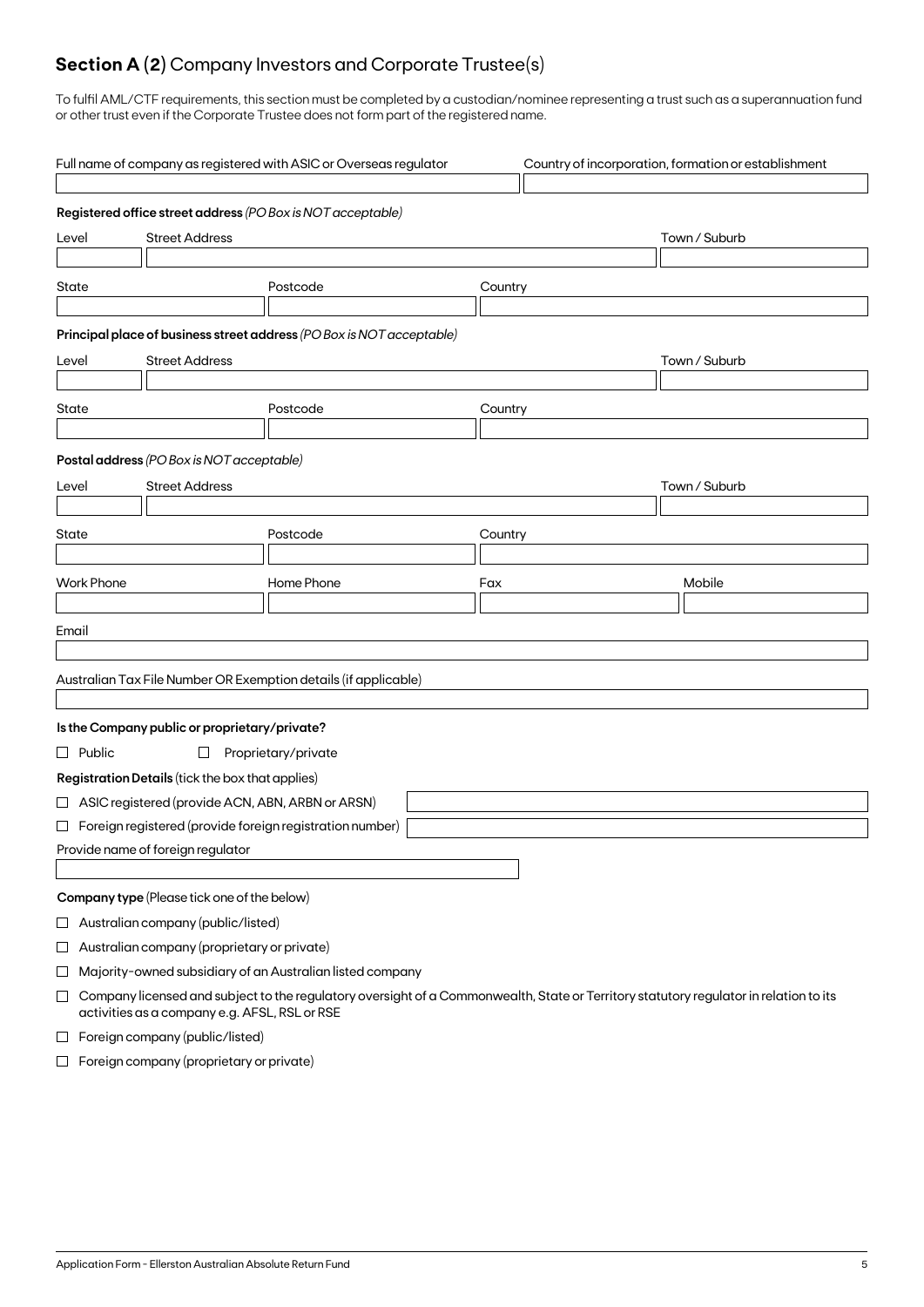## **Section A (2)** Company Investors and Corporate Trustee(s) *Continued*

**Directors** (to be completed for a proprietary company or foreign private company)

| How many directors are there? |  | Please provide full names of each director below |
|-------------------------------|--|--------------------------------------------------|
| Given name(s):                |  | Family name(s):                                  |
|                               |  |                                                  |
|                               |  |                                                  |
|                               |  |                                                  |
|                               |  |                                                  |

If there are more than four directors, please provide details on a separate sheet or copy of this page

### **Shareholders/beneficial owners**

### **This section should be completed by:**

- Any unlisted public company or proprietary company that is NOT licensed and subject to the regulatory oversight of a Commonwealth, State or Territory statutory regulator in relation to its activities as a company, and
- Any foreign private company.

#### **Please provide details of:**

- Each individual who ultimately owns 25% or more of the issued capital of the company through direct or indirect shareholdings; OR
- Any individual who is entitled (directly or indirectly) to exercise 25% or more of the voting rights.

### **If no one satisfies either of the above categories, provide details instead of:**

• The most senior managing official(s) (or equivalent) of the company (such as the managing director or directors who are authorised to make policy, operating or financial decisions or failing that, who is/are authorized to sign on behalf of the company).

All individuals below will be required to provide identification in accordance with the checklist in Section K, pp32-33.

| Individual 1                                                             |                                                         |               |  |  |  |  |  |  |
|--------------------------------------------------------------------------|---------------------------------------------------------|---------------|--|--|--|--|--|--|
| Title: $\Box$ Mr $\Box$ Mrs $\Box$ Miss $\Box$ Ms $\Box$ Other (specify) |                                                         |               |  |  |  |  |  |  |
| Given names (in full)                                                    | Date of birth                                           |               |  |  |  |  |  |  |
|                                                                          |                                                         |               |  |  |  |  |  |  |
| Surname/family name                                                      |                                                         |               |  |  |  |  |  |  |
|                                                                          |                                                         |               |  |  |  |  |  |  |
|                                                                          | Residential street address (PO Box is NOT acceptable)   |               |  |  |  |  |  |  |
| <b>Street Address</b><br>Unit no.                                        |                                                         | Town / Suburb |  |  |  |  |  |  |
|                                                                          |                                                         |               |  |  |  |  |  |  |
| State                                                                    | Postcode                                                | Country       |  |  |  |  |  |  |
|                                                                          |                                                         |               |  |  |  |  |  |  |
|                                                                          |                                                         |               |  |  |  |  |  |  |
| Individual 2                                                             |                                                         |               |  |  |  |  |  |  |
| Title: $\Box$ Mr                                                         | $\Box$ Mrs $\Box$ Miss $\Box$ Ms $\Box$ Other (specify) |               |  |  |  |  |  |  |
| Given names (in full)                                                    |                                                         | Date of birth |  |  |  |  |  |  |
|                                                                          |                                                         |               |  |  |  |  |  |  |
| Surname/family name                                                      |                                                         |               |  |  |  |  |  |  |
|                                                                          |                                                         |               |  |  |  |  |  |  |
|                                                                          | Residential street address (PO Box is NOT acceptable)   |               |  |  |  |  |  |  |
| <b>Street Address</b><br>Unit no.                                        |                                                         | Town / Suburb |  |  |  |  |  |  |
|                                                                          |                                                         |               |  |  |  |  |  |  |
| State                                                                    | Postcode                                                | Country       |  |  |  |  |  |  |
|                                                                          |                                                         |               |  |  |  |  |  |  |
|                                                                          |                                                         |               |  |  |  |  |  |  |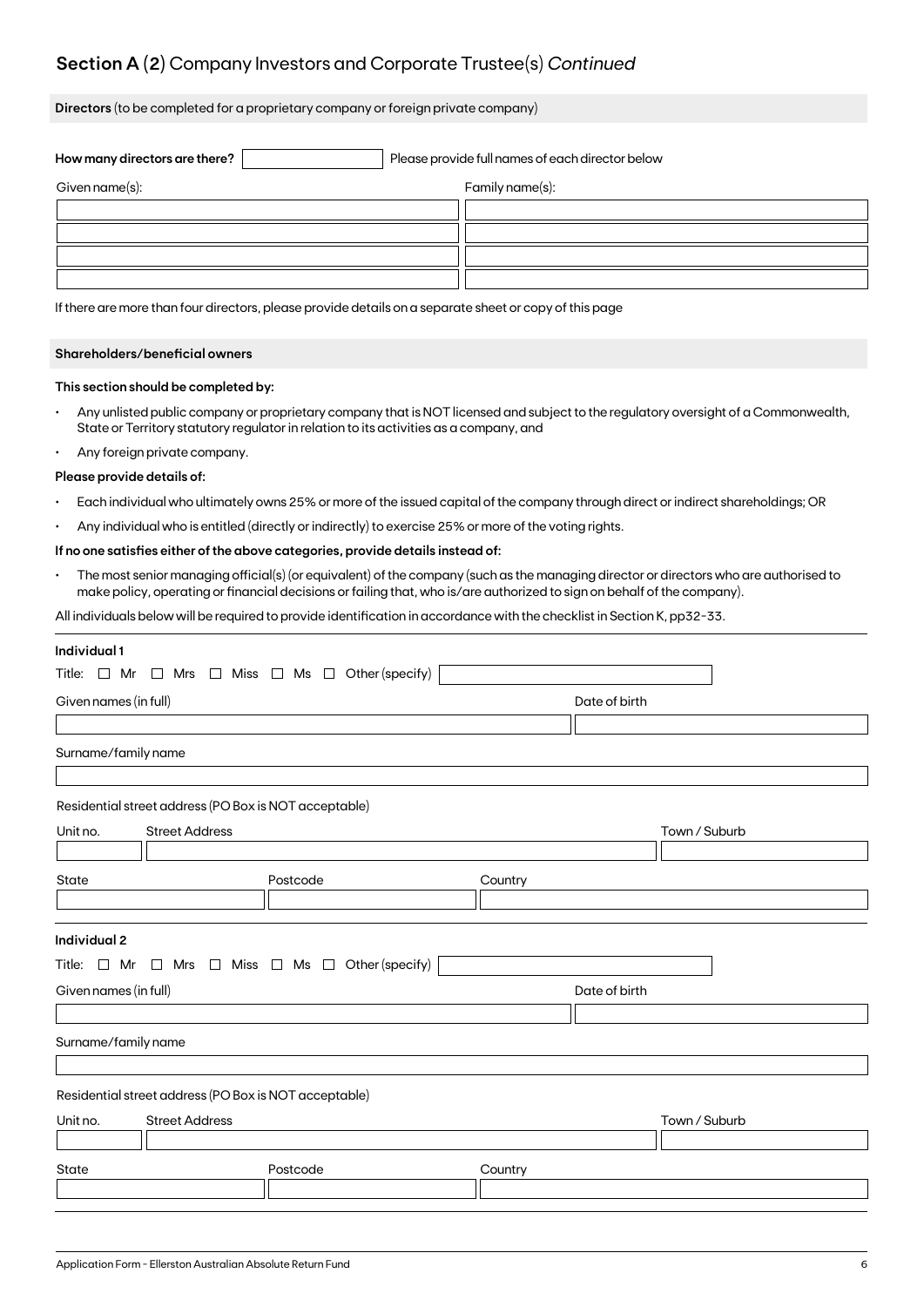## **Section A (2)** Company Investors and Corporate Trustee(s) *Continued*

## **Individual 3**

| individual 3                                                                      |                                                         |                                                                                                                                                    |  |  |
|-----------------------------------------------------------------------------------|---------------------------------------------------------|----------------------------------------------------------------------------------------------------------------------------------------------------|--|--|
| Title: $\Box$ Mr $\Box$ Mrs $\Box$ Miss $\Box$ Ms $\Box$ Other (specify)          |                                                         |                                                                                                                                                    |  |  |
| Given names (in full)                                                             |                                                         | Date of birth                                                                                                                                      |  |  |
|                                                                                   |                                                         |                                                                                                                                                    |  |  |
| Surname/family name                                                               |                                                         |                                                                                                                                                    |  |  |
|                                                                                   |                                                         |                                                                                                                                                    |  |  |
| Residential street address (PO Box is NOT acceptable)                             |                                                         |                                                                                                                                                    |  |  |
| Unit no.<br><b>Street Address</b>                                                 |                                                         | Town / Suburb                                                                                                                                      |  |  |
|                                                                                   |                                                         |                                                                                                                                                    |  |  |
| State                                                                             | Postcode                                                | Country                                                                                                                                            |  |  |
|                                                                                   |                                                         |                                                                                                                                                    |  |  |
|                                                                                   |                                                         |                                                                                                                                                    |  |  |
| Individual 4                                                                      |                                                         |                                                                                                                                                    |  |  |
| Title: □ Mr                                                                       | $\Box$ Mrs $\Box$ Miss $\Box$ Ms $\Box$ Other (specify) |                                                                                                                                                    |  |  |
| Given names (in full)                                                             |                                                         | Date of birth                                                                                                                                      |  |  |
|                                                                                   |                                                         |                                                                                                                                                    |  |  |
| Surname/family name                                                               |                                                         |                                                                                                                                                    |  |  |
|                                                                                   |                                                         |                                                                                                                                                    |  |  |
| Residential street address (PO Box is NOT acceptable)                             |                                                         |                                                                                                                                                    |  |  |
| Unit no.<br><b>Street Address</b>                                                 |                                                         | Town / Suburb                                                                                                                                      |  |  |
|                                                                                   |                                                         |                                                                                                                                                    |  |  |
| State                                                                             | Postcode                                                | Country                                                                                                                                            |  |  |
|                                                                                   |                                                         |                                                                                                                                                    |  |  |
|                                                                                   |                                                         |                                                                                                                                                    |  |  |
| <b>Section A (3)</b> Trusts and Superannuation Funds                              |                                                         |                                                                                                                                                    |  |  |
| and the appointer (as applicable).                                                |                                                         | In this section you should provide details of the trust itself and you may need to provide details of the beneficiaries, the trustees, the settlor |  |  |
| Full name of trust or superannuation fund                                         |                                                         |                                                                                                                                                    |  |  |
|                                                                                   |                                                         |                                                                                                                                                    |  |  |
| Country of establishment or formation                                             |                                                         | Date of establishment                                                                                                                              |  |  |
|                                                                                   |                                                         |                                                                                                                                                    |  |  |
| Business name of the trustee (if applicable)                                      |                                                         |                                                                                                                                                    |  |  |
|                                                                                   |                                                         |                                                                                                                                                    |  |  |
|                                                                                   |                                                         |                                                                                                                                                    |  |  |
| Type of trust                                                                     |                                                         |                                                                                                                                                    |  |  |
|                                                                                   |                                                         |                                                                                                                                                    |  |  |
|                                                                                   |                                                         | Provide the SMSF's ABN                                                                                                                             |  |  |
| $\Box$ Regulated self-managed superannuation fund, regulated by the ATO           |                                                         |                                                                                                                                                    |  |  |
|                                                                                   |                                                         | Provide the ARSN of the registered MIS                                                                                                             |  |  |
| $\Box$ Registered managed investment scheme (MIS), regulated by ASIC              |                                                         |                                                                                                                                                    |  |  |
| Unregistered managed investment scheme (MIS) with only wholesale                  |                                                         | Provide the ABN of the unregistered MIS                                                                                                            |  |  |
| clients and which does not make small scale offerings under S1012E of<br>$\sqcup$ |                                                         |                                                                                                                                                    |  |  |
| the Corporations Act 2001                                                         |                                                         |                                                                                                                                                    |  |  |
|                                                                                   |                                                         | Provide the name of the legislation establishing the fund                                                                                          |  |  |
| Government Superannuation Fund established by legislation<br>$\Box$               |                                                         |                                                                                                                                                    |  |  |

(Commonwealth, State or Territory)

Provide Registrable Superannuation Entity (RSE) from APRA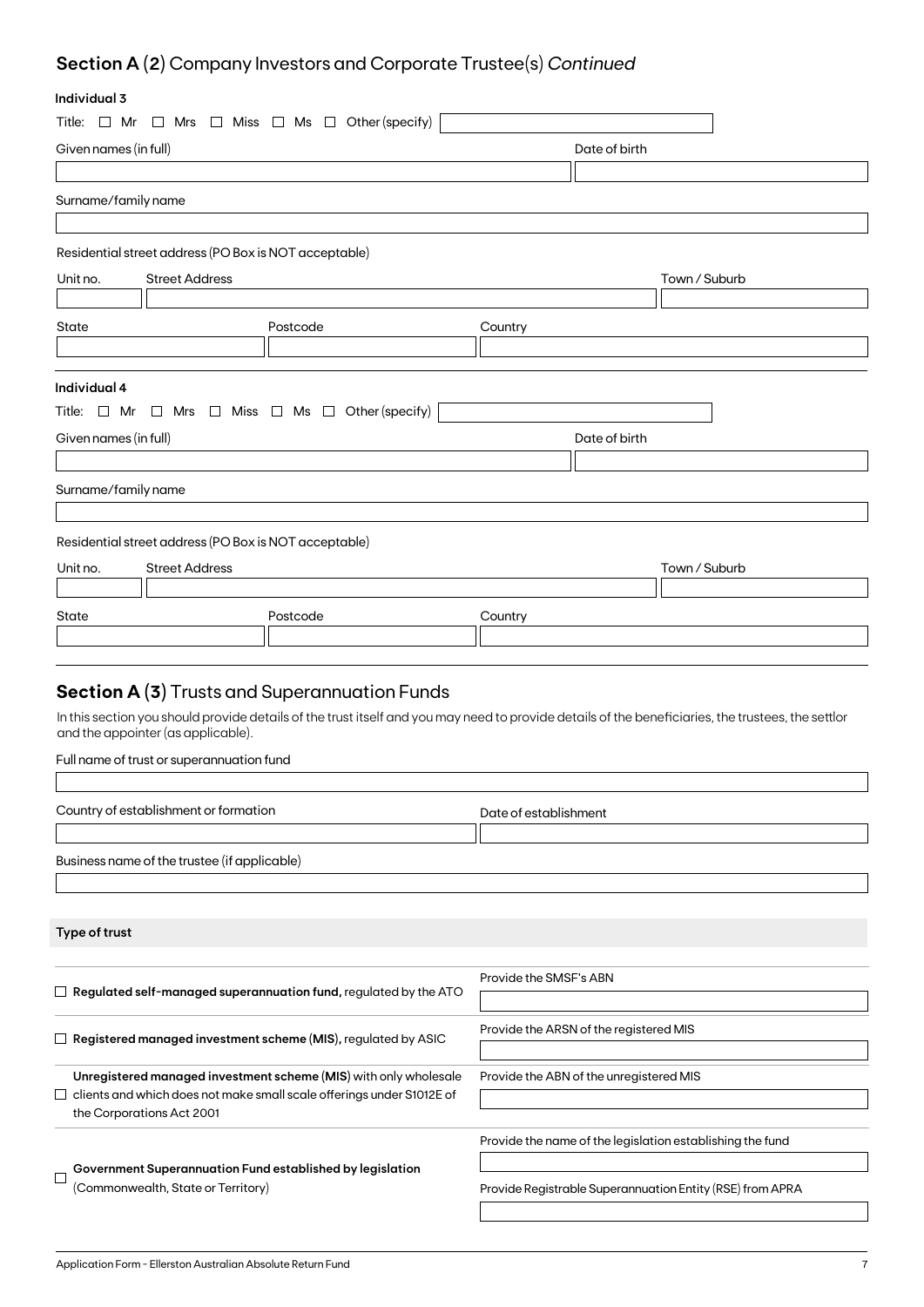## **Section A (3)** Trusts and Superannuation Funds *Continued*

|                                                                                                                                                                                  | Provide name of regulator (e.g. ASIC, APRA, ATO, ACNC):    |
|----------------------------------------------------------------------------------------------------------------------------------------------------------------------------------|------------------------------------------------------------|
| Other regulated Australian trust, (registered/subject to the regulatory<br>$\mathbf{I}$<br>oversight of a Commonwealth statutory regulator)                                      | Registrable Superannuation Entity (RSE) from APRA:         |
|                                                                                                                                                                                  | ABN, or ARSN from ASIC:                                    |
|                                                                                                                                                                                  | Type of Trust:                                             |
| Unregulated Australian trust, Please state the type of Trust (e.g.<br>$\Box$ unregulated SMSF, family trust, charitable fund not registered with the<br>ACNC, testamentary trust | Please also provide settlor and beneficiary details below: |
|                                                                                                                                                                                  | Name of foreign regulator (if applicable):                 |
|                                                                                                                                                                                  | Registration number (if any) with foreign regulator        |
| $\Box$ Foreign trust (not established in Australia)                                                                                                                              | Please also provide settlor and beneficiary details below: |
|                                                                                                                                                                                  |                                                            |
|                                                                                                                                                                                  |                                                            |
| Settlor details of an unregulated Australian trust or a foreign trust                                                                                                            |                                                            |
| Is the material asset contribution to the trust by the settlor less than \$10,000?<br>$\Box$ Yes<br>No                                                                           |                                                            |
| Is the settlor deceased?                                                                                                                                                         |                                                            |
| $\Box$ Yes<br>No                                                                                                                                                                 |                                                            |
| If you answered No to BOTH of these questions, please provide the full name and address of the settlor.                                                                          |                                                            |
| Settlor's details<br>Title: $\Box$ Mr $\Box$ Mrs $\Box$ Miss $\Box$ Ms $\Box$ Other (specify)                                                                                    |                                                            |
| Given names (in full)                                                                                                                                                            |                                                            |
| Surname/family name                                                                                                                                                              |                                                            |
| Residential street address (PO Box is NOT acceptable)                                                                                                                            |                                                            |
| Unit no.<br><b>Street Address</b>                                                                                                                                                | Town / Suburb                                              |
| State<br>Postcode                                                                                                                                                                | Country                                                    |
|                                                                                                                                                                                  |                                                            |
| Beneficiary details of an unregulated Australian trust or a foreign trust                                                                                                        |                                                            |
| Do the terms of the trust identify the beneficiaries by reference to a membership of a class?<br>$\Box$ Yes - Describe the class or classes of beneficiaries below               |                                                            |
|                                                                                                                                                                                  |                                                            |

□ No - Complete the 'Beneficiary details requested below for each beneficiary entitled to benefit from 25% or more of the assets of the trust.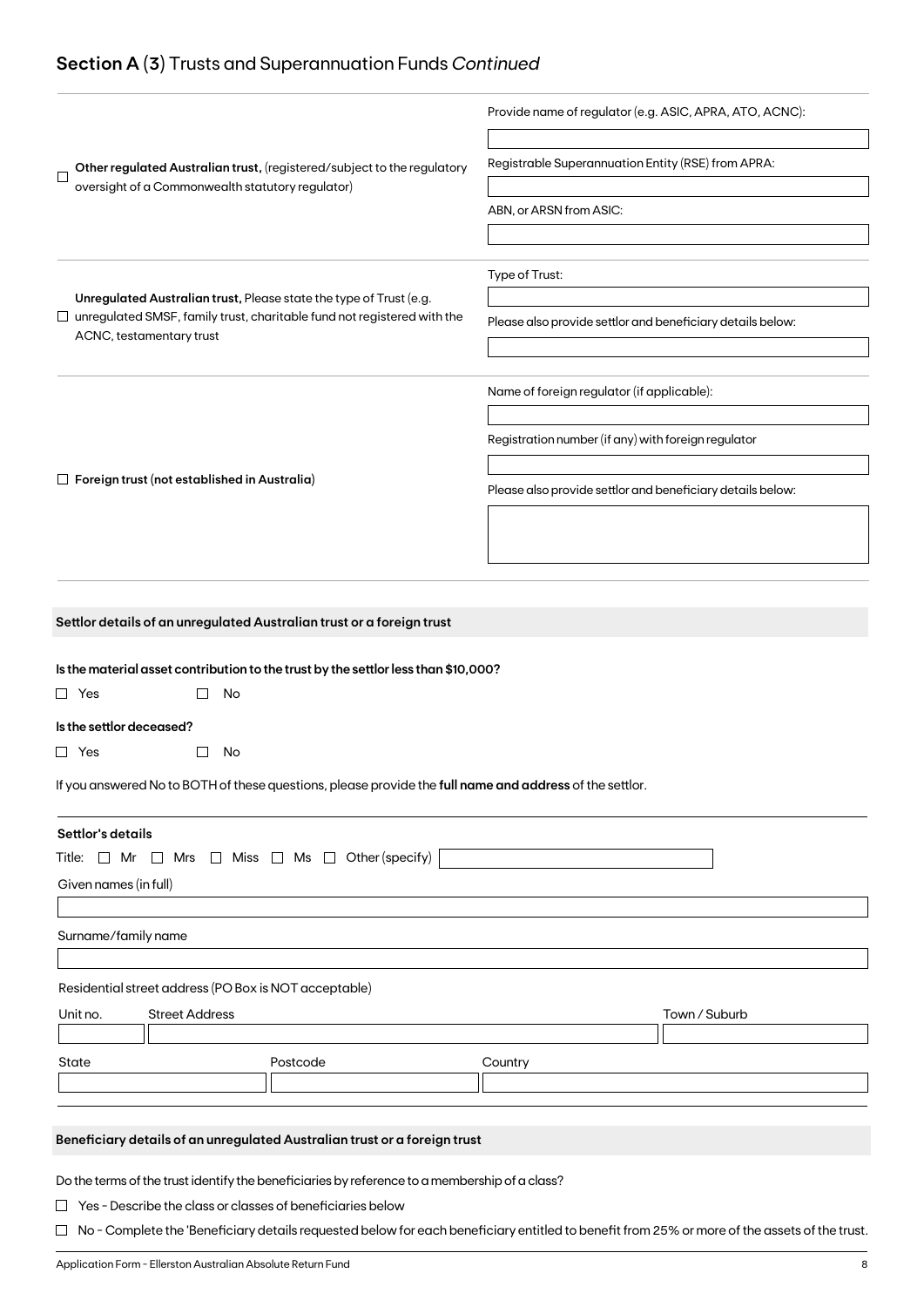## **Section A (3)** Trusts and Superannuation Funds *Continued*

Please describe the class or classes of beneficiaries (e.g. holders of different classes of units, family members or named persons)

| <b>Beneficiary1</b>                           |                                                       |                                                                          |         |               |               |
|-----------------------------------------------|-------------------------------------------------------|--------------------------------------------------------------------------|---------|---------------|---------------|
|                                               |                                                       | Title: $\Box$ Mr $\Box$ Mrs $\Box$ Miss $\Box$ Ms $\Box$ Other (specify) |         |               |               |
| Given names (in full)                         |                                                       |                                                                          |         | Date of birth |               |
|                                               |                                                       |                                                                          |         |               |               |
| Surname/family name                           |                                                       |                                                                          |         |               |               |
|                                               |                                                       |                                                                          |         |               |               |
|                                               | Residential street address (PO Box is NOT acceptable) |                                                                          |         |               |               |
| Unit no.                                      | <b>Street Address</b>                                 |                                                                          |         |               | Town / Suburb |
| State                                         |                                                       | Postcode                                                                 | Country |               |               |
|                                               |                                                       |                                                                          |         |               |               |
| <b>Beneficiary 2</b><br>Given names (in full) |                                                       | Title: $\Box$ Mr $\Box$ Mrs $\Box$ Miss $\Box$ Ms $\Box$ Other (specify) |         | Date of birth |               |
|                                               |                                                       |                                                                          |         |               |               |
| Surname/family name                           |                                                       |                                                                          |         |               |               |
|                                               |                                                       |                                                                          |         |               |               |
|                                               | Residential street address (PO Box is NOT acceptable) |                                                                          |         |               |               |
| Unit no.                                      | <b>Street Address</b>                                 |                                                                          |         |               | Town / Suburb |
| State                                         |                                                       | Postcode                                                                 | Country |               |               |
|                                               |                                                       |                                                                          |         |               |               |
| <b>Beneficiary 3</b>                          |                                                       |                                                                          |         |               |               |
|                                               |                                                       | Title: $\Box$ Mr $\Box$ Mrs $\Box$ Miss $\Box$ Ms $\Box$ Other (specify) |         |               |               |
| Given names (in full)                         |                                                       |                                                                          |         | Date of birth |               |
|                                               |                                                       |                                                                          |         |               |               |
| Surname/family name                           |                                                       |                                                                          |         |               |               |
|                                               | Residential street address (PO Box is NOT acceptable) |                                                                          |         |               |               |
| Unit no.                                      | <b>Street Address</b>                                 |                                                                          |         |               | Town / Suburb |
|                                               |                                                       |                                                                          |         |               |               |
| State                                         |                                                       | Postcode                                                                 | Country |               |               |
|                                               |                                                       |                                                                          |         |               |               |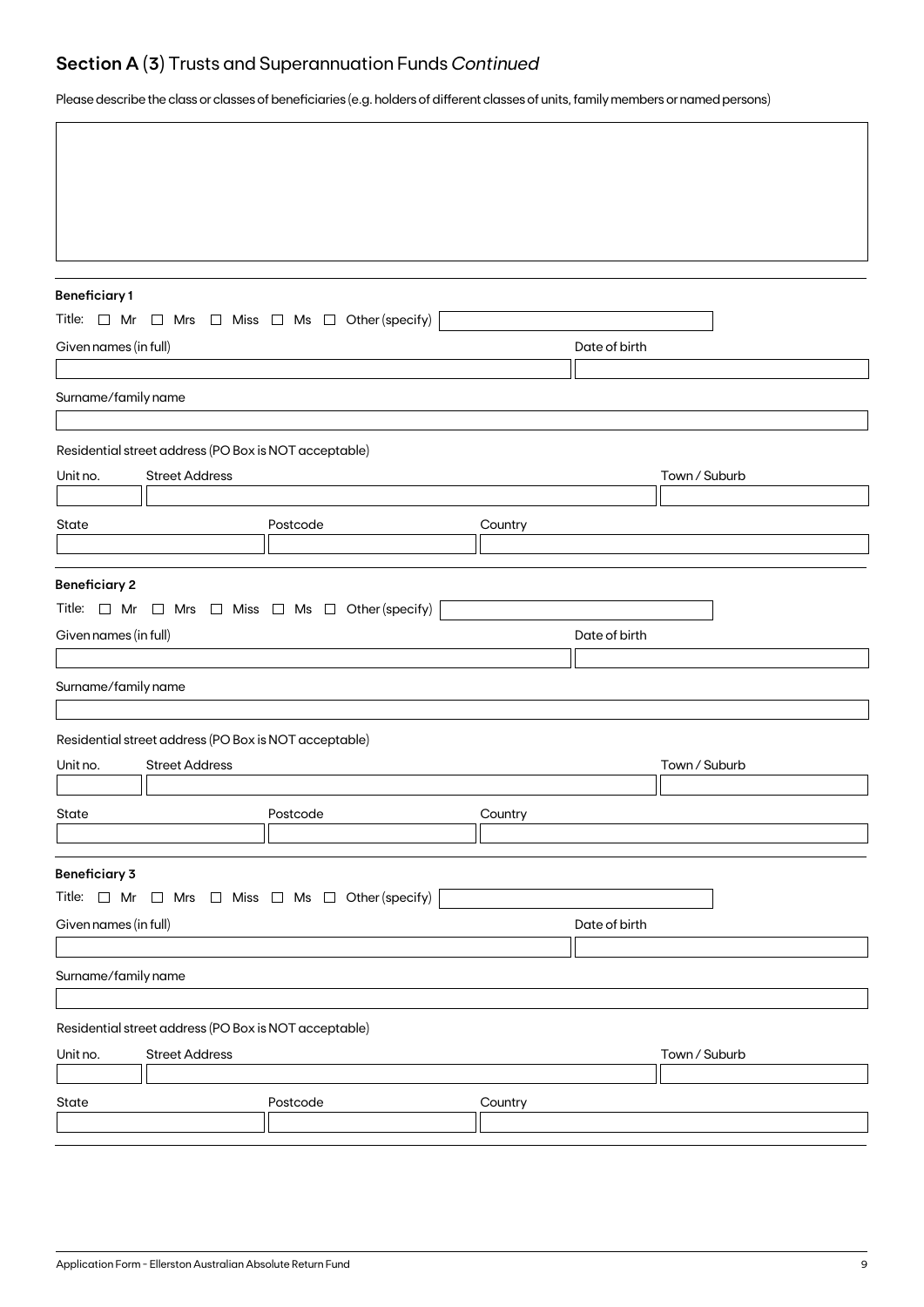## **Section A (3)** Trusts and Superannuation Funds *Continued*

| <b>Beneficiary 4</b>                                                        |                                                                          |                                                                                                      |         |                                                                                                                                                                                                                                                                               |  |
|-----------------------------------------------------------------------------|--------------------------------------------------------------------------|------------------------------------------------------------------------------------------------------|---------|-------------------------------------------------------------------------------------------------------------------------------------------------------------------------------------------------------------------------------------------------------------------------------|--|
| Title: $\Box$ Mr<br>$\Box$ Mrs $\Box$ Miss $\Box$ Ms $\Box$ Other (specify) |                                                                          |                                                                                                      |         |                                                                                                                                                                                                                                                                               |  |
| Given names (in full)                                                       |                                                                          |                                                                                                      |         | Date of birth                                                                                                                                                                                                                                                                 |  |
|                                                                             |                                                                          |                                                                                                      |         |                                                                                                                                                                                                                                                                               |  |
| Surname/family name                                                         |                                                                          |                                                                                                      |         |                                                                                                                                                                                                                                                                               |  |
|                                                                             |                                                                          |                                                                                                      |         |                                                                                                                                                                                                                                                                               |  |
|                                                                             | Residential street address (PO Box is NOT acceptable)                    |                                                                                                      |         |                                                                                                                                                                                                                                                                               |  |
| Unit no.                                                                    | <b>Street Address</b>                                                    |                                                                                                      |         | Town / Suburb                                                                                                                                                                                                                                                                 |  |
|                                                                             |                                                                          |                                                                                                      |         |                                                                                                                                                                                                                                                                               |  |
| State                                                                       |                                                                          | Postcode                                                                                             | Country |                                                                                                                                                                                                                                                                               |  |
|                                                                             |                                                                          |                                                                                                      |         |                                                                                                                                                                                                                                                                               |  |
|                                                                             |                                                                          |                                                                                                      |         |                                                                                                                                                                                                                                                                               |  |
| <b>Trustee details</b>                                                      |                                                                          |                                                                                                      |         |                                                                                                                                                                                                                                                                               |  |
|                                                                             |                                                                          | Note: Individual Trustees must complete Section A(4); Corporate Trustees must complete Section A(2). |         |                                                                                                                                                                                                                                                                               |  |
|                                                                             |                                                                          | Unregulated Australian trusts and foreign trusts must complete the following section.                |         |                                                                                                                                                                                                                                                                               |  |
|                                                                             |                                                                          | Appointer of an unregulated or foreign trust (the person entitled to remove or appoint trustees)     |         |                                                                                                                                                                                                                                                                               |  |
|                                                                             | by the trust deed to appoint, remove or instruct trustees)?              |                                                                                                      |         | Does anyone else have a substantial degree of control over the trust (e.g. an appointer or individual or company granted specific powers                                                                                                                                      |  |
|                                                                             | K on pages 32-33 of this form.                                           |                                                                                                      |         | $\Box$ Yes - Please provide the name, address and date of birth of the appointer in section A(4), and provide identification as required in section                                                                                                                           |  |
|                                                                             | $\Box$ No - Proceed to next question.                                    |                                                                                                      |         |                                                                                                                                                                                                                                                                               |  |
|                                                                             | through the capacity to direct the trustees.)                            |                                                                                                      |         | Is there anyone else who directly or indirectly controls the trust that is different from the trustees/appointer already provided? (This<br>includes control by acting as trustee by means of agreements, arrangements, understandings and practices or by exercising control |  |
|                                                                             | 32-33 of this form.                                                      |                                                                                                      |         | $\Box$ Yes - Please provide their names, addresses and dates of birth in section A(4), and provide identification as required in section K on pages                                                                                                                           |  |
|                                                                             | No - Proceed to section B.                                               |                                                                                                      |         |                                                                                                                                                                                                                                                                               |  |
|                                                                             |                                                                          | <b>Section A (4)</b> Individual Investors, Sole Traders and Individual Trustees                      |         |                                                                                                                                                                                                                                                                               |  |
|                                                                             |                                                                          |                                                                                                      |         |                                                                                                                                                                                                                                                                               |  |
| Investor1                                                                   |                                                                          |                                                                                                      |         |                                                                                                                                                                                                                                                                               |  |
|                                                                             | Title: $\Box$ Mr $\Box$ Mrs $\Box$ Miss $\Box$ Ms $\Box$ Other (specify) |                                                                                                      |         |                                                                                                                                                                                                                                                                               |  |
| Given names (in full)                                                       |                                                                          |                                                                                                      |         | Date of birth                                                                                                                                                                                                                                                                 |  |
|                                                                             |                                                                          |                                                                                                      |         |                                                                                                                                                                                                                                                                               |  |
| Surname/family name                                                         |                                                                          |                                                                                                      |         | Country of Citizenship                                                                                                                                                                                                                                                        |  |
|                                                                             |                                                                          |                                                                                                      |         |                                                                                                                                                                                                                                                                               |  |

Residential street address (PO Box is NOT acceptable)

| Unit no.          | <b>Street Address</b> |            |         | Town / Suburb |  |
|-------------------|-----------------------|------------|---------|---------------|--|
|                   |                       |            |         |               |  |
| State             |                       | Postcode   | Country |               |  |
|                   |                       |            |         |               |  |
| <b>Work Phone</b> |                       | Home Phone | Fax     | Mobile        |  |
|                   |                       |            |         |               |  |
| Email             |                       |            |         |               |  |
|                   |                       |            |         |               |  |

### **Are you an Australian resident for tax purposes?**

 $\Box$  Yes  $\Box$  No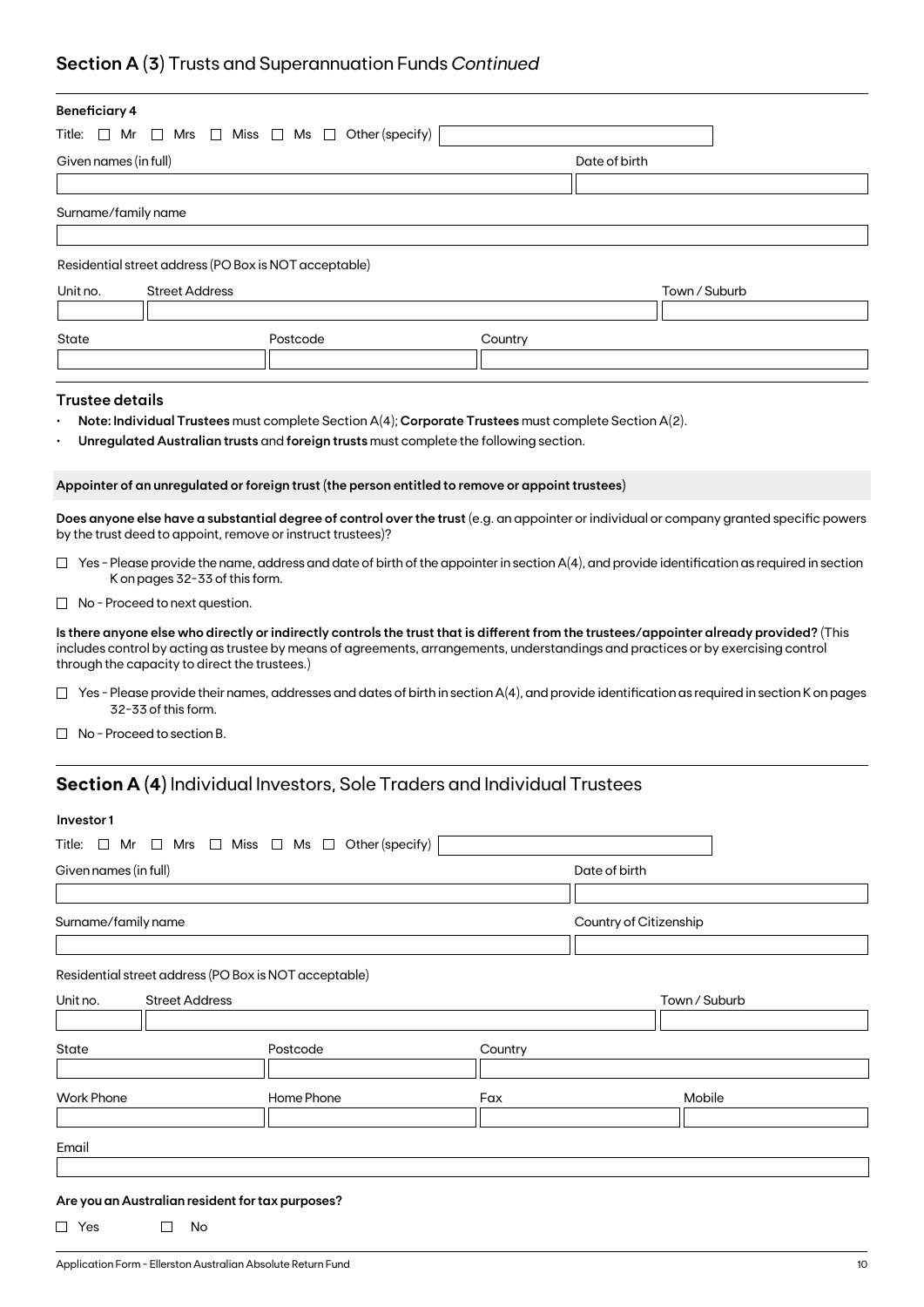## **Section A (4)** Individual Investors, Sole Traders and Individual Trustees *Continued*

| If not please specify your country of tax residence                      |               |         |                        |  |  |
|--------------------------------------------------------------------------|---------------|---------|------------------------|--|--|
| Australian Tax File Number or Exemption details (if applicable)          |               |         |                        |  |  |
|                                                                          |               |         |                        |  |  |
| Investor 2                                                               |               |         |                        |  |  |
| Title: $\Box$ Mr $\Box$ Mrs $\Box$ Miss $\Box$ Ms $\Box$ Other (specify) |               |         |                        |  |  |
| Given names (in full)                                                    |               |         | Date of birth          |  |  |
|                                                                          |               |         |                        |  |  |
| Surname/family name                                                      |               |         | Country of Citizenship |  |  |
|                                                                          |               |         |                        |  |  |
| Residential street address (PO Box is NOT acceptable)                    |               |         |                        |  |  |
| <b>Street Address</b><br>Unit no.                                        |               |         | Town / Suburb          |  |  |
| State                                                                    | Postcode      | Country |                        |  |  |
|                                                                          |               |         |                        |  |  |
| <b>Work Phone</b>                                                        | Home Phone    | Fax     | Mobile                 |  |  |
|                                                                          |               |         |                        |  |  |
| Email                                                                    |               |         |                        |  |  |
|                                                                          |               |         |                        |  |  |
| Are you an Australian resident for tax purposes?                         |               |         |                        |  |  |
| $\Box$ Yes<br>$\Box$<br>No                                               |               |         |                        |  |  |
| If not please specify your country of tax residence                      |               |         |                        |  |  |
|                                                                          |               |         |                        |  |  |
| Australian Tax File Number or Exemption details (if applicable)          |               |         |                        |  |  |
|                                                                          |               |         |                        |  |  |
| Sole traders                                                             |               |         |                        |  |  |
| If you are a sole trader, complete this section as well as the above.    |               |         |                        |  |  |
| Full business name                                                       |               |         |                        |  |  |
|                                                                          |               |         |                        |  |  |
| Principal place of business street address (PO Box is NOT acceptable)    |               |         |                        |  |  |
| <b>Street Address</b><br>Unit no.                                        | Town / Suburb |         |                        |  |  |
|                                                                          |               |         |                        |  |  |
| State                                                                    | Postcode      | Country |                        |  |  |
|                                                                          |               |         |                        |  |  |
| <b>Work Phone</b>                                                        | Home Phone    | Fax     | Mobile                 |  |  |
| Email                                                                    |               | ABN     |                        |  |  |
|                                                                          |               |         |                        |  |  |
|                                                                          |               |         |                        |  |  |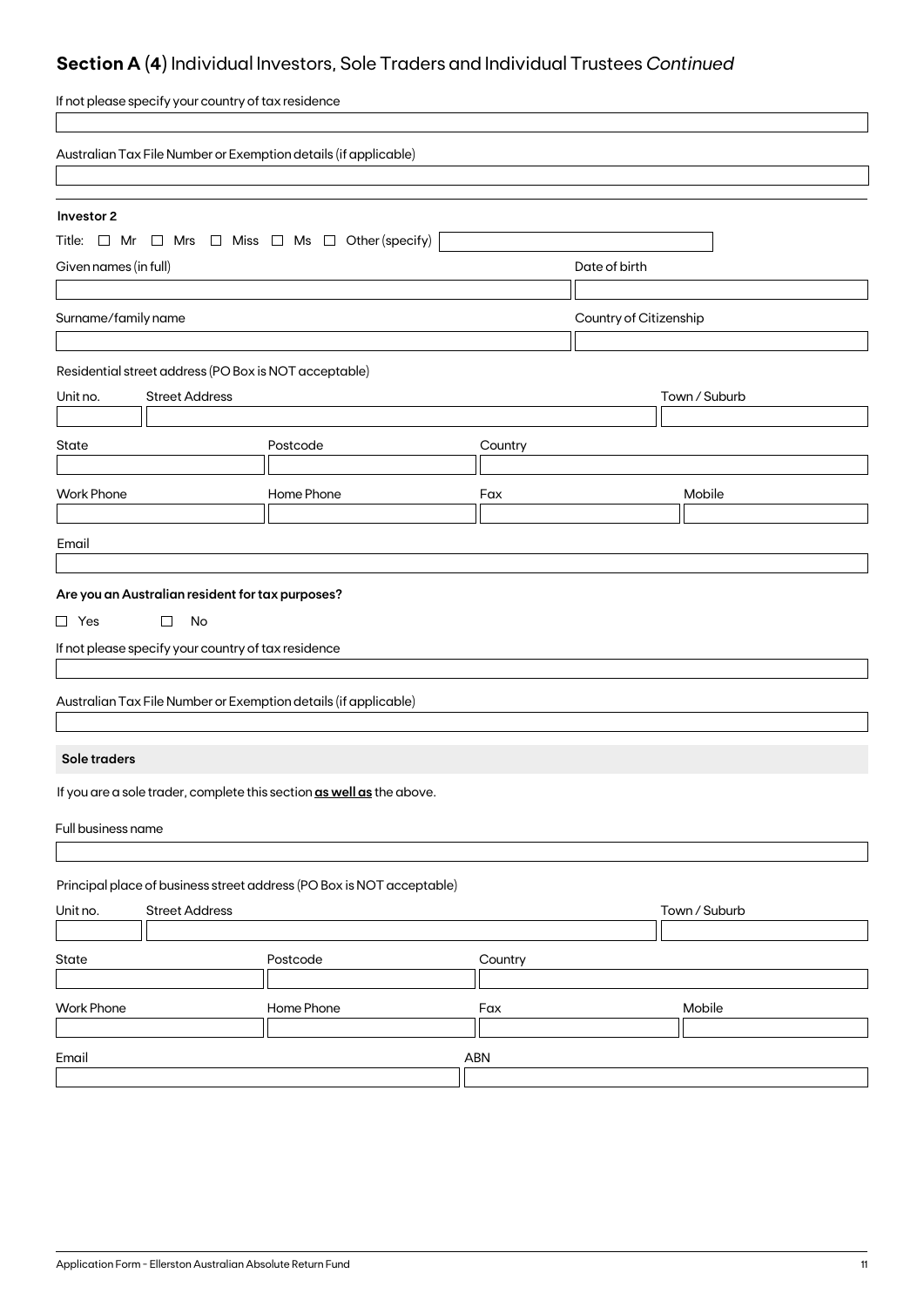## **Section A (5)** Partnerships

| Full name of partnership                                                                                                                                                                 | <b>ABN</b>            |  |  |  |  |  |
|------------------------------------------------------------------------------------------------------------------------------------------------------------------------------------------|-----------------------|--|--|--|--|--|
| Full business name of partnership registered in any State or Territory (if applicable)                                                                                                   |                       |  |  |  |  |  |
| Country of formation or establishment                                                                                                                                                    | Date of establishment |  |  |  |  |  |
| Australian Tax File Number or Exemption details (if applicable)                                                                                                                          |                       |  |  |  |  |  |
| How many partners are there?                                                                                                                                                             |                       |  |  |  |  |  |
| Is the partnership regulated?                                                                                                                                                            |                       |  |  |  |  |  |
| $\Box$ Yes - Please provide details of ONE of the partners below.                                                                                                                        |                       |  |  |  |  |  |
| No - Please provide the full name, residential street address and date of birth of ALL partners in Section A(4), or if the partners are a<br>$\Box$<br>company, please use Section A(2). |                       |  |  |  |  |  |
| Please provide details of ONE partner in the regulated partnership                                                                                                                       |                       |  |  |  |  |  |
| Partner                                                                                                                                                                                  |                       |  |  |  |  |  |
| Title: $\Box$ Mr $\Box$ Mrs $\Box$ Miss $\Box$ Ms $\Box$ Other (specify)                                                                                                                 |                       |  |  |  |  |  |
| Given names (in full)                                                                                                                                                                    | Date of birth         |  |  |  |  |  |
|                                                                                                                                                                                          |                       |  |  |  |  |  |
| Surname/family name                                                                                                                                                                      |                       |  |  |  |  |  |
| Residential street address (PO Box is NOT acceptable)                                                                                                                                    |                       |  |  |  |  |  |
| <b>Street Address</b><br>Unit no.                                                                                                                                                        | Town / Suburb         |  |  |  |  |  |
|                                                                                                                                                                                          |                       |  |  |  |  |  |
| State<br>Postcode                                                                                                                                                                        | Country               |  |  |  |  |  |
|                                                                                                                                                                                          |                       |  |  |  |  |  |

### **Beneficial owners**

### **Are the beneficial owners different from the partner already entered in above?**

- $\Box$  Yes (please provide details below)
- $\Box$  No (no further information required in this section)

### **Beneficial owners are those who:**

- Ultimately own 25% or more of the partnership, OR
- Are entitled, directly or indirectly, to exercise 25% or more of the voting rights of the partnership, including the power of veto.

### **If no one satisfies either of these categories, it applies instead to:**

• Each individual who directly or indirectly controls the partnership through the capacity to determine decisions about financial or operating policies or by other means.

### **If none of the above, it applies instead to:**

• Each of the most senior managing official(s) of the partnerships.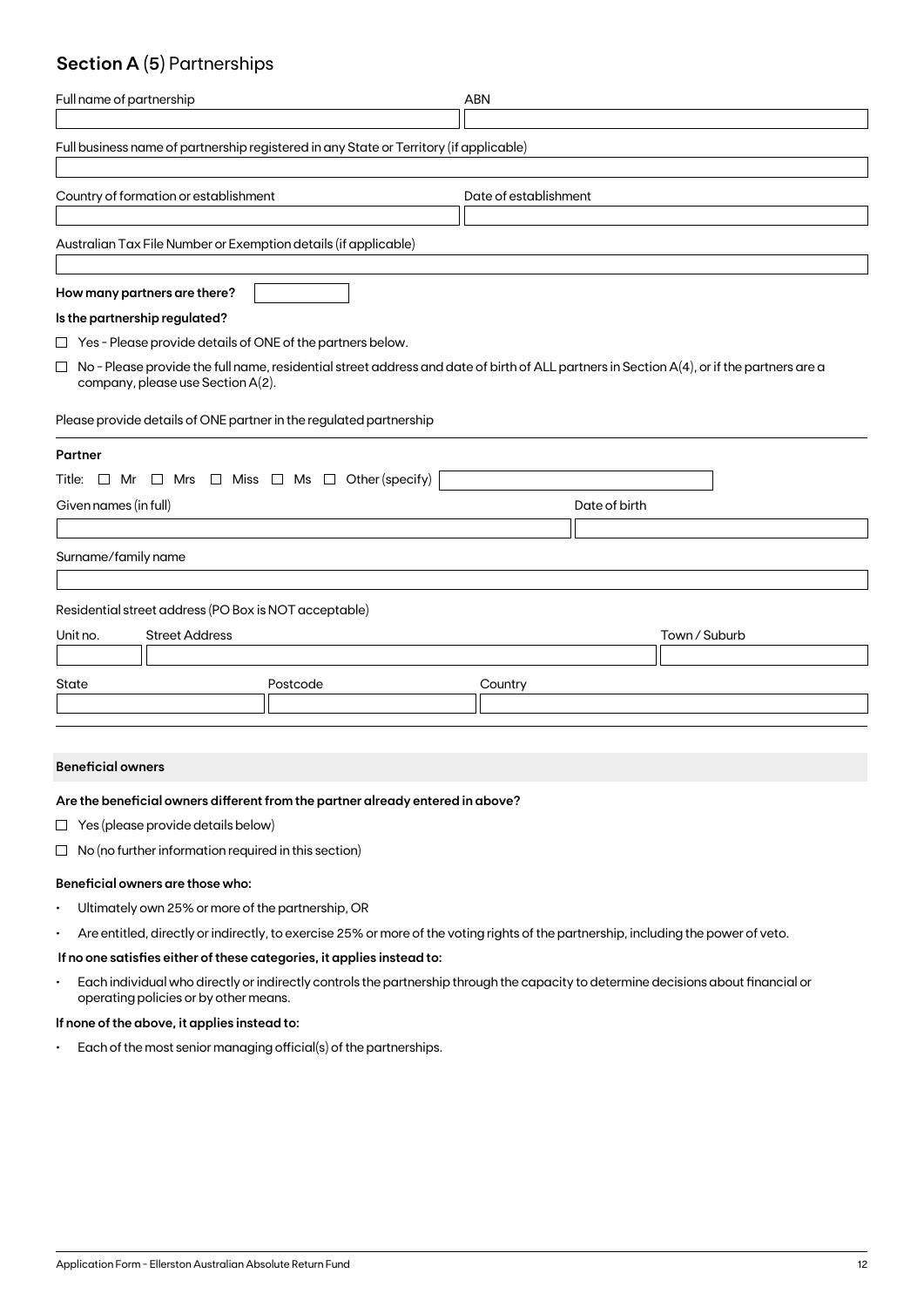## **Section A (5)** Partnerships *Continued*

| <b>Beneficiary1</b>   |                                                       |                                                                          |         |               |               |
|-----------------------|-------------------------------------------------------|--------------------------------------------------------------------------|---------|---------------|---------------|
|                       |                                                       | Title: $\Box$ Mr $\Box$ Mrs $\Box$ Miss $\Box$ Ms $\Box$ Other (specify) |         |               |               |
| Given names (in full) |                                                       |                                                                          |         | Date of birth |               |
|                       |                                                       |                                                                          |         |               |               |
| Surname/family name   |                                                       |                                                                          |         |               |               |
|                       |                                                       |                                                                          |         |               |               |
|                       | Residential street address (PO Box is NOT acceptable) |                                                                          |         |               |               |
|                       |                                                       |                                                                          |         |               |               |
| Unit no.              | <b>Street Address</b>                                 |                                                                          |         |               | Town / Suburb |
|                       |                                                       |                                                                          |         |               |               |
| State                 |                                                       | Postcode                                                                 | Country |               |               |
|                       |                                                       |                                                                          |         |               |               |
| <b>Beneficiary 2</b>  |                                                       |                                                                          |         |               |               |
|                       |                                                       | Title: $\Box$ Mr $\Box$ Mrs $\Box$ Miss $\Box$ Ms $\Box$ Other (specify) |         |               |               |
| Given names (in full) |                                                       |                                                                          |         | Date of birth |               |
|                       |                                                       |                                                                          |         |               |               |
| Surname/family name   |                                                       |                                                                          |         |               |               |
|                       |                                                       |                                                                          |         |               |               |
|                       | Residential street address (PO Box is NOT acceptable) |                                                                          |         |               |               |
|                       | <b>Street Address</b>                                 |                                                                          |         |               |               |
| Unit no.              |                                                       |                                                                          |         |               | Town / Suburb |
|                       |                                                       |                                                                          |         |               |               |
| State                 |                                                       | Postcode                                                                 | Country |               |               |
|                       |                                                       |                                                                          |         |               |               |
| <b>Beneficiary 3</b>  |                                                       |                                                                          |         |               |               |
|                       |                                                       | Title: $\Box$ Mr $\Box$ Mrs $\Box$ Miss $\Box$ Ms $\Box$ Other (specify) |         |               |               |
| Given names (in full) |                                                       |                                                                          |         | Date of birth |               |
|                       |                                                       |                                                                          |         |               |               |
| Surname/family name   |                                                       |                                                                          |         |               |               |
|                       |                                                       |                                                                          |         |               |               |
|                       | Residential street address (PO Box is NOT acceptable) |                                                                          |         |               |               |
|                       |                                                       |                                                                          |         |               |               |
| Unit no.              | <b>Street Address</b>                                 |                                                                          |         |               | Town / Suburb |
|                       |                                                       |                                                                          |         |               |               |
| State                 |                                                       | Postcode                                                                 | Country |               |               |
|                       |                                                       |                                                                          |         |               |               |
| <b>Beneficiary 4</b>  |                                                       |                                                                          |         |               |               |
| Title: $\Box$ Mr      |                                                       | $\Box$ Mrs $\Box$ Miss $\Box$ Ms $\Box$ Other (specify)                  |         |               |               |
| Given names (in full) |                                                       |                                                                          |         | Date of birth |               |
|                       |                                                       |                                                                          |         |               |               |
| Surname/family name   |                                                       |                                                                          |         |               |               |
|                       |                                                       |                                                                          |         |               |               |
|                       | Residential street address (PO Box is NOT acceptable) |                                                                          |         |               |               |
|                       |                                                       |                                                                          |         |               |               |
| Unit no.              | <b>Street Address</b>                                 |                                                                          |         |               | Town / Suburb |
|                       |                                                       |                                                                          |         |               |               |
| State                 |                                                       | Postcode                                                                 | Country |               |               |
|                       |                                                       |                                                                          |         |               |               |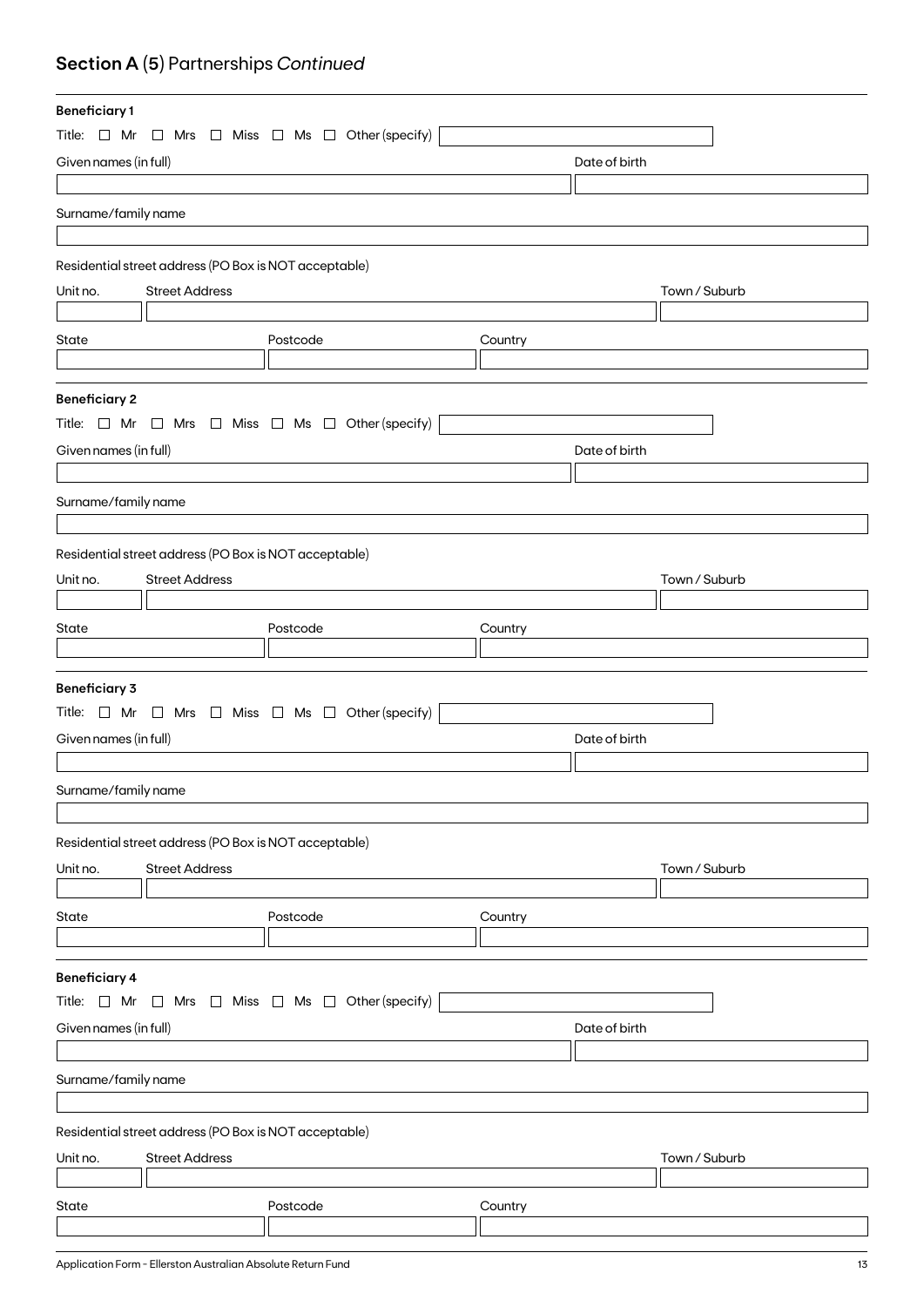## **Section A (6)** Associations

| Full name of association                                                 |                                                       | Incorporation number or ABN                                                 |         |               |               |
|--------------------------------------------------------------------------|-------------------------------------------------------|-----------------------------------------------------------------------------|---------|---------------|---------------|
|                                                                          |                                                       |                                                                             |         |               |               |
|                                                                          |                                                       | Principal place of administration street address (PO Box is NOT acceptable) |         |               |               |
| Unit no.                                                                 | <b>Street Address</b>                                 |                                                                             |         |               | Town / Suburb |
|                                                                          |                                                       |                                                                             |         |               |               |
| State                                                                    |                                                       | Postcode                                                                    | Country |               |               |
|                                                                          |                                                       |                                                                             |         |               |               |
|                                                                          |                                                       | Registered office street address (PO Box is NOT acceptable)                 |         |               |               |
| Unit no.                                                                 | <b>Street Address</b>                                 |                                                                             |         |               | Town / Suburb |
|                                                                          |                                                       |                                                                             |         |               |               |
| State                                                                    |                                                       | Postcode                                                                    | Country |               |               |
|                                                                          |                                                       |                                                                             |         |               |               |
|                                                                          |                                                       | Australian Tax File Number or Exemption details (if applicable              |         |               |               |
|                                                                          |                                                       |                                                                             |         |               |               |
|                                                                          |                                                       |                                                                             |         |               |               |
|                                                                          | Governing members or responsible officer details      |                                                                             |         |               |               |
|                                                                          |                                                       |                                                                             |         |               |               |
| Chairperson                                                              |                                                       |                                                                             |         |               |               |
|                                                                          |                                                       | Title: $\Box$ Mr $\Box$ Mrs $\Box$ Miss $\Box$ Ms $\Box$ Other (specify)    |         |               |               |
| Given names (in full)                                                    |                                                       |                                                                             |         | Date of birth |               |
|                                                                          |                                                       |                                                                             |         |               |               |
| Surname/family name                                                      |                                                       |                                                                             |         |               |               |
|                                                                          |                                                       |                                                                             |         |               |               |
|                                                                          | Residential street address (PO Box is NOT acceptable) |                                                                             |         |               |               |
|                                                                          |                                                       |                                                                             |         |               |               |
| Unit no.                                                                 | <b>Street Address</b>                                 |                                                                             |         |               | Town / Suburb |
|                                                                          |                                                       |                                                                             |         |               |               |
| State                                                                    |                                                       | Postcode                                                                    | Country |               |               |
|                                                                          |                                                       |                                                                             |         |               |               |
| Secretary                                                                |                                                       |                                                                             |         |               |               |
|                                                                          |                                                       | Title: $\Box$ Mr $\Box$ Mrs $\Box$ Miss $\Box$ Ms $\Box$ Other (specify)    |         |               |               |
| Given names (in full)                                                    |                                                       |                                                                             |         | Date of birth |               |
|                                                                          |                                                       |                                                                             |         |               |               |
|                                                                          |                                                       |                                                                             |         |               |               |
| Surname/family name                                                      |                                                       |                                                                             |         |               |               |
|                                                                          |                                                       |                                                                             |         |               |               |
|                                                                          | Residential street address (PO Box is NOT acceptable) |                                                                             |         |               |               |
| Unit no.                                                                 | <b>Street Address</b>                                 |                                                                             |         |               | Town / Suburb |
|                                                                          |                                                       |                                                                             |         |               |               |
| State                                                                    |                                                       | Postcode                                                                    | Country |               |               |
|                                                                          |                                                       |                                                                             |         |               |               |
|                                                                          |                                                       |                                                                             |         |               |               |
| Treasurer                                                                |                                                       |                                                                             |         |               |               |
| Title: $\Box$ Mr $\Box$ Mrs $\Box$ Miss $\Box$ Ms $\Box$ Other (specify) |                                                       |                                                                             |         |               |               |
| Given names (in full)                                                    |                                                       |                                                                             |         | Date of birth |               |
|                                                                          |                                                       |                                                                             |         |               |               |
| Surname/family name                                                      |                                                       |                                                                             |         |               |               |
|                                                                          |                                                       |                                                                             |         |               |               |
|                                                                          |                                                       |                                                                             |         |               |               |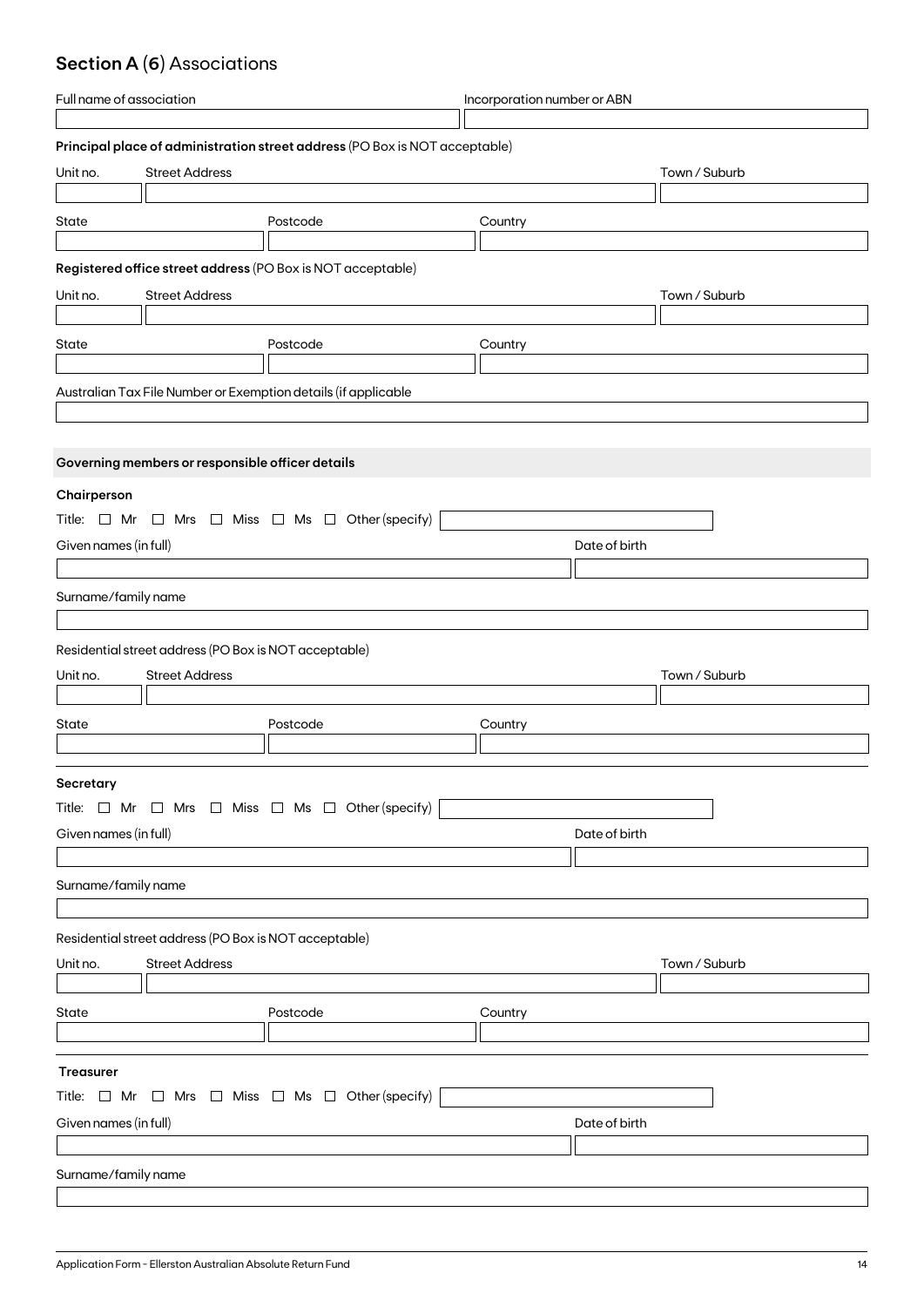## **Section A (6)** Associations *Continued*

| Residential street address (PO Box is NOT acceptable) |  |  |
|-------------------------------------------------------|--|--|
|-------------------------------------------------------|--|--|

| Unit no.                                                                                                                          | <b>Street Address</b>                                                     |                                                                                                                                                                                                 |               | Town / Suburb |  |  |
|-----------------------------------------------------------------------------------------------------------------------------------|---------------------------------------------------------------------------|-------------------------------------------------------------------------------------------------------------------------------------------------------------------------------------------------|---------------|---------------|--|--|
| State                                                                                                                             |                                                                           | Postcode                                                                                                                                                                                        | Country       |               |  |  |
|                                                                                                                                   | <b>Section A (7)</b> Registered Co-Operatives                             |                                                                                                                                                                                                 |               |               |  |  |
|                                                                                                                                   | Full name of registered co-operative<br><b>Registration Number or ABN</b> |                                                                                                                                                                                                 |               |               |  |  |
| Unit no.                                                                                                                          | <b>Street Address</b>                                                     | Principal place of administration street address (PO Box is NOT acceptable)                                                                                                                     |               | Town / Suburb |  |  |
| State                                                                                                                             |                                                                           | Postcode                                                                                                                                                                                        | Country       |               |  |  |
| Unit no.                                                                                                                          | <b>Street Address</b>                                                     | Registered office street address (PO Box is NOT acceptable)                                                                                                                                     |               |               |  |  |
| State                                                                                                                             |                                                                           | Postcode                                                                                                                                                                                        | Country       |               |  |  |
|                                                                                                                                   | (PO Box is NOT acceptable)                                                | Australian Tax File Number or Exemption details (if applicable<br>Name and residential street address of the public officer (or Chairman, Secretary or Treasurer if there is no public officer) |               |               |  |  |
| <b>Public officer</b>                                                                                                             |                                                                           | Title: $\Box$ Mr $\Box$ Mrs $\Box$ Miss $\Box$ Ms $\Box$ Other (specify)                                                                                                                        |               |               |  |  |
| Given names (in full)                                                                                                             |                                                                           |                                                                                                                                                                                                 | Date of birth |               |  |  |
| Surname/family name                                                                                                               |                                                                           |                                                                                                                                                                                                 |               |               |  |  |
| Unit no.                                                                                                                          | <b>Street Address</b>                                                     |                                                                                                                                                                                                 |               | Town / Suburb |  |  |
| State                                                                                                                             |                                                                           | Postcode                                                                                                                                                                                        | Country       |               |  |  |
| Chairperson<br>Title: $\Box$ Mr $\Box$ Mrs $\Box$ Miss $\Box$ Ms $\Box$ Other (specify)<br>Given names (in full)<br>Date of birth |                                                                           |                                                                                                                                                                                                 |               |               |  |  |
| Surname/family name                                                                                                               |                                                                           |                                                                                                                                                                                                 |               |               |  |  |
| Residential street address (PO Box is NOT acceptable)<br><b>Street Address</b><br>Town / Suburb<br>Unit no.                       |                                                                           |                                                                                                                                                                                                 |               |               |  |  |
| State                                                                                                                             |                                                                           | Postcode                                                                                                                                                                                        | Country       |               |  |  |
|                                                                                                                                   |                                                                           |                                                                                                                                                                                                 |               |               |  |  |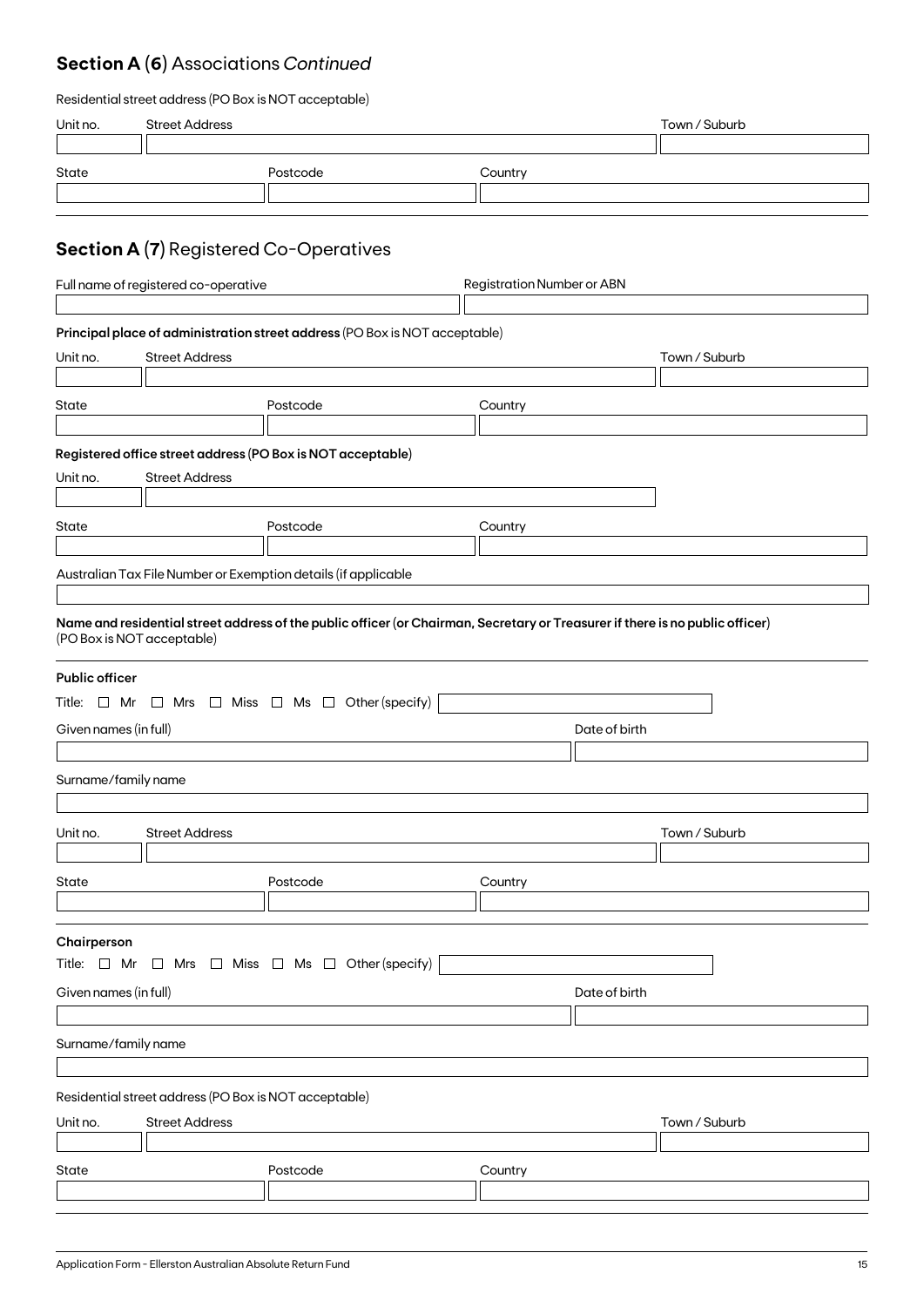## **Section A (7)** Registered Co-Operatives *Continued*

| Secretary                                                                                                             |                                                                                                                                                                                   |                                                                                                                                         |                                      |               |               |
|-----------------------------------------------------------------------------------------------------------------------|-----------------------------------------------------------------------------------------------------------------------------------------------------------------------------------|-----------------------------------------------------------------------------------------------------------------------------------------|--------------------------------------|---------------|---------------|
|                                                                                                                       |                                                                                                                                                                                   | Title: $\Box$ Mr $\Box$ Mrs $\Box$ Miss $\Box$ Ms $\Box$ Other (specify)                                                                |                                      |               |               |
| Given names (in full)                                                                                                 |                                                                                                                                                                                   |                                                                                                                                         |                                      | Date of birth |               |
|                                                                                                                       |                                                                                                                                                                                   |                                                                                                                                         |                                      |               |               |
| Surname/family name                                                                                                   |                                                                                                                                                                                   |                                                                                                                                         |                                      |               |               |
|                                                                                                                       |                                                                                                                                                                                   |                                                                                                                                         |                                      |               |               |
|                                                                                                                       | Residential street address (PO Box is NOT acceptable)                                                                                                                             |                                                                                                                                         |                                      |               |               |
| Unit no.                                                                                                              | <b>Street Address</b>                                                                                                                                                             |                                                                                                                                         |                                      |               | Town / Suburb |
|                                                                                                                       |                                                                                                                                                                                   |                                                                                                                                         |                                      |               |               |
| State                                                                                                                 |                                                                                                                                                                                   | Postcode                                                                                                                                | Country                              |               |               |
|                                                                                                                       |                                                                                                                                                                                   |                                                                                                                                         |                                      |               |               |
|                                                                                                                       |                                                                                                                                                                                   |                                                                                                                                         |                                      |               |               |
| <b>Treasurer</b>                                                                                                      |                                                                                                                                                                                   |                                                                                                                                         |                                      |               |               |
|                                                                                                                       |                                                                                                                                                                                   | Title: $\Box$ Mr $\Box$ Mrs $\Box$ Miss $\Box$ Ms $\Box$ Other (specify)                                                                |                                      |               |               |
| Given names (in full)                                                                                                 |                                                                                                                                                                                   |                                                                                                                                         |                                      | Date of birth |               |
|                                                                                                                       |                                                                                                                                                                                   |                                                                                                                                         |                                      |               |               |
| Surname/family name                                                                                                   |                                                                                                                                                                                   |                                                                                                                                         |                                      |               |               |
|                                                                                                                       |                                                                                                                                                                                   |                                                                                                                                         |                                      |               |               |
|                                                                                                                       | Residential street address (PO Box is NOT acceptable)                                                                                                                             |                                                                                                                                         |                                      |               |               |
| Unit no.                                                                                                              | <b>Street Address</b>                                                                                                                                                             |                                                                                                                                         |                                      |               | Town / Suburb |
|                                                                                                                       |                                                                                                                                                                                   |                                                                                                                                         |                                      |               |               |
| State                                                                                                                 |                                                                                                                                                                                   | Postcode                                                                                                                                | Country                              |               |               |
|                                                                                                                       |                                                                                                                                                                                   |                                                                                                                                         |                                      |               |               |
|                                                                                                                       |                                                                                                                                                                                   |                                                                                                                                         |                                      |               |               |
|                                                                                                                       | <b>Section A (8)</b> Government Bodies                                                                                                                                            |                                                                                                                                         |                                      |               |               |
|                                                                                                                       |                                                                                                                                                                                   |                                                                                                                                         |                                      |               |               |
|                                                                                                                       | Full name of government body                                                                                                                                                      |                                                                                                                                         | Registration or incorporation number |               |               |
|                                                                                                                       |                                                                                                                                                                                   | Principal place of operations (PO Box is NOT acceptable)                                                                                |                                      |               |               |
|                                                                                                                       |                                                                                                                                                                                   |                                                                                                                                         |                                      |               |               |
| Unit no.                                                                                                              | <b>Street Address</b>                                                                                                                                                             |                                                                                                                                         |                                      |               | Town / Suburb |
|                                                                                                                       |                                                                                                                                                                                   |                                                                                                                                         |                                      |               |               |
| State                                                                                                                 |                                                                                                                                                                                   | Postcode                                                                                                                                | Country (If not Australia)           |               |               |
|                                                                                                                       |                                                                                                                                                                                   | Australian Tax File Number or Exemption details (if applicable)                                                                         |                                      |               |               |
|                                                                                                                       |                                                                                                                                                                                   |                                                                                                                                         |                                      |               |               |
|                                                                                                                       |                                                                                                                                                                                   | Select one of the following categories and provide the requested information:                                                           |                                      |               |               |
|                                                                                                                       |                                                                                                                                                                                   |                                                                                                                                         |                                      |               |               |
| Commonwealth of Australia government body<br>ப                                                                        |                                                                                                                                                                                   |                                                                                                                                         |                                      |               |               |
| Australian State or Territory government body (specify State)<br>ப<br>Australian or State/Territory Government Entity |                                                                                                                                                                                   |                                                                                                                                         |                                      |               |               |
| ப                                                                                                                     |                                                                                                                                                                                   |                                                                                                                                         |                                      |               |               |
|                                                                                                                       | Emanation (describes any body which provides a public service under the control of government<br>$\sqcup$<br>Established under legislation of a foreign country (specify country) |                                                                                                                                         |                                      |               |               |
| $\sqcup$                                                                                                              |                                                                                                                                                                                   |                                                                                                                                         |                                      |               |               |
| government body:                                                                                                      |                                                                                                                                                                                   | If the government body is an entity, an emanation or foreign government body, provide information about the ownership or control of the |                                      |               |               |
|                                                                                                                       |                                                                                                                                                                                   |                                                                                                                                         |                                      |               |               |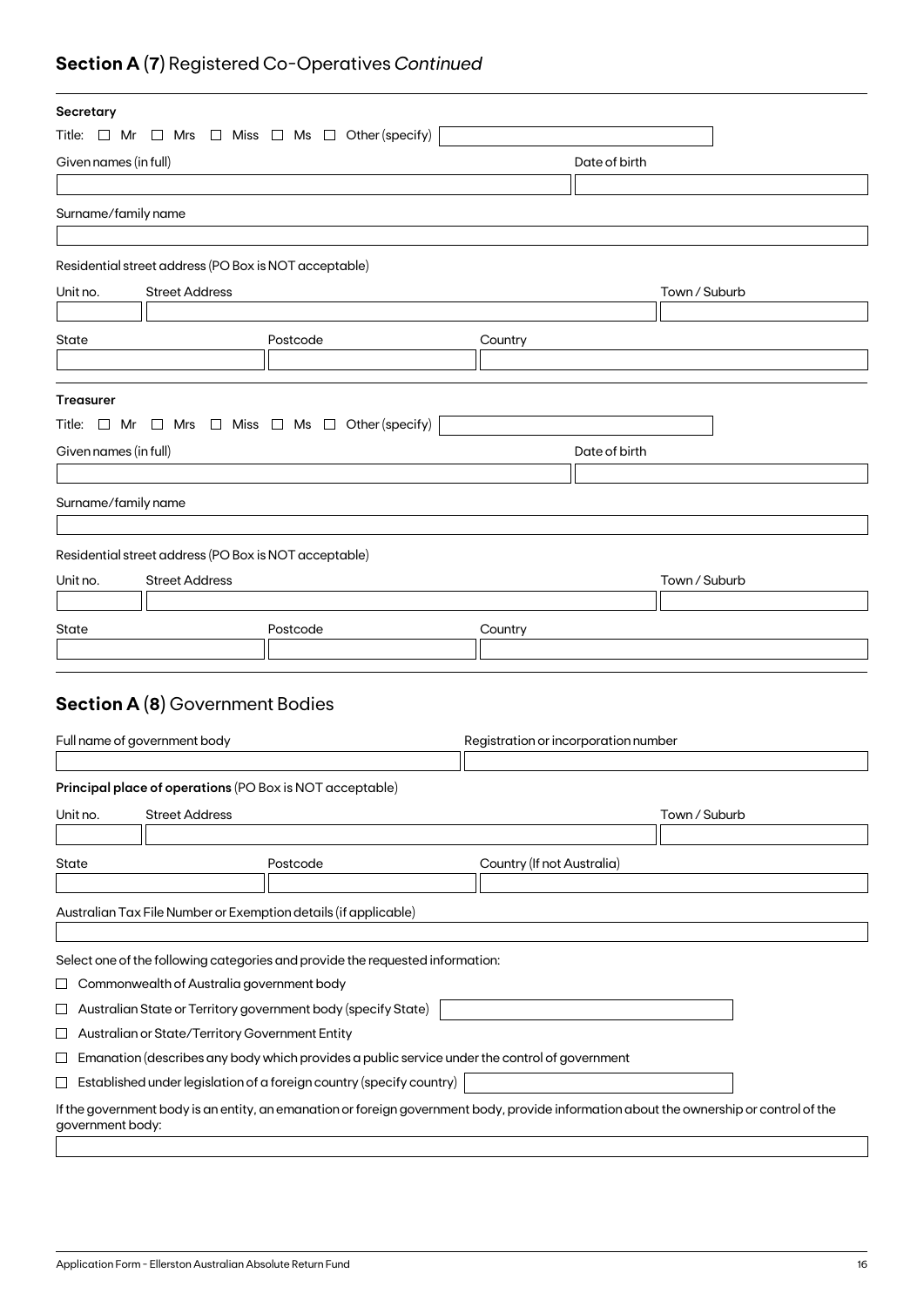## **Section A (8)** Government Bodies *Continued*

### **Beneficial owners and Controlling Persons**

**This section should be completed by any government entity, emanation or foreign government body. Please provide details of:**

- Each individual who ultimately owns 25% or more of the government entity, emanation or foreign government body through direct or indirect shareholdings; OR
- Any individual who is entitled (directly or indirectly) to exercise 25% or more of the voting rights.

#### **If no one satisfies either of the above categories, provide details instead of:**

• he most senior managing official(s) (or equivalent) who is/are authorised to make policy, operating or financial decisions or failing that, who is/are authorised to sign on behalf of the government entity, emanation or foreign government body.

All individuals below are required to provide identification (see Section K, 'Investor identification documents').

| Individual 1                                                             |          |               |               |
|--------------------------------------------------------------------------|----------|---------------|---------------|
| Title: $\Box$ Mr $\Box$ Mrs $\Box$ Miss $\Box$ Ms $\Box$ Other (specify) |          |               |               |
| Given names (in full)                                                    |          | Date of birth |               |
|                                                                          |          |               |               |
| Surname/family name                                                      |          |               |               |
|                                                                          |          |               |               |
| Residential street address (PO Box is NOT acceptable)                    |          |               |               |
| <b>Street Address</b><br>Unit no.                                        |          |               | Town / Suburb |
|                                                                          |          |               |               |
| State                                                                    | Postcode | Country       |               |
|                                                                          |          |               |               |
| Individual 2                                                             |          |               |               |
| Title: $\Box$ Mr $\Box$ Mrs $\Box$ Miss $\Box$ Ms $\Box$ Other (specify) |          |               |               |
| Given names (in full)                                                    |          | Date of birth |               |
|                                                                          |          |               |               |
| Surname/family name                                                      |          |               |               |
|                                                                          |          |               |               |
| Residential street address (PO Box is NOT acceptable)                    |          |               |               |
| Unit no.<br><b>Street Address</b>                                        |          |               | Town / Suburb |
|                                                                          |          |               |               |
| State                                                                    | Postcode | Country       |               |
|                                                                          |          |               |               |
| Individual 3                                                             |          |               |               |
| Title: $\Box$ Mr $\Box$ Mrs $\Box$ Miss $\Box$ Ms $\Box$ Other (specify) |          |               |               |
| Given names (in full)                                                    |          | Date of birth |               |
|                                                                          |          |               |               |
| Surname/family name                                                      |          |               |               |
|                                                                          |          |               |               |
| Residential street address (PO Box is NOT acceptable)                    |          |               |               |
| Unit no.<br><b>Street Address</b>                                        |          |               | Town / Suburb |
|                                                                          |          |               |               |
| State                                                                    | Postcode | Country       |               |
|                                                                          |          |               |               |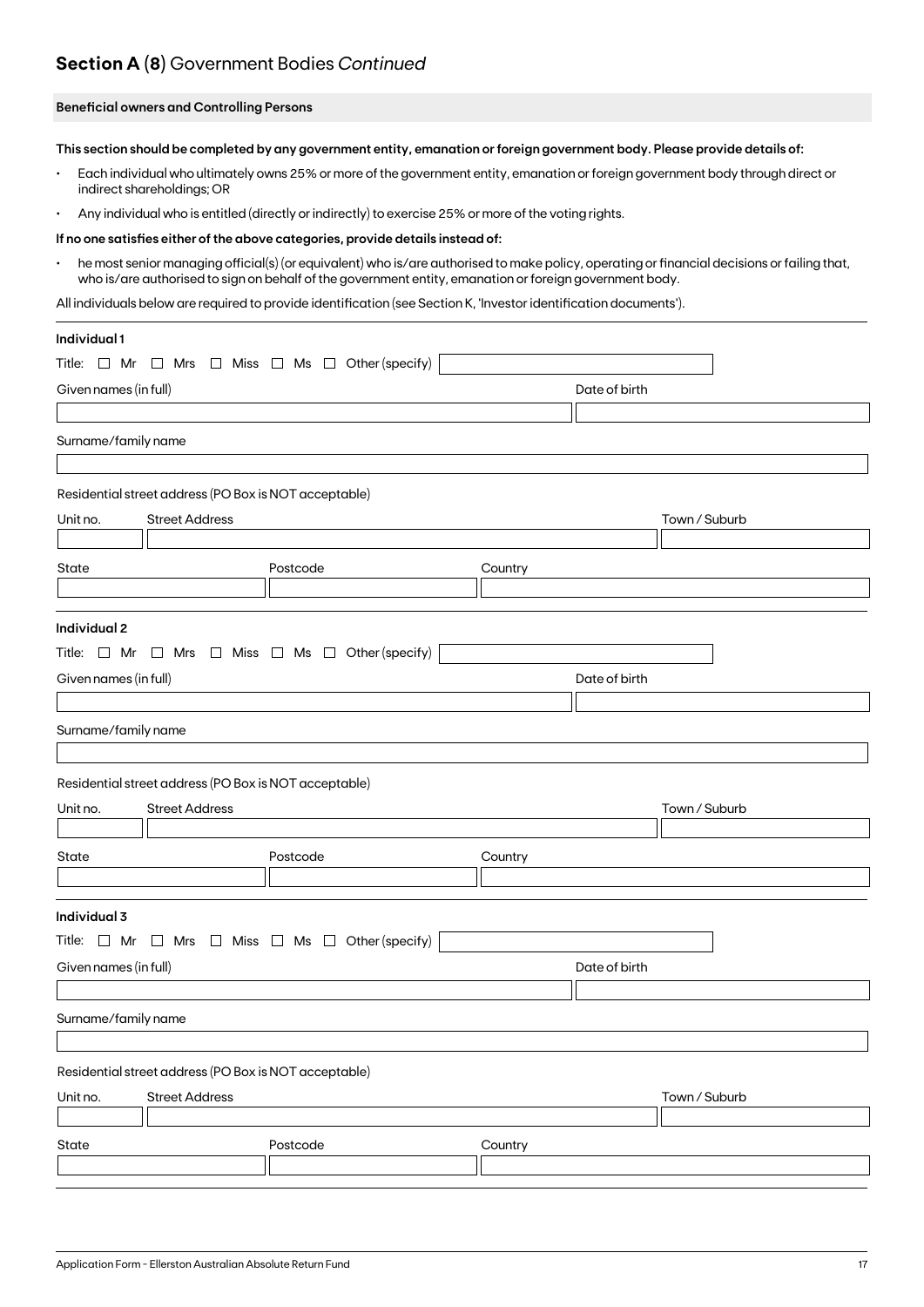## **Section A (8)** Government Bodies *Continued*

| Individual 4                                                             |          |         |               |  |
|--------------------------------------------------------------------------|----------|---------|---------------|--|
| Title: $\Box$ Mr $\Box$ Mrs $\Box$ Miss $\Box$ Ms $\Box$ Other (specify) |          |         |               |  |
| Given names (in full)                                                    |          |         | Date of birth |  |
|                                                                          |          |         |               |  |
| Surname/family name                                                      |          |         |               |  |
|                                                                          |          |         |               |  |
| Residential street address (PO Box is NOT acceptable)                    |          |         |               |  |
| Unit no.<br><b>Street Address</b>                                        |          |         | Town / Suburb |  |
|                                                                          |          |         |               |  |
| State                                                                    | Postcode | Country |               |  |
|                                                                          |          |         |               |  |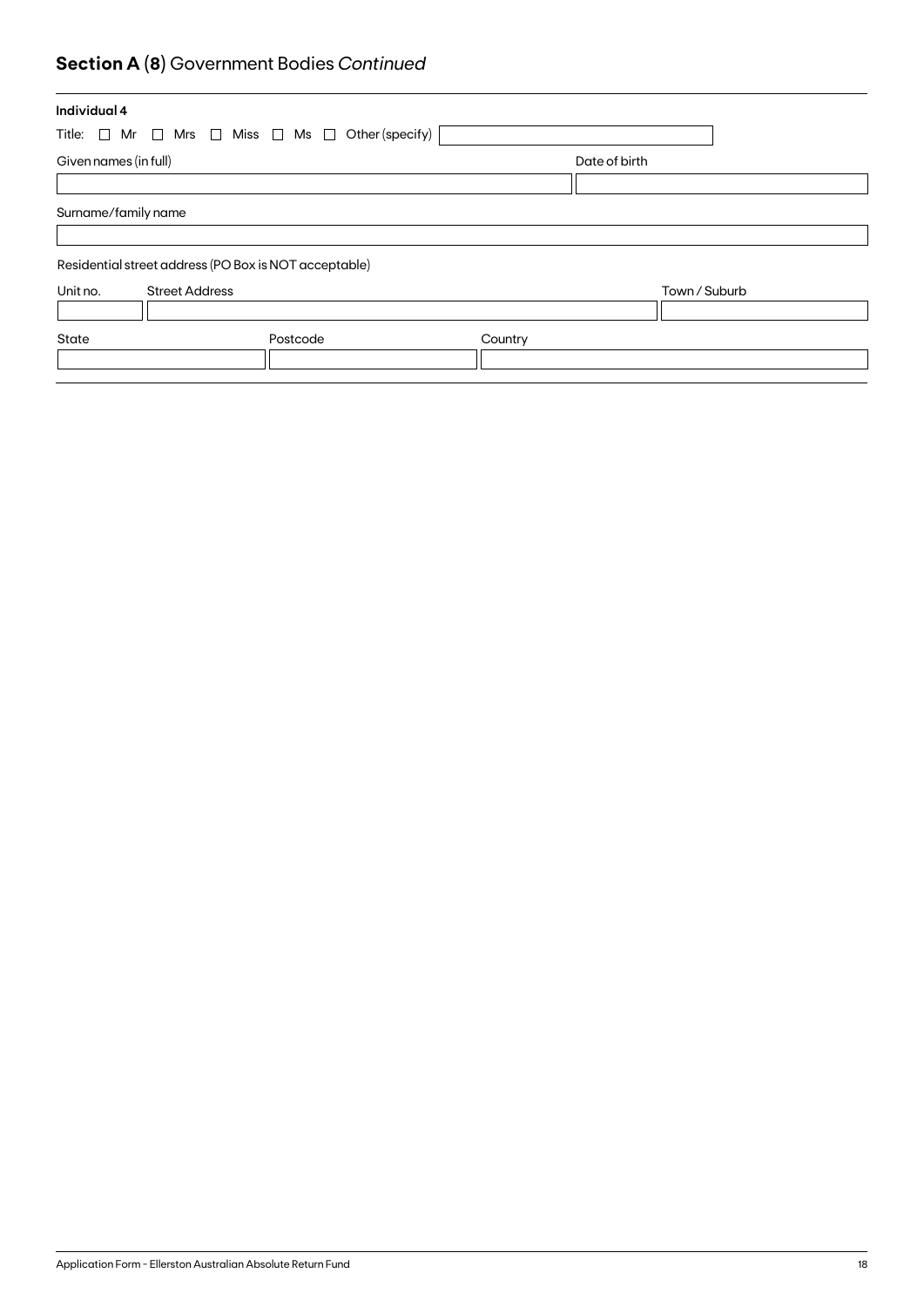## **Section B** Investment Details and Payment Method

Please advise the details of your required investment.

### Fund name: **Ellerston Australian Absolute Return Fund**

| t vou wish to invest :<br>Amount | '/N) OR<br>' t all distributions,<br>Reinvest | (Y/N)<br>n nominated account<br>۱n<br><b>Jenosit</b> |
|----------------------------------|-----------------------------------------------|------------------------------------------------------|
| m<br>$\sim$ 13                   |                                               |                                                      |

Please note that the minimum application amount is AU\$25,000.

### **Payment Method**

All payments must be in Australian dollars.

### **Electronic funds transfer**

Please transfer funds, using your investor name as a reference, at the same time as you post your application to avoid delays in the account opening process. Make your payment to:

| Account name: | Pacific Custodians Pty Limited – Ellerston Capital Applications |                         |  |
|---------------|-----------------------------------------------------------------|-------------------------|--|
| BSB:          | 062028                                                          |                         |  |
| Account no:   | 10660620                                                        |                         |  |
| Reference*    | EAARF [Investor name]                                           | E.g. EAARF John Citizen |  |

\*We will use this reference on our transaction statement and to identify who the payment is from.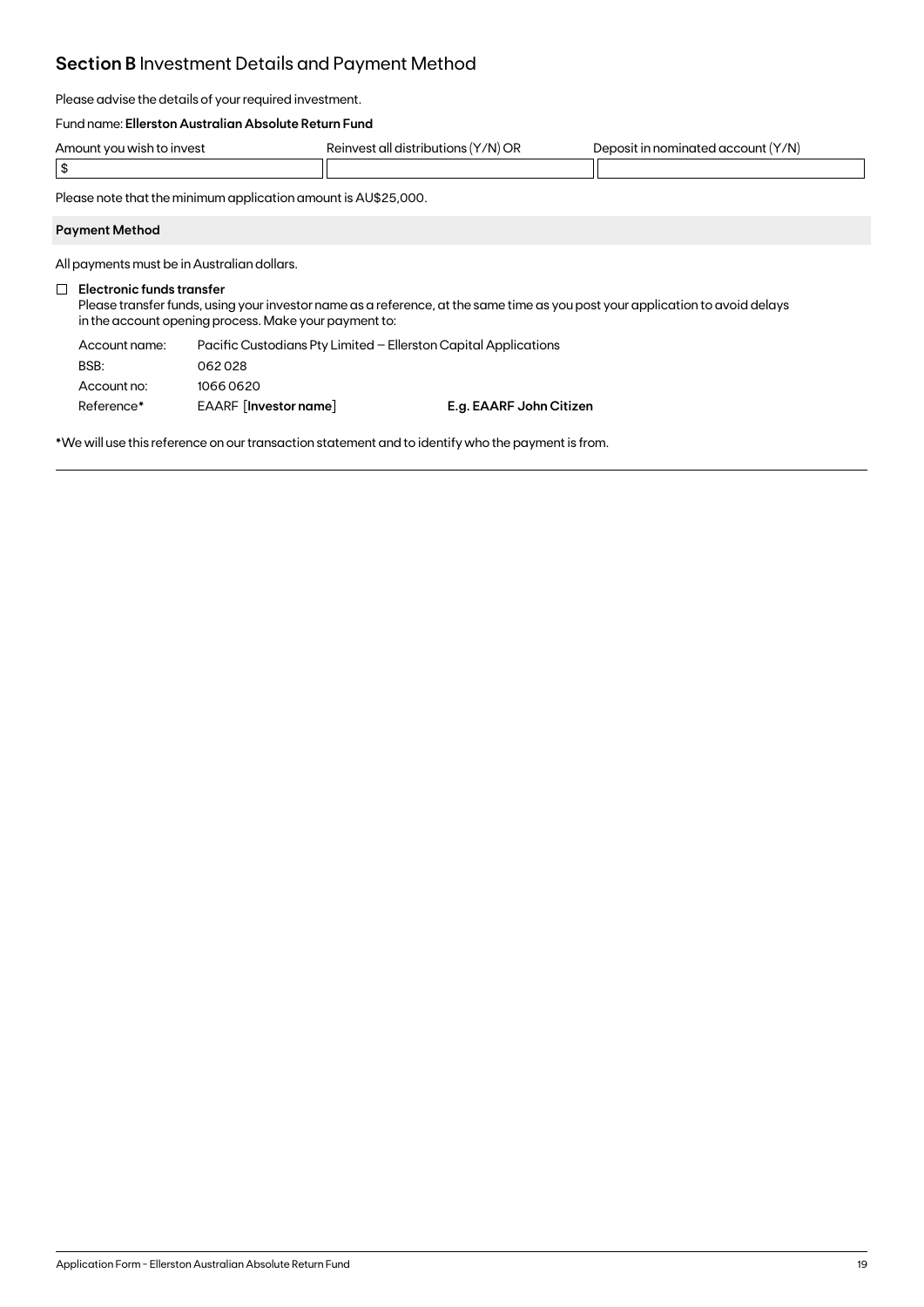### **Section C** Distribution Payment Instructions

If you indicated in Section B above that all distributions are to be paid to your nominated bank account, please provide details here.

### **Pay income to this Australian bank, building society or credit union account:**

|  | Australian institution |
|--|------------------------|
|--|------------------------|

| Account name                                                                          | <b>BSB</b>            |
|---------------------------------------------------------------------------------------|-----------------------|
|                                                                                       |                       |
| <b>Branch</b>                                                                         | <b>Account Number</b> |
|                                                                                       |                       |
| Pay income to this overseas bank, building society or credit union account:<br>$\Box$ |                       |
| Overseas institution                                                                  |                       |
|                                                                                       |                       |
| Account name                                                                          | <b>BSB</b>            |
|                                                                                       |                       |
| <b>Branch</b>                                                                         | <b>Account Number</b> |
|                                                                                       |                       |
| Reference                                                                             | Prefix or suffix      |
|                                                                                       |                       |
| Other payment instructions                                                            |                       |
|                                                                                       |                       |

### **Section D** Contact Details and Preferred Communication Method

### **ONLY complete this section if you wish to provide alternate contact details from those you provided in Section A.**

Please complete the following if contacts details are different from those provided in Section A. For joint investors, please note that unless you indicate otherwise in this section, the Issuer will use the contact details provided in section A for Investor 1 for all communications, statements, transaction details and so on.

|  |  |  |  |  |  |  |  |  |  | Title: $\Box$ Mr $\Box$ Mrs $\Box$ Miss $\Box$ Ms $\Box$ Other (specify) |  |
|--|--|--|--|--|--|--|--|--|--|--------------------------------------------------------------------------|--|
|--|--|--|--|--|--|--|--|--|--|--------------------------------------------------------------------------|--|

Contact Name

Care of (C/-) property name/building name

Residential street address (PO Box is NOT acceptable)

| Unit no.          | <b>Street Address</b> |            | Town / Suburb |        |  |
|-------------------|-----------------------|------------|---------------|--------|--|
|                   |                       |            |               |        |  |
| State             |                       | Postcode   | Country       |        |  |
|                   |                       |            |               |        |  |
| <b>Work Phone</b> |                       | Home Phone | Fax           | Mobile |  |
|                   |                       |            |               |        |  |
|                   |                       |            |               |        |  |
| Email             |                       |            |               |        |  |

### **Preferred communication method**

### **Secure website access**

Access to Ellerston Capital Limited's secure website enables you to view your account details online, including your current account value, transaction history and statements. Note that you will need to provide your email address in the contact details above (or as included in Section A) in order to register for access. Joint investors and trustees must register separately.

Please indicate how you would prefer us to communicate with you by ticking the appropriate box:

Mail

 $\Box$  Email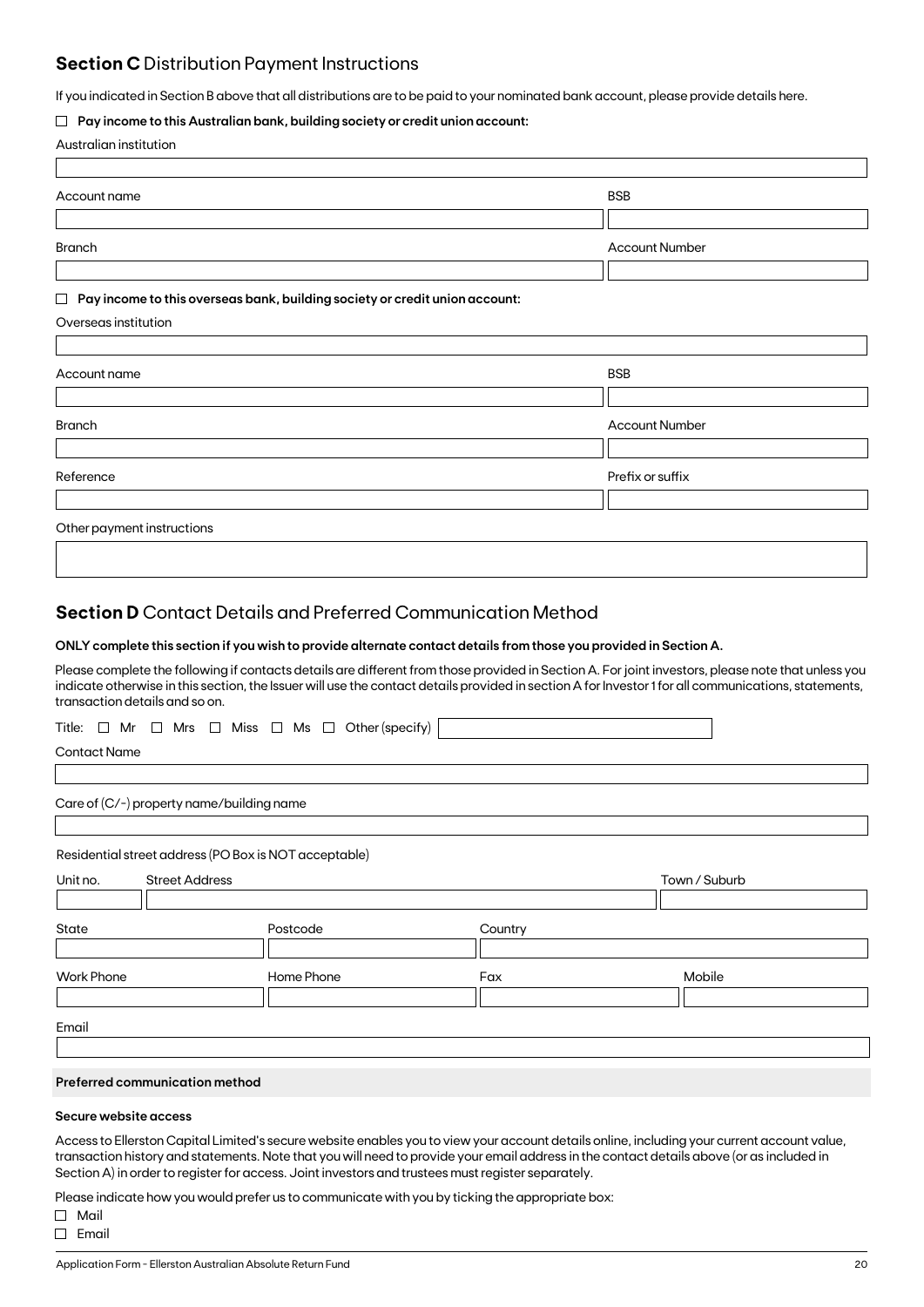### **Section E** Acting Authority or Authorised Representative

If this Application Form is being signed by one or more other person/s holding legal authority to act on behalf of the investor or by a representative of the State/Public Trustee, please provide the full name, residential street address and date of birth of the person and provide a copy of the person's certified photographic ID e.g. driving licence or passport. Also indicate the type of authority and provide a certified copy of the authority with this application.

| Individual 1                                                                                                                                                                                                   |                                                                          |
|----------------------------------------------------------------------------------------------------------------------------------------------------------------------------------------------------------------|--------------------------------------------------------------------------|
| Other (specify)<br>Miss $\Box$ Ms $\Box$<br>Title: $\Box$ Mr<br>$\Box$ Mrs<br>└                                                                                                                                |                                                                          |
| Given names (in full)                                                                                                                                                                                          | Date of birth                                                            |
|                                                                                                                                                                                                                |                                                                          |
| Surname/family name                                                                                                                                                                                            |                                                                          |
|                                                                                                                                                                                                                |                                                                          |
| Residential street address (PO Box is NOT acceptable)                                                                                                                                                          |                                                                          |
| <b>Street Address</b><br>Unit no.                                                                                                                                                                              | Town / Suburb                                                            |
|                                                                                                                                                                                                                |                                                                          |
| State<br>Postcode                                                                                                                                                                                              | Country                                                                  |
| Parent/guardian<br>□ POA<br>Executor/administrator<br>$\Box$                                                                                                                                                   | <b>Bankruptcy trustee</b><br>Public or State trustee<br>$\Box$<br>$\Box$ |
| $\Box$ I confirm that a certified copy of my/our authority to act for the investor is attached.                                                                                                                |                                                                          |
| $\Box$ I confirm that a certified copy of my photographic ID is attached (other than for the State/Public Trustee).                                                                                            |                                                                          |
|                                                                                                                                                                                                                |                                                                          |
| Individual 2<br>Title: $\Box$ Mr $\Box$ Mrs $\Box$ Miss $\Box$ Ms $\Box$ Other (specify)                                                                                                                       |                                                                          |
| Given names (in full)                                                                                                                                                                                          | Date of birth                                                            |
|                                                                                                                                                                                                                |                                                                          |
| Surname/family name                                                                                                                                                                                            |                                                                          |
|                                                                                                                                                                                                                |                                                                          |
| Residential street address (PO Box is NOT acceptable)                                                                                                                                                          |                                                                          |
| <b>Street Address</b><br>Unit no.                                                                                                                                                                              | Town / Suburb                                                            |
|                                                                                                                                                                                                                |                                                                          |
| Postcode<br>State                                                                                                                                                                                              | Country                                                                  |
|                                                                                                                                                                                                                |                                                                          |
| □ POA<br>$\Box$ Parent/guardian<br>Executor/administrator<br>$\Box$                                                                                                                                            | <b>Bankruptcy trustee</b><br>Public or State trustee<br>$\Box$<br>$\Box$ |
| $\Box$ I confirm that a certified copy of my/our authority to act for the investor is attached.                                                                                                                |                                                                          |
| $\Box$ I confirm that a certified copy of my photographic ID is attached (other than for the State/Public Trustee).                                                                                            |                                                                          |
|                                                                                                                                                                                                                |                                                                          |
| <b>Section F Operating Authority</b>                                                                                                                                                                           |                                                                          |
| This section must be completed by all investors.                                                                                                                                                               |                                                                          |
| When giving instruction to us about your investment, please indicate who has authority to operate your account;                                                                                                |                                                                          |
| Individual joint accounts (if no box is ticked we will assume that both/all investors must sign):                                                                                                              |                                                                          |
| Both/all to sign<br>$\Box$ Either to sign<br>ப                                                                                                                                                                 |                                                                          |
|                                                                                                                                                                                                                |                                                                          |
| Companies, trusts, super funds, partnerships, sole traders (if no box is ticked all instructions must be signed by two Directors OR two trustees<br>OR two partners OR director AND secretary OR sole trader): |                                                                          |
| $\Box$ Other (please specify)<br>Both/all to sign<br>$\Box$ One to sign<br>$\Box$                                                                                                                              |                                                                          |
|                                                                                                                                                                                                                |                                                                          |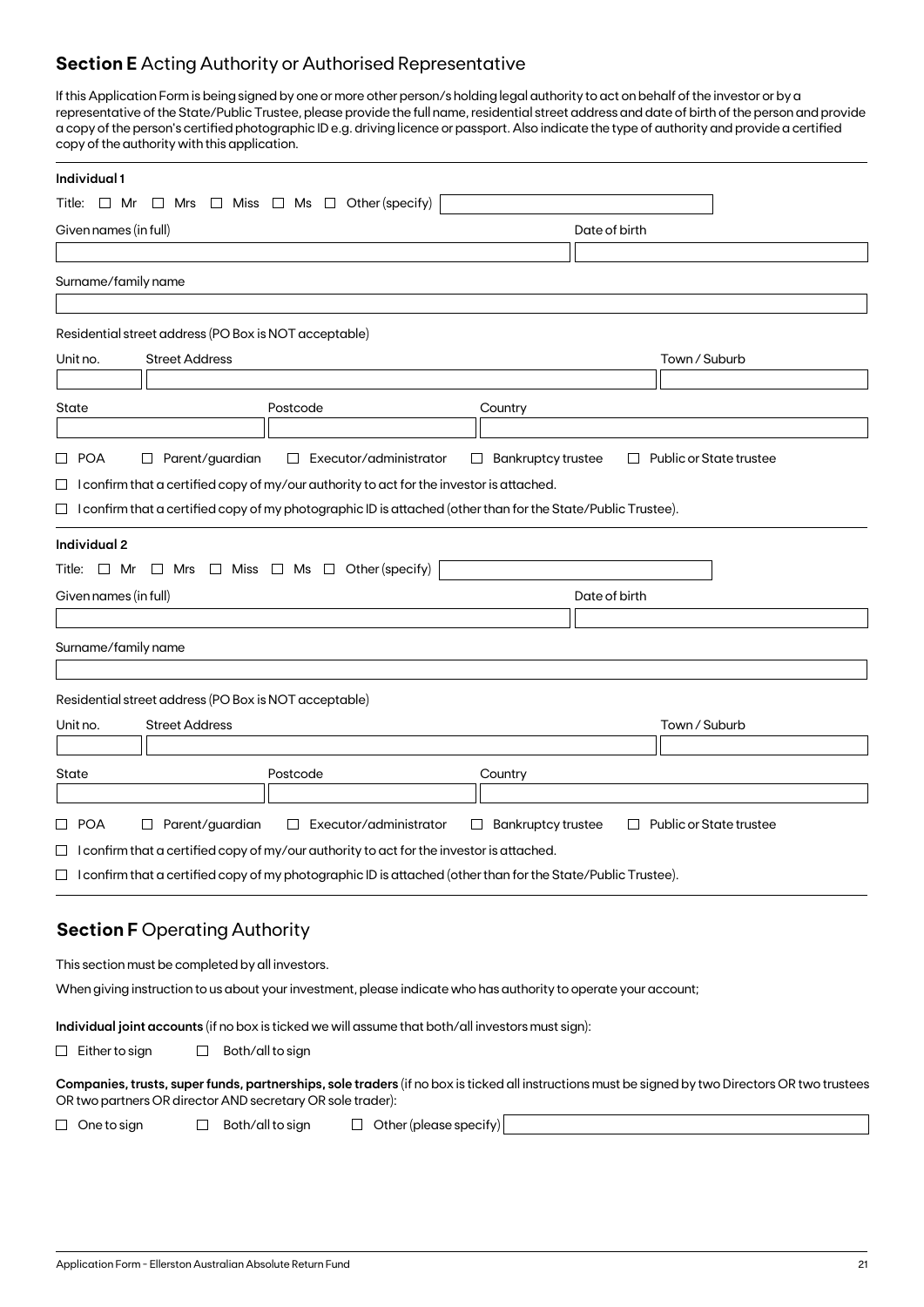### **Section G** Financial Adviser Details

Name of advisor/consultant

| Mobile |
|--------|
|        |
|        |

## **Section H** Tax Certification – FATCA (US) and CRS (other jurisdictions)

### **What are FATCA and CRS? Some background**

The US Foreign Account Tax Compliance Act (FATCA) and the Common Reporting Standard (CRS) are two ways in which a large number of governments are seeking the same thing – to improve global tax compliance. Both require financial institutions to capture relevant information on foreign taxpayers, as follows:

- FATCA promotes cross border tax compliance by US taxpayers, by implementing an international standard for the automatic exchange of information related to those taxpayers. Australia has entered into an inter-governmental agreement (IGA) with the US to implement FATCA in Australia, to be administered through the ATO. The AUS-USA FATCA IGA requires the ATO to obtain detailed account information for US citizens and/or taxpayers on an annual basis. The effect of this is that, to satisfy their FATCA obligations, relevant Australian financial institutions must identify any US taxpayers and report those taxpayers' financial account data to the ATO.
- CRS is a global reporting standard, developed by the OECD, for the automatic exchange of information (AEoI). Its goal is to allow tax authorities to obtain a clearer understanding of financial assets held abroad by their residents, for tax purposes. Over 96 countries have agreed to share information on residents' assets and incomes in accordance with defined reporting standards. Once again, this means that financial institutions around the globe must provide tax authorities with taxpayer financial account data, and the financial institutions must therefore collect this information from their customers and pass it on.

For more information go to www.linkmarketservices.com.au/corporate/FATCA and click on the links provided.

### **FATCA/CRS information – Who should complete this section?**

This section should be completed by the person completing the Application Form who is **authorised to provide tax residency and certification information** for:

- all other applicants, and
- the underlying entity e.g. trust or partnership etc., and
- the beneficial owners and controlling persons.

If you are an individual, joint individual, sole trader, or deceased estate complete (1) below. If not complete (2) on page 24.

### **1. FATCA/CRS certification of individual, joint individual, sole trader or deceased estate**

If you are an **individual, joint individual, a sole trader**, or you will hold the account on behalf of another individual or a deceased estate, then please select the best option below and answer the associated questions. If your account is held on behalf of an entity,

e.g. a company, trust, partnership etc., please go to the section on the next page 'FATCA and CRS certification of an entity.' If you do not provide this information, we will not be able to accept your application.

### **Is the following statement correct?** (Tick if applicable)

 $\Box$  Your account is held by an individual or an entity acting in the capacity of executor or administrator of a deceased estate, where EITHER certified copies of the death certificate or Grant of Probate/Letters of Administration have already been provided to us, OR certified copies of these documents are attached to this application.

If you selected the above, your FATCA/CRS certification is complete and **no further information is required**.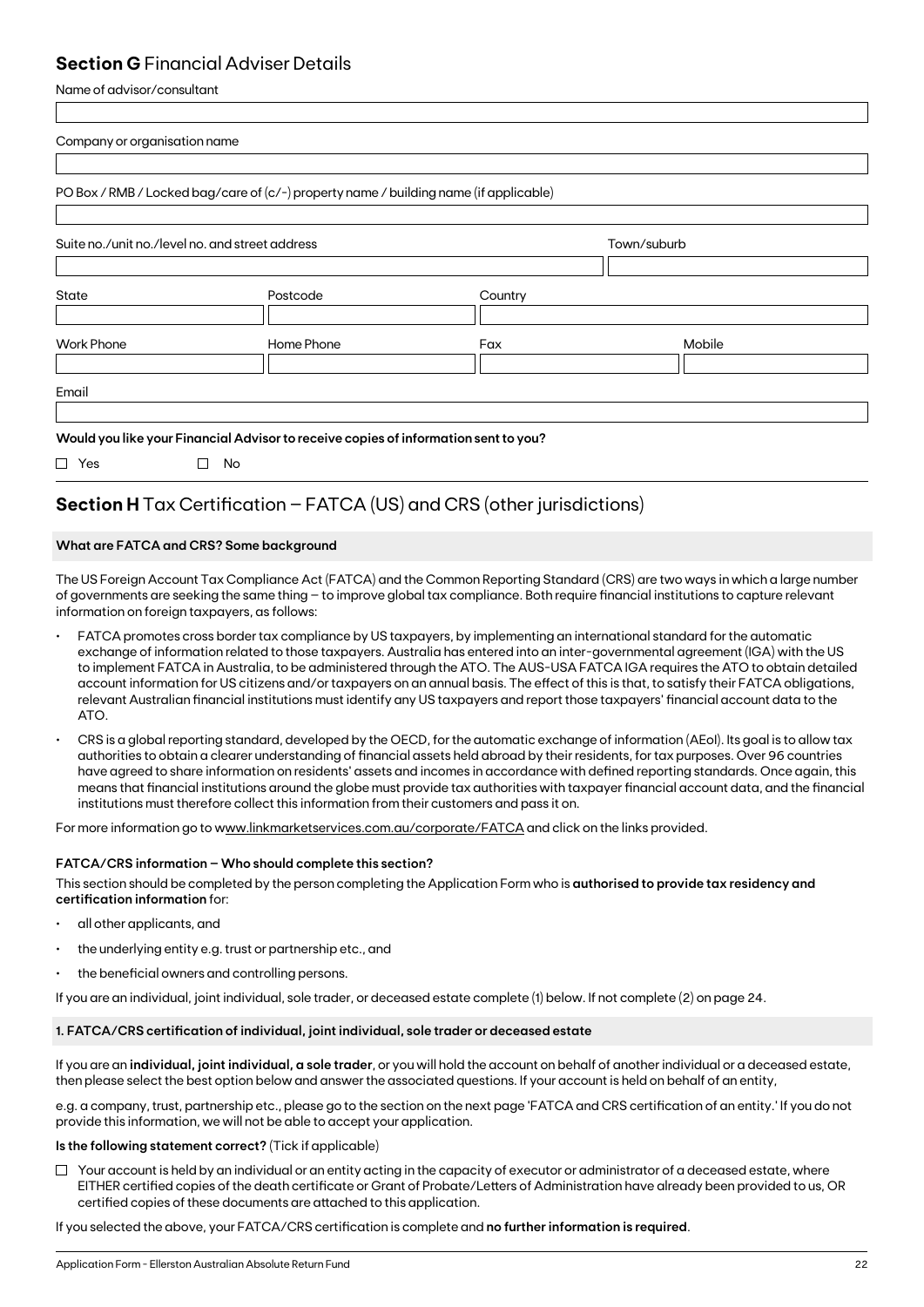### **Section H** Tax Certification – FATCA (US) and CRS (other jurisdictions) *Continued*

**Is/are all of the Individual applicants (including the person/s for whom the account will be held e.g. a children's account) a citizen or a resident for tax purposes in a country other than Australia?**

- Yes please complete 1.2 **Foreign Individual Investors and Individual Beneficial Owner** details below. Note: If an individual is both an Australian and a foreign tax resident, or a tax resident of more than one foreign country, you must also provide this information.
- No your FATCA/CRS certification is complete and **no further information is require**d.
- $\Box$  Only some of the individuals are Australian tax residents:
	- For those Individuals who are **Australian tax residents only** (including the person/s for whom the account is held), please complete 1.1 **Australian tax resident** information below.
	- For the remaining individuals (i.e. who are NOT solely Australian tax residents), please complete 1.2 **Foreign Individual Investors and Individual Beneficial Owner** details below.

### **1.1 Australian tax resident information**

Full name of Australian tax resident 1

Full name of Australian tax resident 2

Full name of Australian tax resident 3

### **1.2 Foreign Individual Investor(s) and Individual Beneficial Owner(s) details**

Please provide ALL information, including your foreign TIN (Taxpayer Identification Number), or exclusions, as relevant. Where a TIN is issued by your jurisdiction, failure to provide this information may result in your application not being processed.

| Full name of individual 1                 |                            |           |        | Date of birth                                                       |
|-------------------------------------------|----------------------------|-----------|--------|---------------------------------------------------------------------|
|                                           |                            |           |        |                                                                     |
| Street address (PO Box is NOT acceptable) |                            |           |        |                                                                     |
|                                           |                            |           |        |                                                                     |
| Country 1 of tax residency                | Country 2 of tax residency |           |        | Country 3 of tax residency                                          |
|                                           |                            |           |        |                                                                     |
|                                           |                            |           |        | Country does not require collection of TINs                         |
| TIN <sub>1</sub>                          |                            | <b>OR</b> |        | TIN is available but, has not obtained or has not been issued a TIN |
|                                           |                            |           |        | Country does not require collection of TINs                         |
| TIN <sub>2</sub><br>□                     |                            | <b>OR</b> |        | TIN is available but, has not obtained or has not been issued a TIN |
|                                           |                            |           |        | Country does not require collection of TINs                         |
| $\Box$<br>TIN <sub>3</sub>                |                            | OR        |        | TIN is available but, has not obtained or has not been issued a TIN |
| Full name of individual 2                 |                            |           |        | Date of birth                                                       |
|                                           |                            |           |        |                                                                     |
| Street address (PO Box is NOT acceptable) |                            |           |        |                                                                     |
|                                           |                            |           |        |                                                                     |
| Country 1 of tax residency                | Country 2 of tax residency |           |        | Country 3 of tax residency                                          |
|                                           |                            |           |        |                                                                     |
|                                           |                            |           |        |                                                                     |
| TIN <sub>1</sub>                          |                            | <b>OR</b> |        | Country does not require collection of TINs                         |
|                                           |                            |           |        | TIN is available but, has not obtained or has not been issued a TIN |
| TIN <sub>2</sub><br>П                     |                            | OR        | $\Box$ | Country does not require collection of TINs                         |
|                                           |                            |           |        | TIN is available but, has not obtained or has not been issued a TIN |
|                                           |                            |           |        | Country does not require collection of TINs                         |
| TIN <sub>3</sub>                          |                            | OR        |        | TIN is available but, has not obtained or has not been issued a TIN |
|                                           |                            |           |        |                                                                     |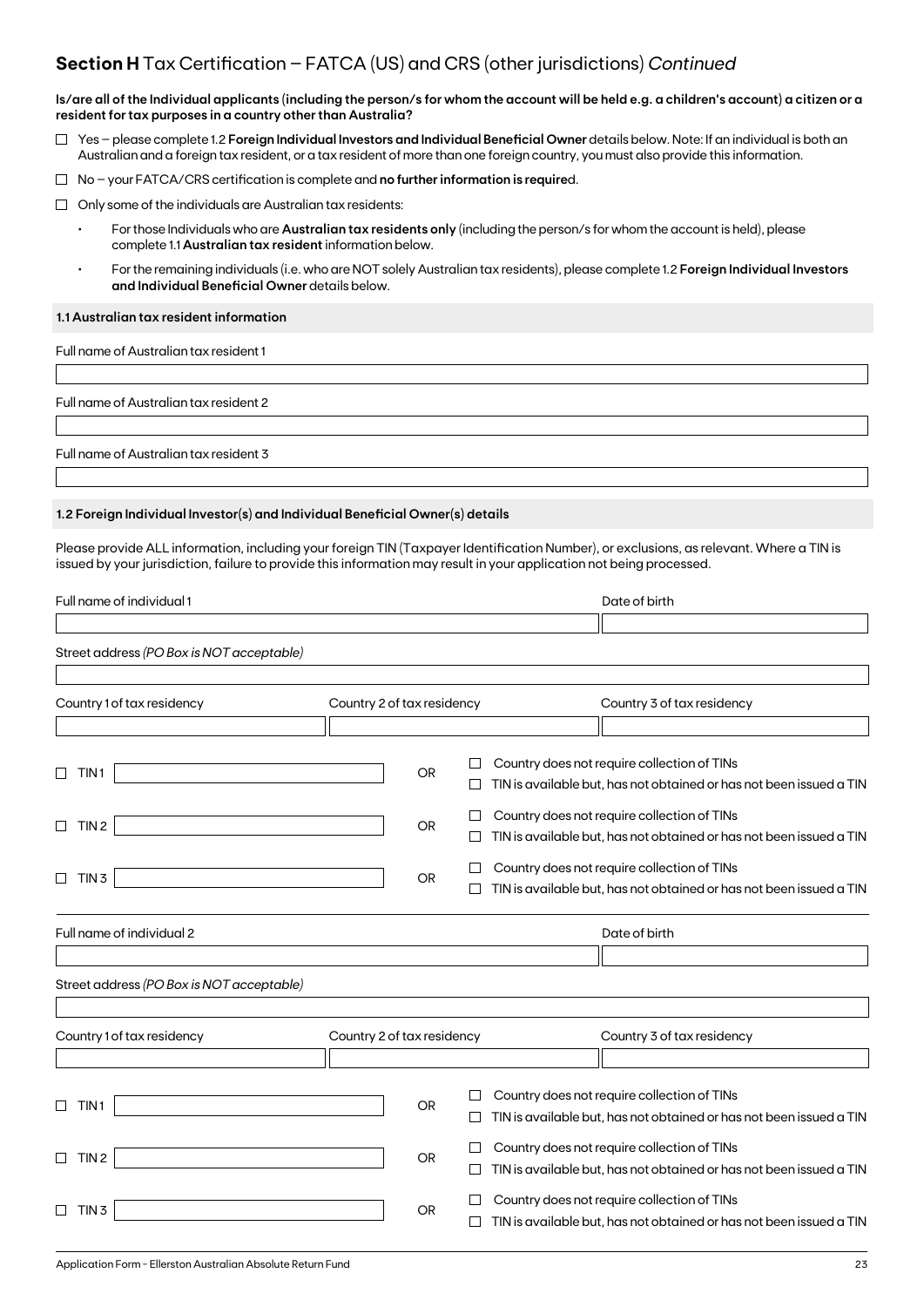## **Section H** Tax Certification – FATCA (US) and CRS (other jurisdictions) *Continued*

|           | Full name of individual 3                                                                                                                                                                                         |                            |           |             |                                             |  | Date of birth                                                                                                                        |
|-----------|-------------------------------------------------------------------------------------------------------------------------------------------------------------------------------------------------------------------|----------------------------|-----------|-------------|---------------------------------------------|--|--------------------------------------------------------------------------------------------------------------------------------------|
|           |                                                                                                                                                                                                                   |                            |           |             |                                             |  |                                                                                                                                      |
|           | Street address (PO Box is NOT acceptable)                                                                                                                                                                         |                            |           |             |                                             |  |                                                                                                                                      |
|           |                                                                                                                                                                                                                   |                            |           |             |                                             |  |                                                                                                                                      |
|           | Country 1 of tax residency                                                                                                                                                                                        | Country 2 of tax residency |           |             |                                             |  | Country 3 of tax residency                                                                                                           |
|           |                                                                                                                                                                                                                   |                            |           |             |                                             |  |                                                                                                                                      |
| $\Box$    | TIN <sub>1</sub>                                                                                                                                                                                                  |                            | <b>OR</b> | ш           |                                             |  | Country does not require collection of TINs                                                                                          |
|           |                                                                                                                                                                                                                   |                            |           |             |                                             |  | TIN is available but, has not obtained or has not been issued a TIN                                                                  |
| ⊔         | TIN <sub>2</sub>                                                                                                                                                                                                  |                            | OR        | ப           | Country does not require collection of TINs |  |                                                                                                                                      |
|           |                                                                                                                                                                                                                   |                            |           | $\Box$      |                                             |  | TIN is available but, has not obtained or has not been issued a TIN                                                                  |
| $\Box$    | TIN 3                                                                                                                                                                                                             |                            | OR        | $\Box$<br>⊔ | Country does not require collection of TINs |  |                                                                                                                                      |
|           |                                                                                                                                                                                                                   |                            |           |             |                                             |  | TIN is available but, has not obtained or has not been issued a TIN                                                                  |
|           |                                                                                                                                                                                                                   |                            |           |             |                                             |  |                                                                                                                                      |
|           | 2. Company, Entity, Trust, Superannuation Fund, Association or Other                                                                                                                                              |                            |           |             |                                             |  |                                                                                                                                      |
|           | If you are an investor that is one of the following:                                                                                                                                                              |                            |           |             |                                             |  |                                                                                                                                      |
|           | A company or other incorporated body, or                                                                                                                                                                          |                            |           |             |                                             |  |                                                                                                                                      |
|           | Another type of entity e.g. a trust, partnership, cooperative or association etc, or                                                                                                                              |                            |           |             |                                             |  |                                                                                                                                      |
|           | An individual/s that will hold the Account on behalf of another entity that is a superannuation fund, trust, partnership, government<br>body, co-operative, association or other type of entity,                  |                            |           |             |                                             |  |                                                                                                                                      |
|           | then please select the best option below and answer the associated questions. If you do not provide this information, we will not be able to<br>accept your application.                                          |                            |           |             |                                             |  |                                                                                                                                      |
|           | The following best describes your organization (tick one)                                                                                                                                                         |                            |           |             |                                             |  |                                                                                                                                      |
| ப         | An Australian regulated superannuation fund (including a complying SMSF), retirement or pension fund. Please provide a                                                                                            |                            |           |             |                                             |  |                                                                                                                                      |
|           | printout from the ATO's ABN Lookup or APRA that displays the fund's status.                                                                                                                                       |                            |           |             |                                             |  |                                                                                                                                      |
|           | Please provide your ACN, ABN, ARBN or ARSN to complete your certification                                                                                                                                         |                            |           |             |                                             |  |                                                                                                                                      |
|           | No further information is required.                                                                                                                                                                               |                            |           |             |                                             |  |                                                                                                                                      |
|           | of the death certificate or Grant of Probate/Letters of Administration have already been provided to us, OR certified copies of these<br>documents are attached to this application.                              |                            |           |             |                                             |  | An account held by an entity acting in the capacity of executor or administrator of a deceased estate, where EITHER certified copies |
|           | If you select this option, your certification is complete and no further information is required.                                                                                                                 |                            |           |             |                                             |  |                                                                                                                                      |
|           |                                                                                                                                                                                                                   |                            |           |             |                                             |  |                                                                                                                                      |
|           | $\Box$ Public Listed Company, Majority Owned Subsidiary of a Public Listed company, (includes public listed companies or majority owned<br>subsidiaries of listed companies that are not Financial Institutions). |                            |           |             |                                             |  |                                                                                                                                      |
|           | Please provide the name of the market or stock exchange where your company is listed                                                                                                                              |                            |           |             |                                             |  |                                                                                                                                      |
|           | Please provide your unique reference code here, e.g. ASX number, ticker code.                                                                                                                                     |                            |           |             |                                             |  |                                                                                                                                      |
| ⊔         | Not a Financial Account, Certain accounts are NOT considered to be 'Financial Accounts' for the purposes of CRS and FATCA. These<br>include:                                                                      |                            |           |             |                                             |  |                                                                                                                                      |
| $\bullet$ | An Employee Share Scheme or Trust as defined in the Income Tax Assessment Act 1997                                                                                                                                |                            |           |             |                                             |  |                                                                                                                                      |
|           | An Escrow Account established in connection with a court order or judgment, or a sale, exchange, or lease of real or personal property<br>where certain requirements have been met.                               |                            |           |             |                                             |  |                                                                                                                                      |
|           | If you select this option, your certification is complete and no further information is required.                                                                                                                 |                            |           |             |                                             |  |                                                                                                                                      |
|           | Exempt Beneficial Owner, Under CRS and FATCA, an Exempt Beneficial Owner includes, but is not limited to:                                                                                                         |                            |           |             |                                             |  |                                                                                                                                      |
|           |                                                                                                                                                                                                                   |                            |           |             |                                             |  |                                                                                                                                      |

- Australian government organisation or agency
- Reserve Bank of Australia
- International (including intergovernmental) organization

If you select this option, your certification is complete and no further FATCA/CRS information is required.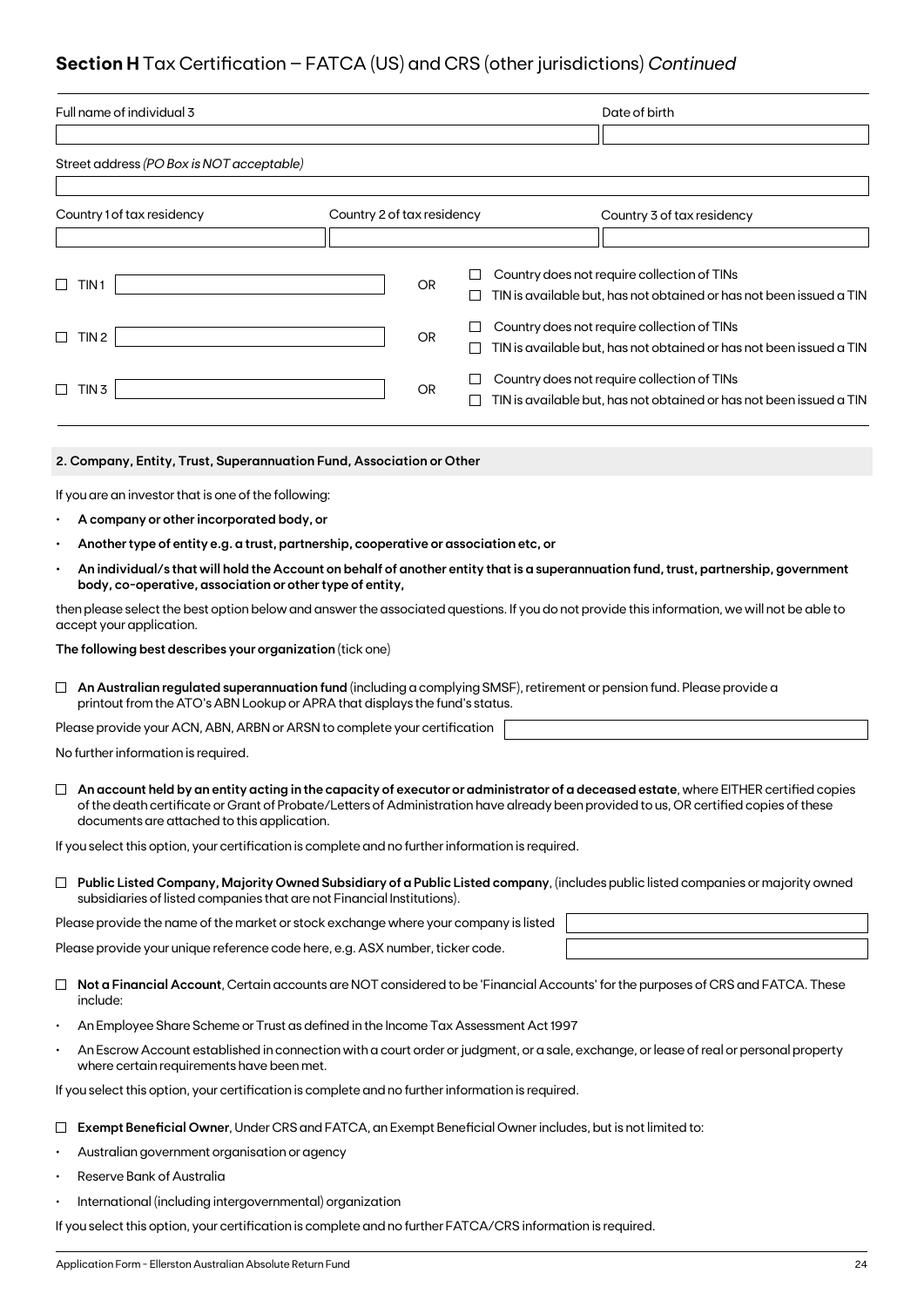|           | Financial institution. Includes:                                                                                                                                     |
|-----------|----------------------------------------------------------------------------------------------------------------------------------------------------------------------|
| $\bullet$ | Depository institution                                                                                                                                               |
| $\bullet$ | Investment entity                                                                                                                                                    |
| ٠         | Specified insurance company                                                                                                                                          |
|           | Custodian institution.                                                                                                                                               |
|           | If you select this option, please complete 2.1 Financial Institution below.                                                                                          |
| $\Box$    | Non-Financial Entity (NFE) or (NFFE). This includes the following entity types:                                                                                      |
| ٠         | Private or proprietary company that is NOT a financial institution                                                                                                   |
| ٠         | Public unlisted company that is NOT a financial institution                                                                                                          |
|           | Partnership                                                                                                                                                          |
| ٠         | Trust                                                                                                                                                                |
| ٠         | Co-operative                                                                                                                                                         |
|           | Association or club                                                                                                                                                  |
| ٠         | Registered or non-registered charitable organization                                                                                                                 |
|           | If you selected this option, please complete 2.2 NFE/NFFE entities below.                                                                                            |
|           | 2.1 Financial Institution                                                                                                                                            |
|           |                                                                                                                                                                      |
|           | <b>What is your GIIN?</b>                                                                                                                                            |
|           | If you do not have a GIIN, what is your financial institution status? (Tick one):                                                                                    |
| ப         | Deemed Compliant FFI (foreign financial institution)                                                                                                                 |
| $\sqcup$  | <b>Excepted FFI</b>                                                                                                                                                  |
| ⊔         | Non-participating FFI                                                                                                                                                |
| ⊔         | Other (please specify)                                                                                                                                               |
|           | Are you an Investment Entity (financial institution) located in a non-CRS participating jurisdiction and professionally managed by<br>another financial institution? |
|           | $\Box$ Yes<br>No                                                                                                                                                     |
|           | If you answered YES, please complete the remainder of this section and 2.2 NFE/NFFE entities.                                                                        |
|           | Is the registered holder of this account also a financial institution?                                                                                               |
|           | $\Box$ Yes<br>П<br>No                                                                                                                                                |
|           | If you answered Yes, please provide the GIIN (below) for the registered holder.                                                                                      |
|           | <b>What is holder's GIIN</b>                                                                                                                                         |
|           | If holder does not have a GIIN, what is its financial institution status (Tick one):                                                                                 |
| ⊔         | Deemed Compliant FFI (foreign financial institution)                                                                                                                 |
| ⊔         | Excepted FFI                                                                                                                                                         |
| ⊔         | Non-participating FFI                                                                                                                                                |
| ⊔         | Other (please specify)                                                                                                                                               |
|           | This completes the required information for Financial Institutions.                                                                                                  |

### **2.2 NFE/NFFE entities**

An entity is Active if it derives more than 50% of its income from the sale of goods or services AND it uses more than 50% of its assets to generate income from the sale of goods or services. An NFE is Passive if it does not fit the description of an Active entity, OR is a professionallymanaged investment entity located in a non-participating CRS (Common Reporting Standard) jurisdiction.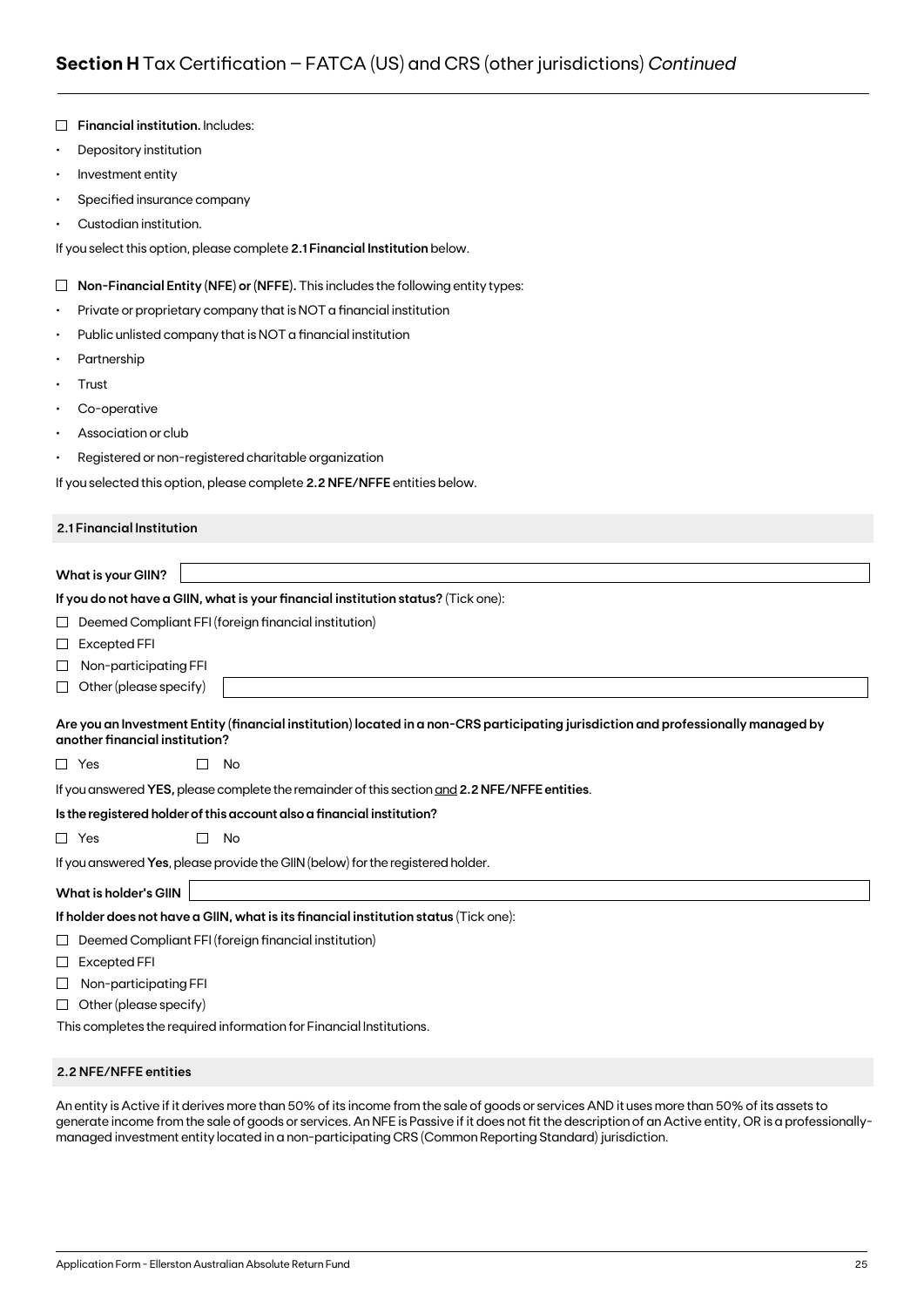## **Section H** Tax Certification – FATCA (US) and CRS (other jurisdictions) *Continued*

|                              | Is the NFE/NFFE Active or Passive?                                                                                                                                                                                                 |                            |           |             |                                                                                                                                                                                                                                                                                     |  |  |  |  |
|------------------------------|------------------------------------------------------------------------------------------------------------------------------------------------------------------------------------------------------------------------------------|----------------------------|-----------|-------------|-------------------------------------------------------------------------------------------------------------------------------------------------------------------------------------------------------------------------------------------------------------------------------------|--|--|--|--|
| Active<br>Passive            | If Active, please complete 2.3 Entity foreign tax residency information<br>If Passive, please complete 2.3 Entity foreign tax residency information and 2.4 Entity foreign beneficial owner(s) or<br>**Controlling Persons details |                            |           |             |                                                                                                                                                                                                                                                                                     |  |  |  |  |
|                              | 2.3 Entity foreign tax residency information (tick and/or provide details as indicated)                                                                                                                                            |                            |           |             |                                                                                                                                                                                                                                                                                     |  |  |  |  |
| $\Box$ Yes                   | Is this account holder a US citizen or a resident for tax purposes in a country other than Australia?<br>No<br>$\mathbf{L}$<br>If you answered No, your certification is complete and no further information is required.          |                            |           |             | If you answered Yes, please provide ALL information, including your foreign TIN (Taxpayer Identification Number) or exclusions, as relevant.<br>Where a TIN is issued by your jurisdiction, failure to provide this information may result in your application not being processed. |  |  |  |  |
| Country of tax residency 1   |                                                                                                                                                                                                                                    | Address                    |           |             |                                                                                                                                                                                                                                                                                     |  |  |  |  |
|                              |                                                                                                                                                                                                                                    |                            |           |             |                                                                                                                                                                                                                                                                                     |  |  |  |  |
| $\Box$ TIN1                  |                                                                                                                                                                                                                                    |                            | <b>OR</b> | $\Box$<br>⊔ | Country does not require collection of TINs<br>TIN is available but, has not obtained or has not been issued a TIN                                                                                                                                                                  |  |  |  |  |
| $\Box$ TIN 2                 |                                                                                                                                                                                                                                    |                            | OR        | ப<br>ப      | Country does not require collection of TINs<br>TIN is available but, has not obtained or has not been issued a TIN                                                                                                                                                                  |  |  |  |  |
| $\Box$ TIN 3                 |                                                                                                                                                                                                                                    |                            | OR        |             | Country does not require collection of TINs<br>TIN is available but, has not obtained or has not been issued a TIN                                                                                                                                                                  |  |  |  |  |
|                              | 2.4 Entity foreign beneficial owner(s) or ** Controlling Persons details                                                                                                                                                           |                            |           |             |                                                                                                                                                                                                                                                                                     |  |  |  |  |
| $\Box$ Yes                   | No                                                                                                                                                                                                                                 |                            |           |             | Is/Are any of the beneficial owner(s) or controlling persons a U.S. citizen or a resident for tax purposes in a country other than Australia?                                                                                                                                       |  |  |  |  |
|                              | If you answered No, your certification is complete and no further information is required.                                                                                                                                         |                            |           |             |                                                                                                                                                                                                                                                                                     |  |  |  |  |
|                              |                                                                                                                                                                                                                                    |                            |           |             | If you answered Yes, please provide ALL information, including your foreign TIN (Taxpayer Identification Number) or exclusions, as relevant.<br>Where a TIN is issued by your jurisdiction, failure to provide this information may result in your application not being processed. |  |  |  |  |
| Full name of individual 1    |                                                                                                                                                                                                                                    |                            |           |             | Date of birth                                                                                                                                                                                                                                                                       |  |  |  |  |
|                              | Street address (PO Box is NOT acceptable)                                                                                                                                                                                          |                            |           |             | Date of birth                                                                                                                                                                                                                                                                       |  |  |  |  |
|                              |                                                                                                                                                                                                                                    |                            |           |             |                                                                                                                                                                                                                                                                                     |  |  |  |  |
| Country 1 of tax residency   |                                                                                                                                                                                                                                    | Country 2 of tax residency |           |             | Country 3 of tax residency                                                                                                                                                                                                                                                          |  |  |  |  |
| $\sqcup$<br>TIN <sub>1</sub> |                                                                                                                                                                                                                                    |                            | <b>OR</b> | ப           | Country does not require collection of TINs<br>TIN is available but, has not obtained or has not been issued a TIN                                                                                                                                                                  |  |  |  |  |
| $\Box$ TIN 2                 |                                                                                                                                                                                                                                    |                            | <b>OR</b> | $\Box$<br>ப | Country does not require collection of TINs<br>TIN is available but, has not obtained or has not been issued a TIN                                                                                                                                                                  |  |  |  |  |
| $\Box$ TIN 3                 |                                                                                                                                                                                                                                    |                            | OR        | ப<br>$\Box$ | Country does not require collection of TINs<br>TIN is available but, has not obtained or has not been issued a TIN                                                                                                                                                                  |  |  |  |  |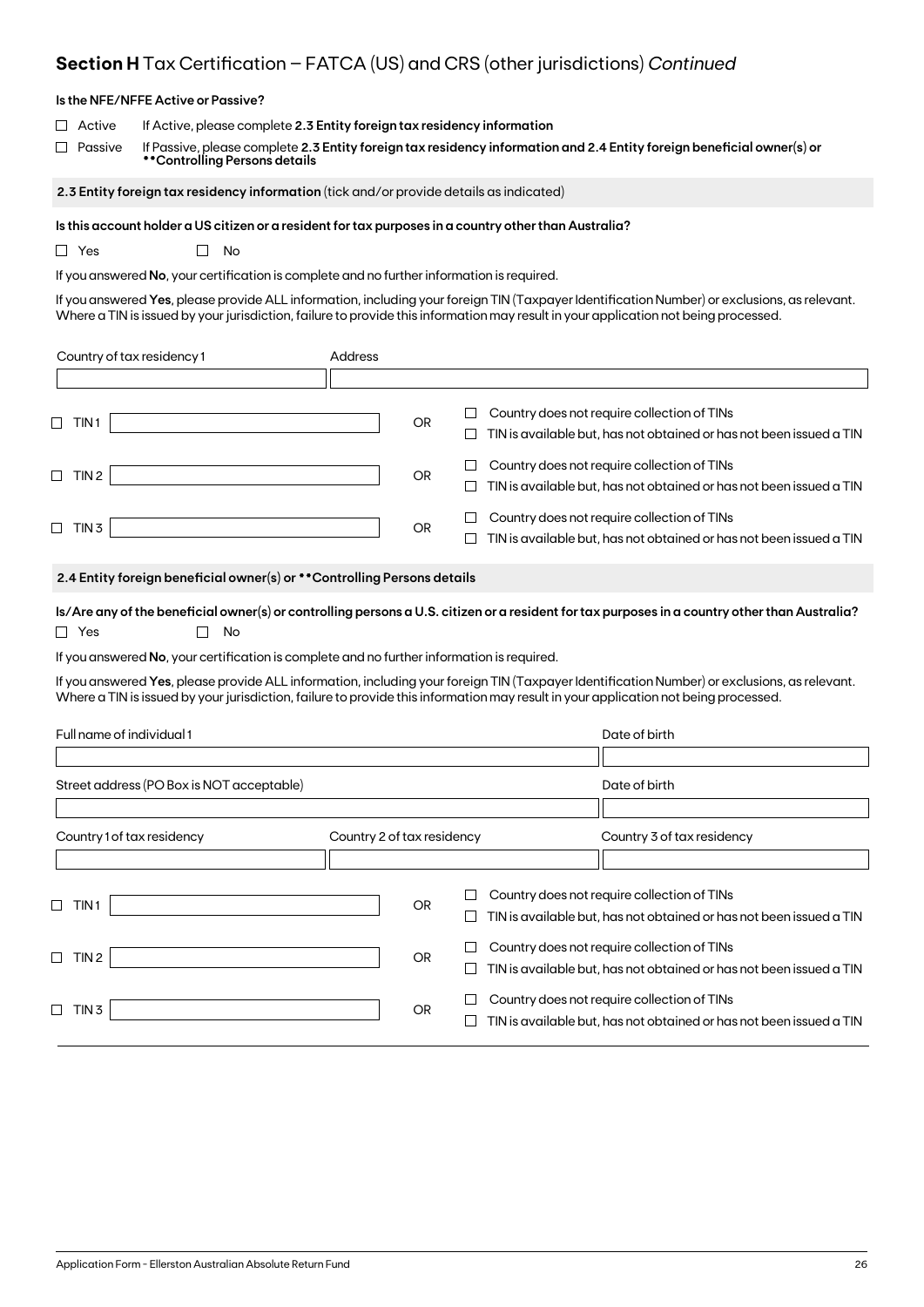## **Section H** Tax Certification – FATCA (US) and CRS (other jurisdictions) *Continued*

| Full name of individual 2                 |                            |           |         | Date of birth                                                                                                      |
|-------------------------------------------|----------------------------|-----------|---------|--------------------------------------------------------------------------------------------------------------------|
|                                           |                            |           |         |                                                                                                                    |
| Street address (PO Box is NOT acceptable) |                            |           |         | Date of birth                                                                                                      |
|                                           |                            |           |         |                                                                                                                    |
| Country 1 of tax residency                | Country 2 of tax residency |           |         | Country 3 of tax residency                                                                                         |
|                                           |                            |           |         |                                                                                                                    |
| $\Box$<br>TIN <sub>1</sub>                |                            | <b>OR</b> |         | Country does not require collection of TINs<br>TIN is available but, has not obtained or has not been issued a TIN |
| TIN <sub>2</sub><br>$\Box$                |                            | <b>OR</b> |         | Country does not require collection of TINs<br>TIN is available but, has not obtained or has not been issued a TIN |
| $\Box$<br>TIN <sub>3</sub>                |                            | <b>OR</b> |         | Country does not require collection of TINs<br>TIN is available but, has not obtained or has not been issued a TIN |
| Full name of individual 3                 |                            |           |         | Date of birth                                                                                                      |
| Street address (PO Box is NOT acceptable) |                            |           |         | Date of birth                                                                                                      |
|                                           |                            |           |         |                                                                                                                    |
| Country 1 of tax residency                | Country 2 of tax residency |           |         | Country 3 of tax residency                                                                                         |
| TIN 1<br>⊔                                |                            | <b>OR</b> | $\perp$ | Country does not require collection of TINs<br>TIN is available but, has not obtained or has not been issued a TIN |
| TIN <sub>2</sub><br>$\Box$                |                            | <b>OR</b> |         | Country does not require collection of TINs<br>TIN is available but, has not obtained or has not been issued a TIN |
| TIN <sub>3</sub><br>$\Box$                |                            | OR.       |         | Country does not require collection of TINs<br>TIN is available but, has not obtained or has not been issued a TIN |

\*Capitalised terms used in this section have the meanings defined in the intergovernmental agreement between the Australian and governments to improve international tax compliance and to implement FATCA dated 28 April 2014.

\*\* A Controlling Person means any individual who ultimately beneficially owns 25% or more of an entity or controls the entity, including control through a chain of ownership or by means of control other than direct control.

### **Section I** Subscription terms and conditions

To subscribe for New Units, an applicant (the Subscriber) must execute this Application Form. An application is only accepted on confirmation of acceptance in a Transaction Statement by Ellerston Capital Limited.

The Subscriber agrees to subscribe for New Units on these Subscription Terms and Conditions and in accordance with the Constitution.

### 1. **Definitions**

The following definitions apply to terms in this Section I. Terms not defined in this Section have the meaning set out in the Glossary section of the Product Disclosure Statement. The principles of interpretation set out in the Glossary of the Product Disclosure Statement also apply in this Application Form.

**Application Form** means this form upon which an application for New Units is made by a Subscriber.

**Application Price** means the sum payable for each New Unit calculated in accordance with this Application Form.

**Custodian** means the custodian (if any) for the Subscriber, named in this Application Form.

**New Unit** means a new fully paid unit in the Ellerston Australian Absolute Return Fund Units which is the subject of this Application Form.

**Payment Date** means the date, specified by Ellerston Capital Limited in the Transaction Statement on which payment for New Units falls due.

**Product Disclosure Statement** means the Ellerston Australian Absolute Return Fund PDS dated 31 March 2021.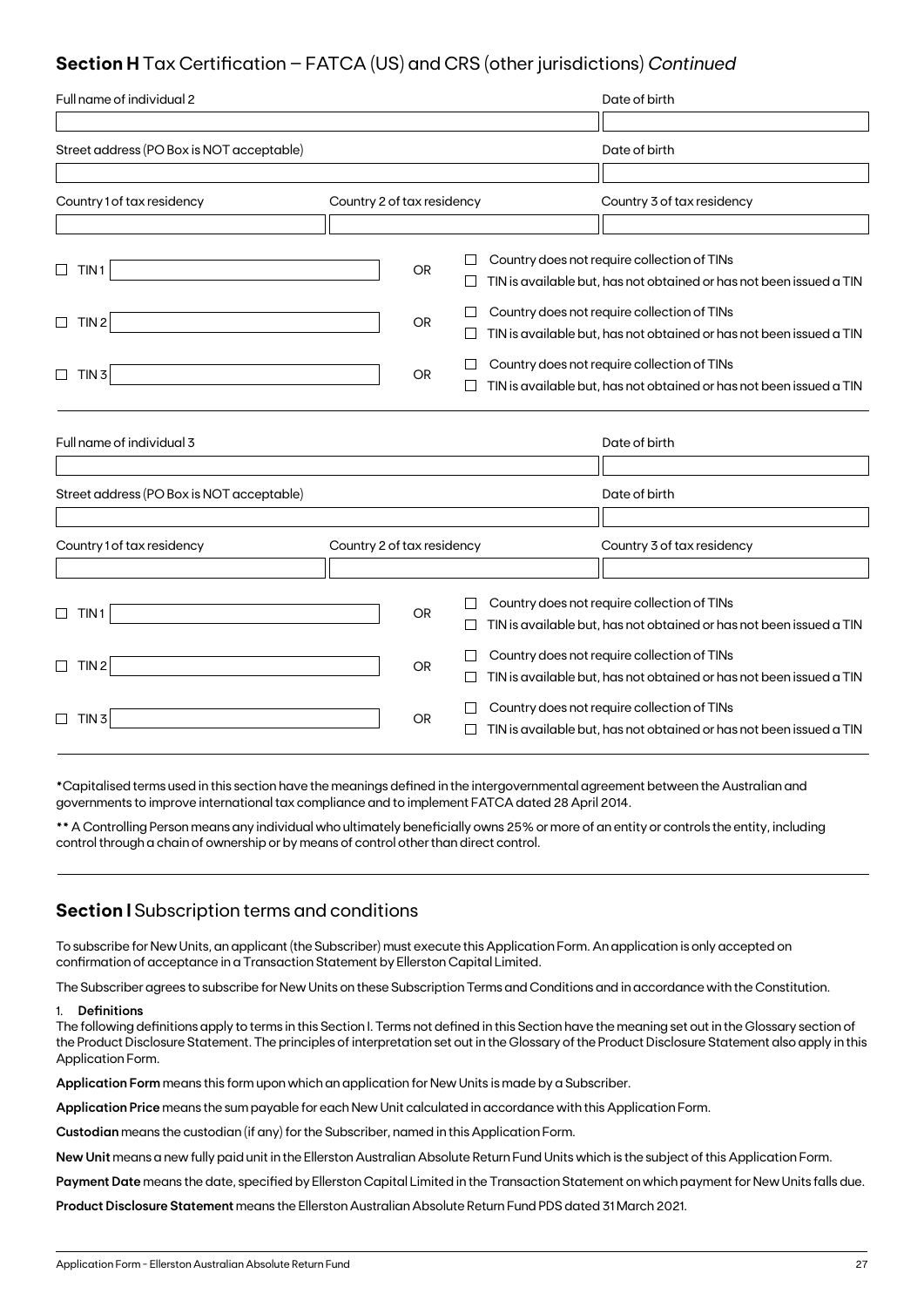## **Section I** Subscription Terms and Conditions *Continued*

**Target Market Determination** means the Ellerston Australian Absolute Return Fund Target Market Determination dated 30 September 2021.

**Transaction Statement** means the notice given by Ellerston Capital Limited to the Subscriber specifying the amount for which the Application has been accepted and the Payment Date.

**Register** means the register of members kept on behalf of Ellerston Capital Limited as responsible entity of the Ellerston Australian Absolute Return Fund by Link Market Services Limited.

**Subscription Terms and Conditions** means these terms and conditions on which applications for New Units are made and agreed to by the Subscriber.

### 2. **Subscriber to procure performance by custodian**

Where a Subscriber nominates a Custodian and the Custodian becomes a Unitholder, the Subscriber undertakes to procure that the Custodian, as Unitholder, performs the obligations and observes the restrictions imposed on it under this Application Form.

### 3. **Application for New Units**

- a) By lodging the Application Form, the Subscriber irrevocably applies for New Units, at the Application Price, up to the aggregate amount as set out in the Subscriber's Application Form (**Application Amount**) with the number of New Units being rounded down to the next whole number.
- b) The Application Amount is not payable on lodgement of the Application Form.
- c) If the Subscriber's Application is accepted in whole or in part, Ellerston Capital Limited will send the Subscriber a Transaction Statement setting out the amount in respect of which the Application has been accepted.
- d) A Subscriber's commitment is valid and enforceable against the Subscriber from the date on which the Subscriber's Application is accepted (**Effective Date**).
- e) The Subscriber must pay the Subscription Amount to Pacific Custodians Pty Limited Ellerston Australian Absolute Return Fund on the Payment Date.

### 4. **Indemnity**

The Subscriber indemnifies Ellerston Capital Limited and each of its officers, employees, advisers and agents (the **Indemnified Parties**) against all Claims and Liabilities (including legal costs on a full indemnity basis) incurred or suffered by or brought by or made or recovered against the Indemnified Parties in connection with, or arising out of, any breach of any provision of these Subscription Terms and Conditions by the Subscriber.

### 5. **Subscriber's acknowledgement**

The Subscriber acknowledges and agrees that in considering whether or not to apply for New Units and in proceeding to engage in due diligence enquiries, it did so on the basis that the Product Disclosure Statement it received containing information concerning the Ellerston Australian Absolute Return Fund expressly excluded any reliance on information given to the Subscriber or statements or representations of Ellerston Capital Limited;

- a) The Subscriber represents and warrants to Ellerston Capital Limited that:
- in conducting due diligence, and subscribing for New Units, the Subscriber did not and does not rely on any statement, representation, warranty, condition, forecast or other conduct which may have been made by or on behalf of Ellerston Capital Limited including, to avoid doubt, the Product Disclosure Statement;
- (ii) it has had the opportunity to conduct due diligence and has satisfied itself in relation to matters arising from the due diligence;
- (iii) it understands, acknowledges and accepts the risks and uncertainties of the industry in which the Ellerston Australian Absolute Return Fund operates and the general economic risks that impact on, or could reasonably be expected to impact on the Ellerston Australian Absolute Return Fund, its assets, results, operations and prospects;
- (iv) irrespective of whether or not the due diligence was as full or exhaustive as the Subscriber would have wished, it has nevertheless, independently and without the benefit of any inducements, representations or warranties from Ellerston Capital Limited or any of its respective directors, officers, employees, agents or advisers, determined to enter into this Application Form; and
- (v) the disclosures regarding the Ellerston Australian Absolute Return Fund including the information, forecasts and statements of intent contained in material provided to the Subscriber, and made in management presentations, are accepted by the Subscriber based on their own enquiries and understanding.
- b) The Subscriber acknowledges and agrees that, to the extent permitted by law, none of Ellerston Capital Limited or any of its respective directors, officers, employees, agents or advisers:
- (i) has made or makes any representation or warranty as to the accuracy or completeness of any disclosure or the provision of any information;
- (ii) accepts any duty of care in relation to the Subscriber in respect of any such information; and
- (iii) is to be liable to the Subscriber if, for whatever reason, any such information is or becomes inaccurate, incomplete or misleading in any particular way.
- c) Subject to any law to the contrary, all terms conditions, warranties and statements, whether expressed, implied, written, oral, collateral, statutory or otherwise, are excluded, and Ellerston Capital Limited and its respective directors, officers, employees, agents and advisers disclaim all Liabilities in relation to them to the maximum extent permitted by law.
- d) The Subscriber acknowledges that: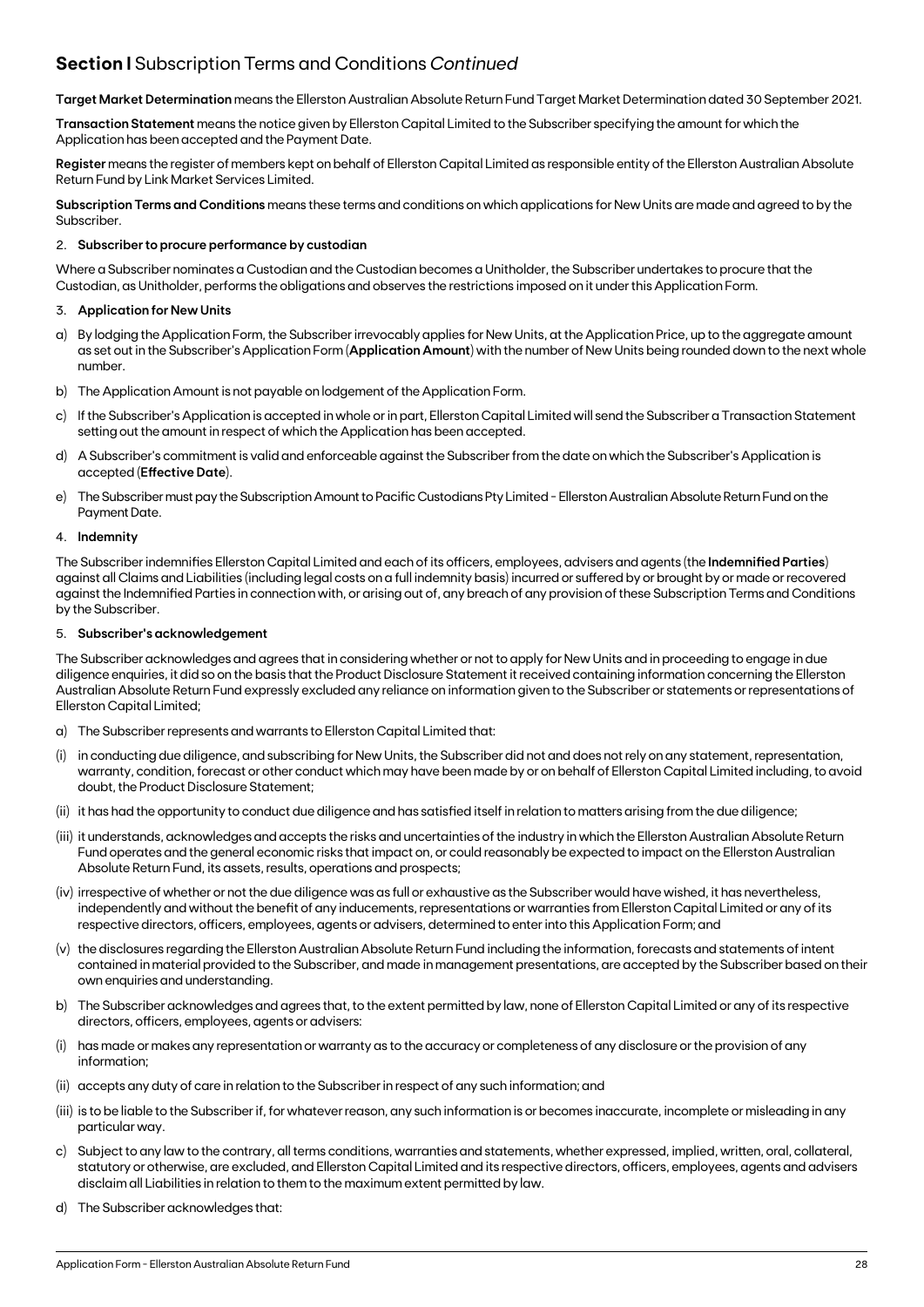## **Section I** Subscription Terms and Conditions *Continued*

### (i) it has read and understood the Target Market Determination;

(ii) the subscription for New Units is suitable for the Subscriber, having regards to the Target Market Determination;

### (iii) it has read and understood, the Product Disclosure Statement; and

(iv) Ellerston Capital Limited has issued the Product Disclosure Statement and other information and materials relating to the offer, and has made the invitation to apply for Units in the Ellerston Australian Absolute Return Fund only in its capacity as responsible entity of the Ellerston Australian Absolute Return Fund, and in no other capacity, and its liability is limited to and can be enforced to the extent to which it can be and is in fact satisfied out of property of the Ellerston Australian Absolute Return Fund from which Ellerston Capital Limited is actually indemnified for the liability. This limitation of Ellerston Capital Limited's liability applies to all liabilities and obligations of Ellerston Capital Limited in any way connected with any representation, warranty, conduct, omission, document or transaction related to the Ellerston Australian Absolute Return Fund and the invitation to apply for Units in the Ellerston Australian Absolute Return Fund.

### 6. **Representations and warranties by Subscriber**

The Subscriber represents and warrants to Ellerston Capital Limited that each of the following statements is true, accurate and not misleading as at the date of the Application Form and the Payment Date:

- a) its execution, delivery and performance of this Application including the Subscription Terms and Conditions does not violate its constitution (or other constituent documents);
- b) it is a validly existing entity under the laws of its place of incorporation or establishment;
- c) it has the corporate power to enter into and perform its obligations under this Application Form and to carry out the transactions contemplated thereby;
- d) it has taken all necessary corporate action to authorise its entry into the execution, delivery and performance of this Application Form and to carry out the transactions contemplated by this Application Form;
- e) this Application Form is a valid and binding obligation on it;
- f) if situated outside Australia, it is a person to whom an invitation or offer to subscribe for New Units in the manner contemplated by the Product Disclosure Statement and this Application Form is permitted by the laws of the jurisdiction in which it is situated and it is a person to whom the New Units can lawfully be offered and issued to under all applicable laws, without the need for any registration, formality or lodgement and it satisfies the requirements in the applicable jurisdictions and makes the warranties and representations set in clauses 9 to 11 below;
- g) in subscribing for New Units, it is in compliance with all relevant laws and regulations (including, without limitation, the requirements of the Australian Corporations Act.
- h) neither its entry into nor the performance by it of this Application Form nor any transaction contemplated under this Application Form violates in any material respect any provision of any judgment binding on it, its constituent documents, any law or any document, agreement or other arrangement binding on it or its assets; and
- i) it agrees to provide Ellerston Capital Limited with any other information or material that is reasonably required to establish the Subscriber's authority to apply for and acquire New Units and its compliance with applicable laws or to enable Ellerston Capital Limited to comply with its Anti-Money Laundering Policy.

### 7. **Additional representations where the Subscriber is a trustee**

On execution of this Application Form where the Subscriber is a trustee, it represents and warrants to Ellerston Capital Limited that each of the following statements is true, accurate and not misleading as at the date of the Application Form and the Payment Date:

- a) it is empowered by the trust deed establishing the trust under which it is appointed as trustee (Trust Deed) to enter into and perform its obligations under Application Form and to carry out the acts and transactions contemplated by this Application Form;
- b) all necessary resolutions have been duly passed and all consents, approvals and other procedural matters have been obtained or attended to as required by the Trust Deed;
- c) it is the sole trustee of the trust;
- d) no property of the trust is liable to be re settled or set aside or transferred to any other trust;
- e) the trust has not been terminated, nor has any event for the vesting of the assets of the trust occurred;
- f) subject to the terms of the Trust Deed and limitations which may be imposed by general law, its right of indemnity out of, and lien over, the assets of the trust have not been limited in any way. To the best of its knowledge, it has no liability which may be set off against that right of indemnity;
- g) to the best of its knowledge, it has complied with all obligations and duties under the Trust Deed and at law where failure to comply would have a material adverse effect on its ability to perform under this Application Form; and
- h) You are acquiring the New Units for your own account for investment purposes only and not with a view to resale or distribution.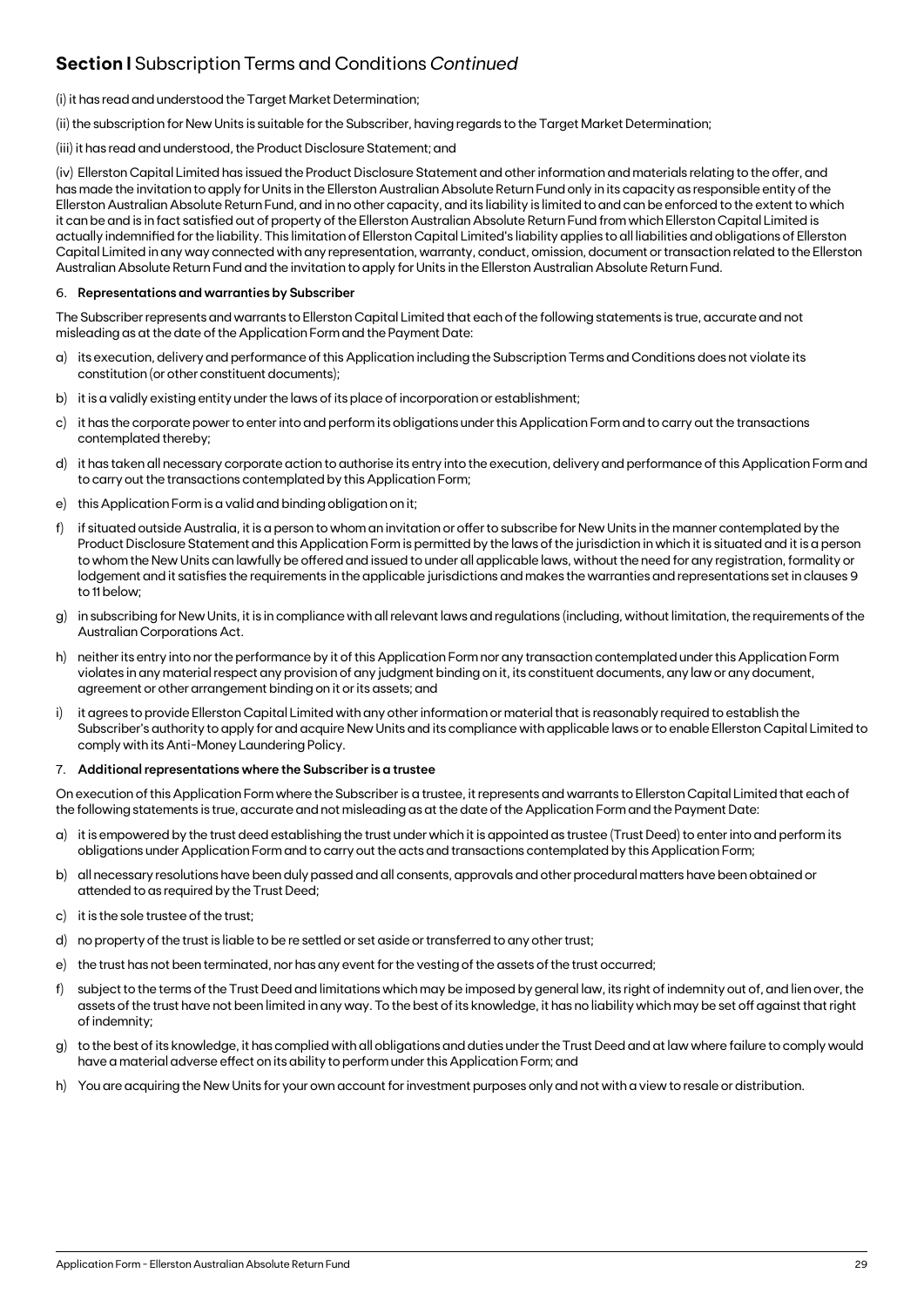## **Section I** Subscription Terms and Conditions *Continued*

### 8. **Notices**

Each communication (including each notice, consent, approval, request and demand) under or in connection with this Application Form:

- a) must be in writing;
- b) must be addressed as follows (or as otherwise notified by that Party to each other Party from time to time).

**Ellerston Capital Limited c/o Link Market Services PO Box 372**1 Rhodes, NSW 2138 Telephone: 1800 992 149

### **Subscriber**

Address provided by the Subscriber on the Application Form

- c) must be signed by the Party making it or (on that Party's behalf) by the solicitor for, or any attorney, director, secretary or authorised agent of, that Party;
- d) must be delivered by hand or posted by prepaid post to the address, or sent by fax to the number, of the addressee, in accordance with clause 8(b); and
- (i) is taken to be received by the addressee:(in the case of prepaid post sent to an address in the same country) on the third day after the date of posting;
- (ii) (in the case of prepaid post sent to an address in another country) on the fifth day after the date of posting by airmail;
- (iii) (in the case of fax) at the time in the place to which it is sent equivalent to the time shown on the transmission confirmation report produced by the fax machine from which it was sent; and
- (iv) (in the case of delivery by hand) on delivery, but if the communication is taken to be received on a day that is not a business day or after 5.00pm, it is taken to be received at 9.00am on the next business day.
- 9. **General**

### 9.1 **Governing law**

This Application Form is governed by and must be construed according to the law applying in New South Wales.

### 9.2 **Jurisdiction**

Each Party irrevocably:

- a) submits to the non-exclusive jurisdiction of the courts of New South Wales, and the courts competent to determine appeals from those courts, with respect to any proceedings that may be brought at any time relating to this Application Form; and
- b) waives any objection it may now or in the future have to the venue of any proceedings, and any claim it may now or in the future have that any proceedings have been brought in an inconvenient forum, if that venue falls within clause 9.2(a).

### 9.3 **Amendments**

The Subscription Terms and Conditions may only be varied by or on behalf of Ellerston Capital Limited and the Subscriber in writing.

### 9.4 **Waiver**

- a) Failure to exercise or enforce, or a delay in exercising or enforcing, or the partial exercise or enforcement of, a right, power or remedy provided by law or under this Application Form by a party does not preclude, or operate as a waiver of, the exercise or enforcement, or further exercise or enforcement, of that or any other right, power or remedy provided by law or under this Application Form.
- b) A waiver or consent given by a party under this Application Form is only effective and binding on that Party if it is given or confirmed in writing by that party.
- c) No waiver of a breach of a term of this Application Form operates as a waiver of another breach of that term or of a breach of any other term of this Application Form.

### 9.5 **Further acts and documents**

Each party must promptly do all further acts and execute and deliver all further documents (in form and content reasonably satisfactory to that party) required by law or reasonably requested by the other party to give effect to this Application Form.

### 9.6 **Consents**

Consent required under this Application Form from a party may be given or withheld, or may be given subject to any conditions, as that Party (in its absolute discretion) thinks fit, unless this Application Form expressly provides otherwise.

### 9.7 **Assignment**

A party cannot assign, novate or otherwise transfer any of its rights or obligations under this Application Form without the prior consent of the other party.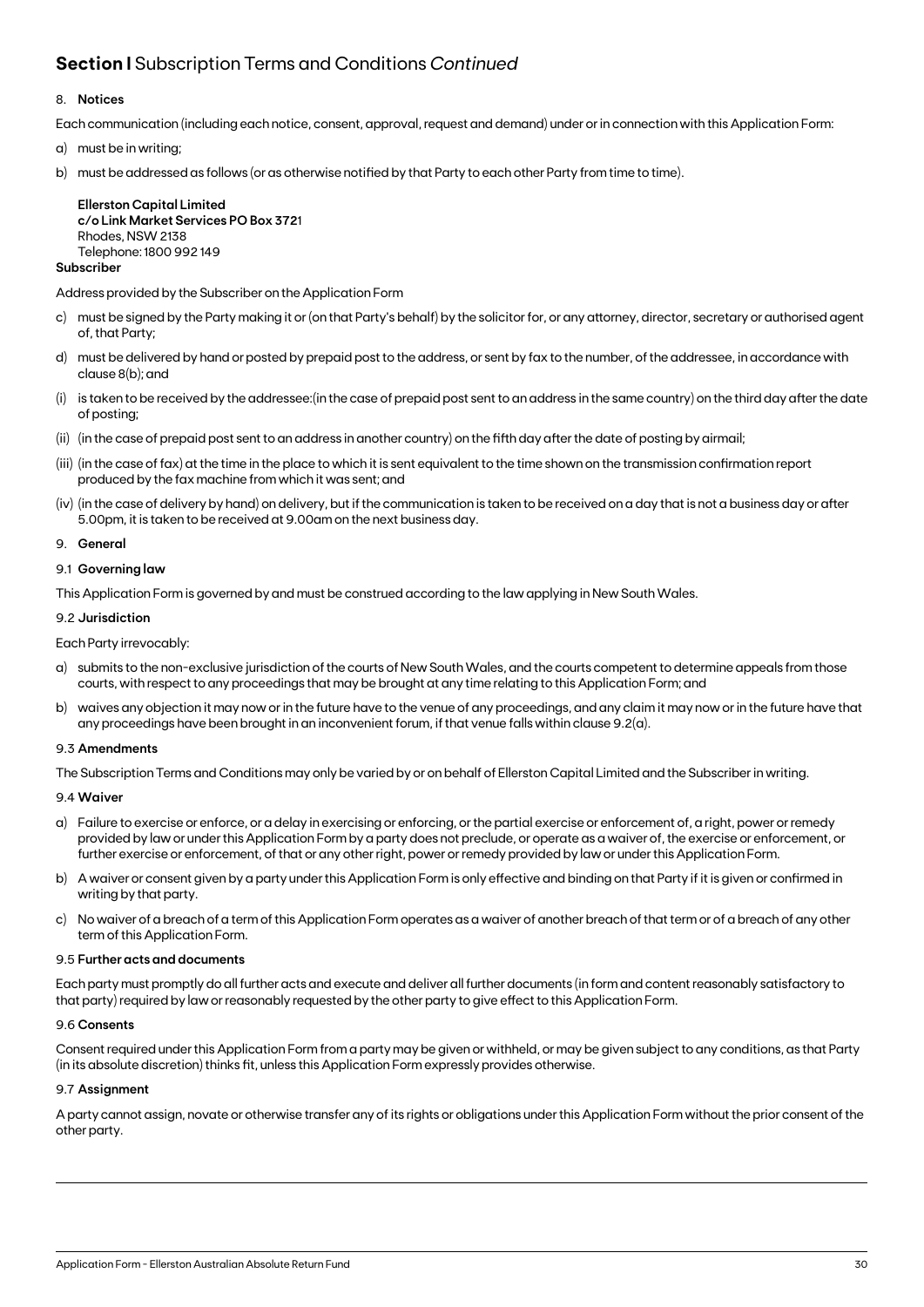### **Section J** Declarations and signatures

All parties must sign for joint applications. If signed under Power of attorney, the attorney must enclose a certified copy of the Power of Attorney and declare that he / she has not received notice of revocation of that power. The Power of Attorney must also enclose a certified copy of their driver's licence or passport, proof of identity or age card. If the application is for a company, two directors or a director and secretary must sign, unless the company is a sole director company, in which case the sole director only must sign.

### **I / we acknowledge that by signing below:**

I/we declare that the details given in this application form are true and correct. I/we acknowledge that by signing this application form, I / we:

- a. agree to become bound by the provisions of the Constitution of the Fund, as may be amended from time to time;
- b. understand that you may need to contact me and that I may need to provide additional information to meet the requirements of the Anti-Money Laundering and Counter-Terrorism Financing legislation; and
- c. agree to subscribe for New Units on the Subscription Terms and Conditions set out in Section I of this Application Form including by providing the representations and warranties set out therein.
- d. I/we confirm that I/we have read and understood the TMD. I/we also acknowledge that an investment in units in the Fund is suitable for me, having regard to the TMD.

### **I/We acknowledge that I/we understand that:**

- a. units in the Fund do not represent deposits or other liabilities of Ellerston Capital Limited or any other member of the Ellerston Capital Limited group;
- b. investing in the Fund is subject to investment risk, including possible delays in repayment and loss of income and principal invested; and
- c. neither Ellerston Capital Limited nor any other entity guarantees the performance of the Fund or the repayment of capital invested in the Fund.

### **I / we acknowledge that by signing this application form:**

I / we agree to provide any additional information and/or documentation required by Ellerston Capital Limited for FATCA/CRS purposes (in addition to that provided in Section H of this form) upon request, and to inform Ellerston Capital Limited if a change in circumstances means that any of the information or documentation provided is no longer correct.

| <b>Dated</b>                                                                          |                |                                                                                           |           |  |  |  |  |  |
|---------------------------------------------------------------------------------------|----------------|-------------------------------------------------------------------------------------------|-----------|--|--|--|--|--|
| Name of investor 1                                                                    |                | Name of investor 2                                                                        |           |  |  |  |  |  |
| Signature of investor 1                                                               |                | Signature of investor 2                                                                   |           |  |  |  |  |  |
| Tick capacity (mandatory for companies)<br>$\Box$ Sole Director<br>Director<br>П      | Secretary<br>⊔ | Tick capacity (mandatory for companies)<br>Sole Director<br>Director<br>□<br>ப<br>$\perp$ | Secretary |  |  |  |  |  |
| <b>Power of Attorney</b>                                                              |                |                                                                                           |           |  |  |  |  |  |
| Executed by and on behalf of                                                          |                |                                                                                           |           |  |  |  |  |  |
| by its Attorney:                                                                      |                |                                                                                           |           |  |  |  |  |  |
| Attorney name                                                                         |                | <b>Attorney Signature</b>                                                                 |           |  |  |  |  |  |
| in the presence of:                                                                   |                |                                                                                           |           |  |  |  |  |  |
| Witness name                                                                          |                | Witness signature                                                                         |           |  |  |  |  |  |
| Attorney's residential address (mandatory)                                            |                |                                                                                           |           |  |  |  |  |  |
| PO Box / RMB / Locked bag/care of (c/-) property name / building name (if applicable) |                |                                                                                           |           |  |  |  |  |  |
| Suite no./unit no./level no. and street address                                       |                | Town/suburb                                                                               |           |  |  |  |  |  |
| State                                                                                 | Postcode       | Country                                                                                   |           |  |  |  |  |  |
|                                                                                       |                |                                                                                           |           |  |  |  |  |  |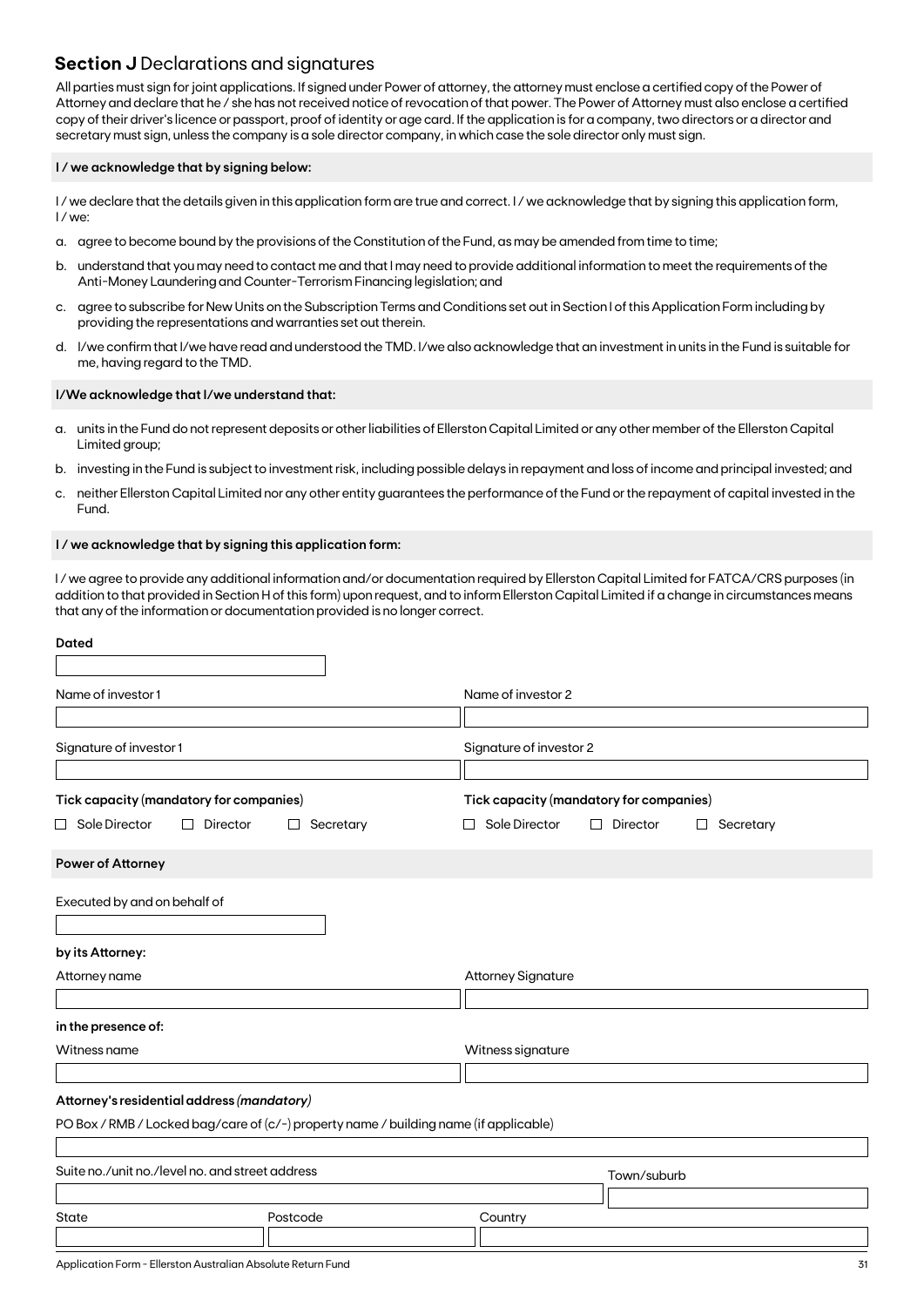## **Section K** Investor Identification Information

Please read this section CAREFULLY to ensure you include the required documents with your application, and tick the documents you are providing below.

### **Important notes:**

- **• Foreign language documents:** MUST be accompanied by an English translation prepared by an accredited translator.
- **Providing certified copies:** Where a certified copy is required, the investor should ensure that the requisite certification is signed by a suitably qualified person.

**Individuals, sole traders, individual trustees or partners, beneficial owners or individual governing member of an association or registered co-operatives, or beneficiaries (if required)**

**Please complete EITHER Option 1 OR Option 2 and attach the applicable documents to your application. Note that, for an applicant who is a natural person or a beneficiary (if required), a document provided must not have expired, other than in the case of a passport issued by the Commonwealth that has expired in the last two years.**

### **Option 1: Please attach at least ONE certified document from the list below**

### **Primary photographic identity document:**

- $\Box$  Driver's licence or permit under a State/Territory government or an equivalent authority of a foreign country.
- $\Box$  Australian passport (current or expired within the last two years).
- $\Box$  Foreign passport or travel document that has a photograph and signature of the individual.
- $\Box$  Proof of age card provided by a State or Territory government.
- $\Box$  National identity card issued by a foreign government that has a photograph and signature of the individual.

#### OR

### **Option 2: Please attach at least ONE primary non-photographic certified document and at least ONE certified secondary document from the lists below**

### **Primary non-photographic identity document:**

- $\Box$  Australian birth certificate or birth extract.
- $\Box$  Australian citizenship certificate.
- $\Box$  Foreign citizenship certificate.
- Foreign birth certificate.
- Centrelink Pension Card or Centrelink Healthcare Card.

AND

### **Secondary non-photographic identity document:**

- $\Box$  A financial benefit document issued by the Commonwealth, State or Territory in the last 12 months that contains the name and address of the individual.
- $\Box$  An income tax assessment notice issued in the last 12 months that contains the name and address of the individual.
- $\Box$  A local government notice (e.g. rates notice) or utilities notice (e.g. gas or electricity bill) issued with the last 3 months.

### **Public companies**

### **Each of the following:**

- $\Box$  A recent company extract from ASIC (or overseas company regulator) or certificate of incorporation.
- $\Box$  Specimen signatures of authorised signatories who are permitted to transact on the investment.
- $\Box$  If listed on a stock exchange, a list of names and addresses of shareholders holding 10% or more of the issued share capital.
- $\Box$  Where the company is not regulated by ASIC or an overseas regulator, individual shareholders holding more than 25% of issued share capital must produce the documentation listed above for Individual Applicants.

### **Proprietary companies**

### **Each of the following:**

- $\Box$  A recent company extract from ASIC (or overseas company regulator) or certificate of incorporation.
- $\Box$  Specimen signatures of authorised signatories who are permitted to transact on the investment.
- $\Box$  A list of names and addresses of shareholders holding 10% or more of the issued share capital.
- $\Box$  Where the company is not regulated by ASIC or an overseas regulator, individual shareholders holding more than 25% of issued share capital must produce the documentation listed above for Individual Applicants